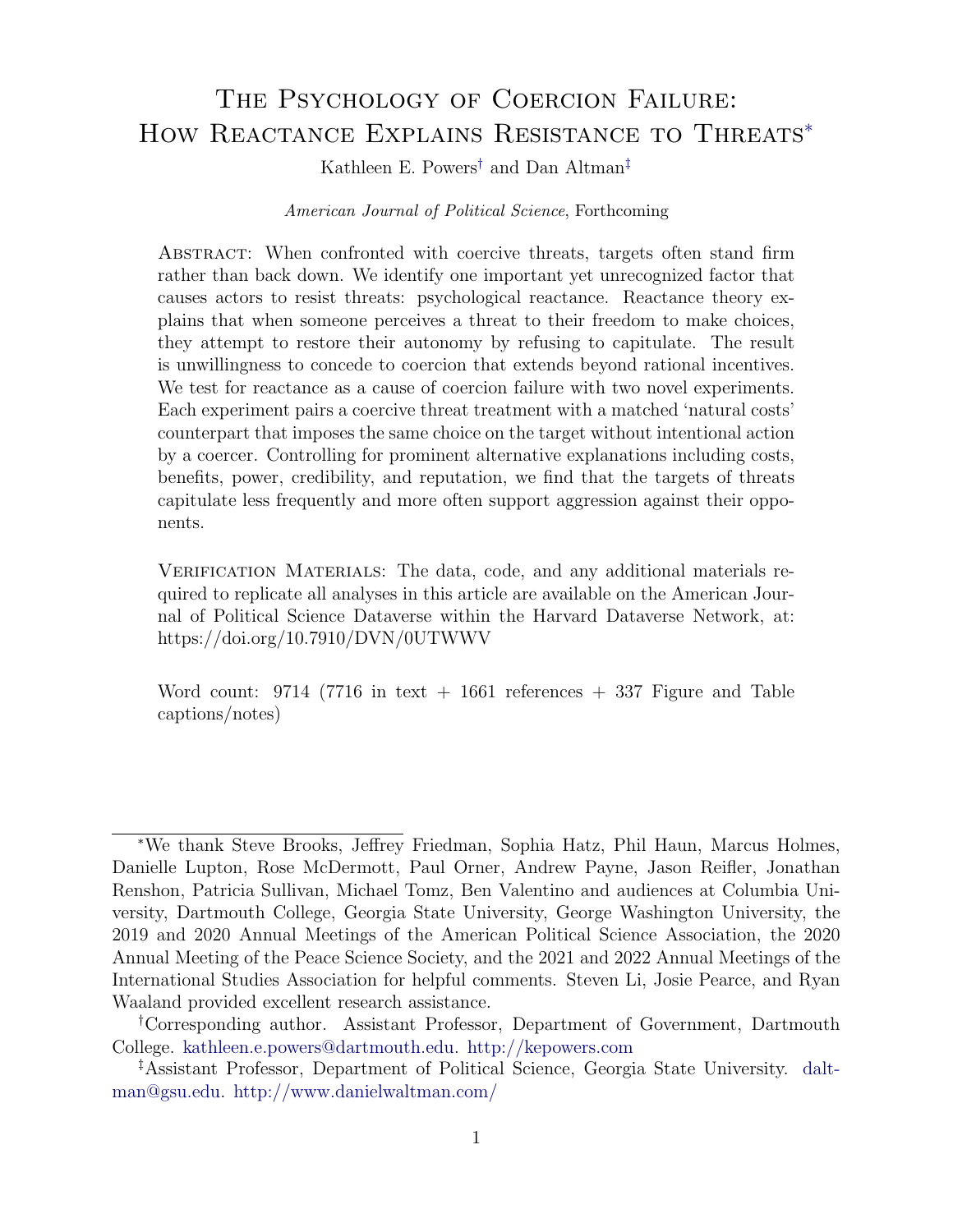This article investigates the possibility that a psychological aversion to capitulation contributes to explaining the prevalence of coercion failure in international politics. During the Cold War, for example, Soviet coercion failed to gain control of the precarious, indefensible enclave of West Berlin despite a blockade in 1948 and ultimatums in 1958 and 1961. Decades of U.S. sanctions failed to induce the Communist Party of Cuba to submit. In 1914, German ultimatums demanding that Russia cease mobilization and Belgium allow unobstructed passage both failed. Britain's ultimatum to Germany to vacate Belgian territory then followed suit amid a crisis that escalated after Serbia rebuffed a key Austro-Hungarian demand while relenting to others. Coercion has succeeded in some important cases — including when Serbia acceded to some of Austria-Hungary' demands — but leaders defy coercive threats so often that [Art and Greenhill](#page-31-0) [\(2018,](#page-31-0) 78) describe the "track record" for compellent threats that demand changes to the status quo as "underwhelming."

We propose that an established concept from psychology — reactance [\(Brehm,](#page-31-1) [1966;](#page-31-1) [Miron and Brehm,](#page-35-0) [2006;](#page-35-0) [Rosenberg and Siegel,](#page-36-0) [2018\)](#page-36-0) — provides an important yet unexamined explanation for why coercion often fails in international politics. The intuition is as follows: Imagine that someone tells you what to do. They threaten you with consequences if you do not comply. Do you dispassionately weigh the costs and benefits of acquiescence? Or do you immediately feel motivated to refuse — to react to their diktat by digging in your heels? Reactance theory tells us that when a person believes that another actor is trying to constrain her autonomy — such as issuing a coercive threat that attempts to dictate her policy choices — she will try to restore her freedom through defiance and aggression. Consequently, coercion operates at an inherent psychological disadvantage: Coercion itself induces a psychological motivation to resist threats.

We argue that leaders resist coercion — and sometimes retaliate against coercers [\(Dafoe,](#page-32-0) [Hatz and Zhang,](#page-32-0) [2021\)](#page-32-0) — partly because people have a psychological motivation to defy attempts to constrain their decisional autonomy. Given the prevalence of reactance in how people respond to coercion in their daily lives [\(Nisbet, Cooper and Garrett,](#page-35-1) [2015;](#page-35-1) [Dillard and](#page-32-1)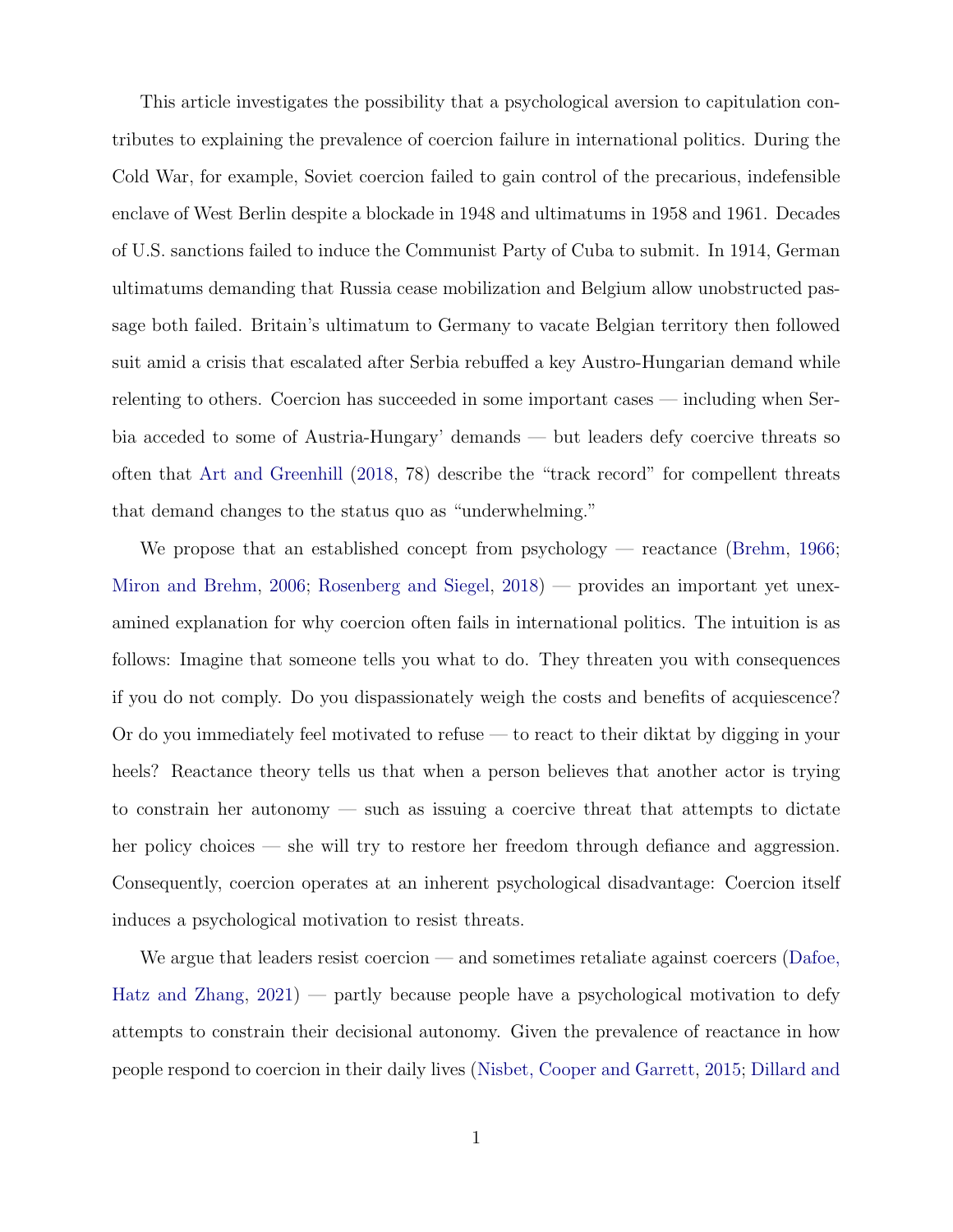[Shen,](#page-32-1) [2005;](#page-32-1) [Engs and Hanson,](#page-32-2) [1989;](#page-32-2) [Laurin et al.,](#page-34-0) [2013,](#page-34-0) 153), we doubt that leaders have insulated themselves from this psychological reality. Reactance theory plays an important role in American Politics research on political communication and persuasion [\(Peffley and](#page-35-2) [Hurwitz,](#page-35-2) [2007;](#page-35-2) [Nyhan and Reifler,](#page-35-3) [2010;](#page-35-3) [Gadarian,](#page-32-3) [2014\)](#page-32-3), but to our knowledge we are the first to employ it in coercion research. Although coercion scholars largely agree that coercion often fails, consensus about why remains elusive. Rational explanations account for relative power, the sizes of demands and threatened punishments, credibility of threats and assurances, and whether conceding endangers reputations with foreign and domestic audiences (e.g., [Schelling,](#page-36-1) [1966;](#page-36-1) [George and Simons,](#page-32-4) [1994;](#page-32-4) [Slantchev,](#page-36-2) [2012;](#page-36-2) [Mercer,](#page-34-1) [2010;](#page-34-1) [Lupton,](#page-34-2) [2020;](#page-34-2) [Fearon,](#page-32-5) [1994\)](#page-32-5). Political psychologists add loss aversion, analogical reasoning, and emotions to the list, arguing that leaders take risks to maintain the status quo, avoid repeating history, or when coercers provoke anger [\(Berejikian,](#page-31-2) [2002;](#page-31-2) [Khong,](#page-34-3) [1992;](#page-34-3) [Hall,](#page-33-0) [2011;](#page-33-0) [Markwica,](#page-34-4) [2018\)](#page-34-4).

Reactance constitutes a potential missing piece that contributes more comprehensively to understanding coercion failure. It offers a compelling explanation that applies to a wide variety of threats, including circumstances where rational incentives favor capitulation. To be sure, demonstrating empirically that reactance provides a necessary addition to the catalog of existing explanations poses challenges, primarily because it is difficult to simultaneously rule out every alternative explanation. We meet these challenges with experiments. Experiments allow us to hold constant or manipulate existing explanations, thereby establishing that reactance still contributes to coercion failure. This research design offers a promising initial step in establishing reactance's potentially pervasive role in international politics.

Indeed, results from two novel experiments establish that reactance plays a causal role in coercion failure. Both experiments compare how participants respond to a coercive threat versus a "natural costs" counterpart that implicates the same choice and consequences without coercion. These experiments control for or manipulate other key factors, granting us inferential leverage over whether threats themselves promote resistance via reactance. Re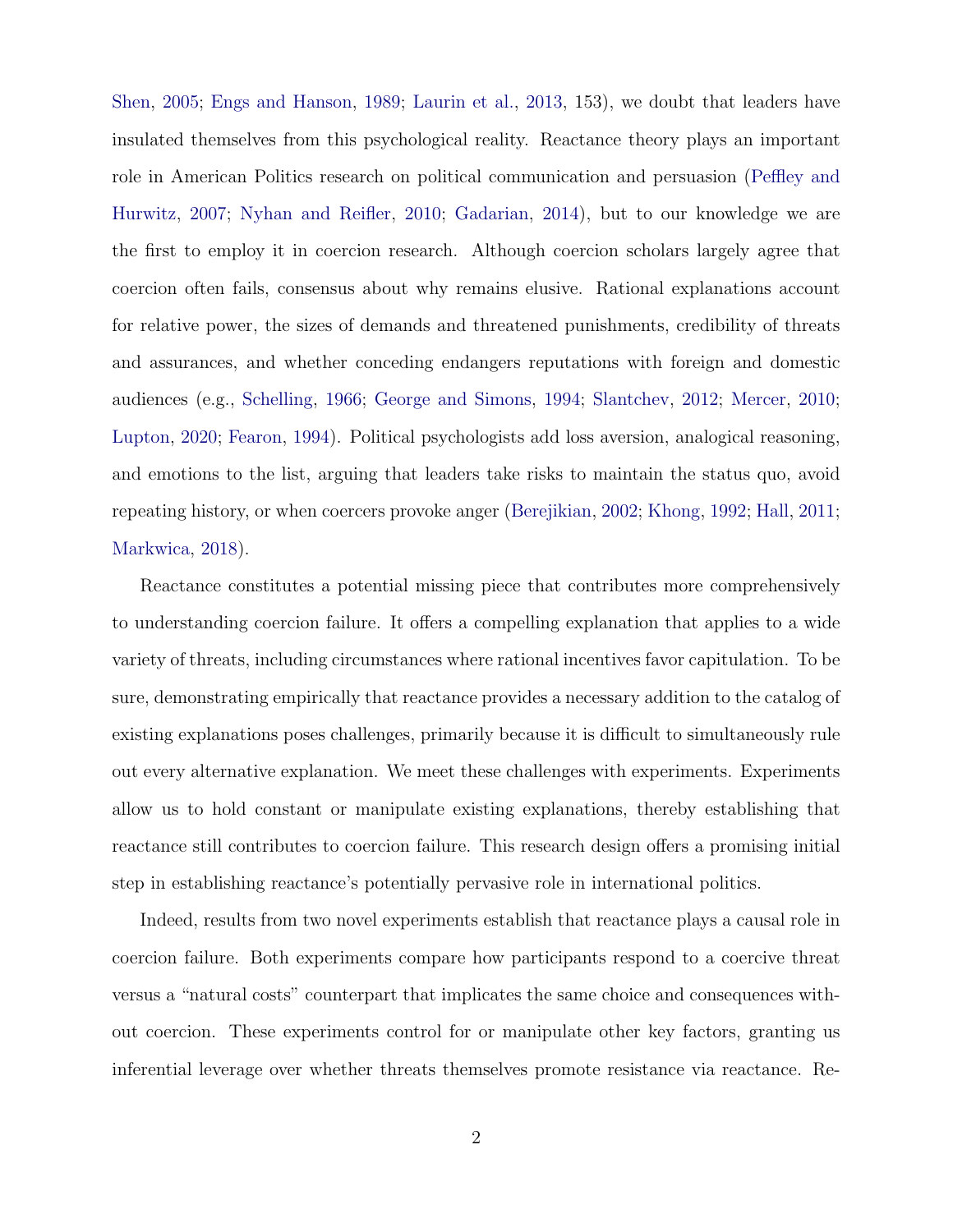sults from both studies strongly support a role for reactance. People exposed to coercive threats chose to defy their opponent more often than those facing the same choice from natural costs. Coercive threats also increased support for retaliating against coercers with sanctions and military strikes. Moreover, we find evidence that coercion affected policy preferences primarily by increasing anger and counterarguing — the emotional and cognitive mechanisms of reactance theory.

# The Prevalence of Coercion Failure

The preponderance of coercion research concludes that compellence fails at a high rate, a track record that we review here before considering existing explanations for coercion failure. Following [Sechser](#page-36-3) [\(2011,](#page-36-3) 379), we define 'compellence' as an explicit demand by one actor (the challenger) that another actor (the target) alter the status quo in some material way, backed by a threat to impose costs if the target does not comply.<sup>[1](#page-3-0)</sup> Its counterpart, deterrence, differs only in that it tries to *sustain* the status quo [\(Schelling,](#page-36-1) [1966\)](#page-36-1). These definitions place threat-making at the heart of coercion. Coercion failure occurs when the target does not comply with the demand, irrespective of whether the coercer then carries out the threat.

We focus on compellence failure for two reasons. First, we explain in the next section why we expect that psychological reactance bedevils nearly all compellent threats but only some deterrent threats. Second, although deterrence purportedly succeeds more frequently than compellence [\(Schelling,](#page-36-1) [1966\)](#page-36-1), deterrence successes are famously difficult to gauge. Inaction by the target could signify that deterrence worked or merely that the target never intended aggression [\(Achen and Snidal,](#page-31-3) [1989,](#page-31-3) 161).

Across domains, methods, and types of actors, compellence elicits low rates of capitulation. Per the Militarized Compellent Threats dataset, 39 percent of 242 explicit threats from 1918 to 2001 obtained target compliance [\(Sechser,](#page-36-3) [2011\)](#page-36-3). Research on specific compellence

<span id="page-3-0"></span><sup>1</sup>Following [Schelling](#page-36-1) [\(1966\)](#page-36-1), we amend Sechser's definition to include non-state actors and costs other than force such as sanctions.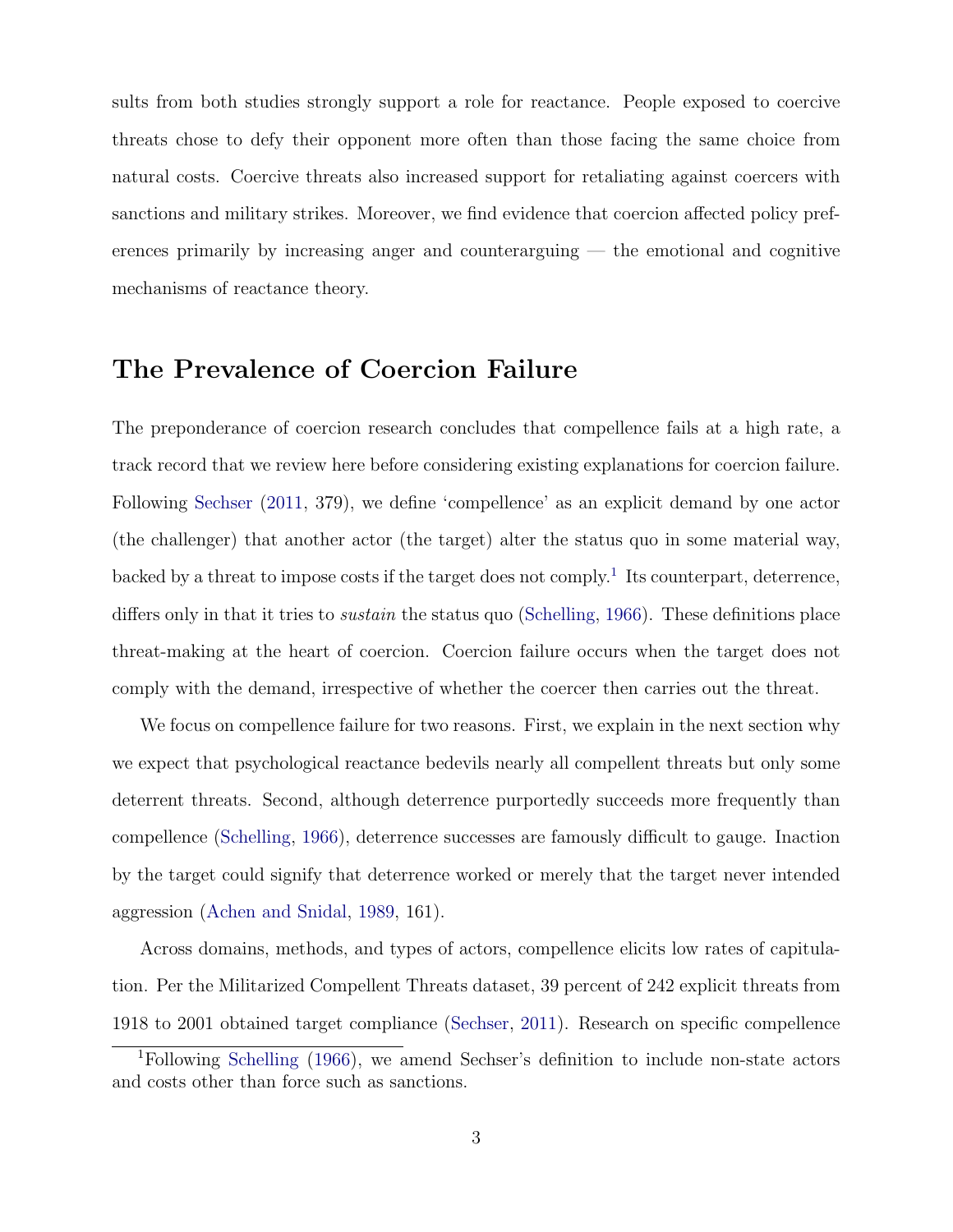types and issue areas often suggests lower success rates. For instance, [Altman](#page-31-4) [\(2017\)](#page-31-4) reports that states rarely acquire territory by making threats, instead seizing it by fait accompli.

Research investigating why the strong find it difficult to coerce the weak underscores that compellence often fails even with a favorable distribution of power [\(Mack,](#page-34-5) [1975;](#page-34-5) [Arreguin-](#page-31-5)[Toft,](#page-31-5) [2001;](#page-31-5) [Sechser,](#page-36-4) [2010;](#page-36-4) [Chamberlain,](#page-31-6) [2016\)](#page-31-6). [Sullivan](#page-37-0) [\(2012\)](#page-37-0) concludes that the strong often fail to prevail against the weak because they pursue objectives that cannot be imposed and instead require coercion to achieve. Evidence also suggests that nuclear powers struggle to coerce non-nuclear states via "nuclear blackmail" [\(Betts,](#page-31-7) [2010;](#page-31-7) [Sechser and Fuhrmann,](#page-36-5) [2017\)](#page-36-5).

Aerial bombing, terrorism, economic sanctions, and cyber compellence also have poor track records. Aerial punishment rarely coerces regimes into granting major concessions [\(Pape,](#page-35-4) [1996;](#page-35-4) [Horowitz and Reiter,](#page-33-1) [2001\)](#page-33-1). [Jones and Libicki](#page-33-2) [\(2008\)](#page-33-2) find a 10% success rate for terrorist coercion — while doubting that terrorism caused many of those successes (see also [Fortna,](#page-32-6) [2015\)](#page-32-6). Scholars variously estimate economic sanctions' success rate at 27%, [\(Morgan,](#page-35-5) [Bapat and Kobayashi,](#page-35-5) [2014\)](#page-35-5), 34% [\(Hufbauer, Schott and Elliott,](#page-33-3) [1990\)](#page-33-3), and 4% [\(Pape,](#page-35-6) [1997\)](#page-35-6). Notably, the higher figures describe observed outcomes after sanctions, but sanctions could cause those outcomes or merely precede them [\(Nooruddin,](#page-35-7) [2002\)](#page-35-7). Studies also suggest that cyber coercion seldom generates political concessions [\(Lindsay,](#page-34-6) [2013;](#page-34-6) [Borghard and](#page-31-8) [Lonergan,](#page-31-8) [2017\)](#page-31-8).

Of course, coercion sometimes succeeds. In 1938, Czechoslovakia acceded to Hitler's ultimatum in Munich. Armed groups drove the United States from Lebanon in 1984. Economic sanctions contributed to Iran's 2015 nuclear concessions. Research suggests that suicide terrorism  $(Pape, 2003)<sup>2</sup>$  $(Pape, 2003)<sup>2</sup>$  $(Pape, 2003)<sup>2</sup>$  $(Pape, 2003)<sup>2</sup>$  $(Pape, 2003)<sup>2</sup>$  $(Pape, 2003)<sup>2</sup>$  engineered migration [\(Greenhill,](#page-33-4) [2010\)](#page-33-4), and demands for regime change [\(Downes,](#page-32-7) [2018\)](#page-32-7) succeed more often than other threats.<sup>[3](#page-4-1)</sup> Although these studies il-

<span id="page-4-0"></span><sup>2</sup>This finding is controversial. The data over-represent strong groups and count minor concessions like prisoner releases as successes [\(Krause,](#page-34-7) [2013\)](#page-34-7).

<span id="page-4-1"></span><sup>3</sup>The regime change data include only 23 total cases and seven post-1945 cases; it may not be representative.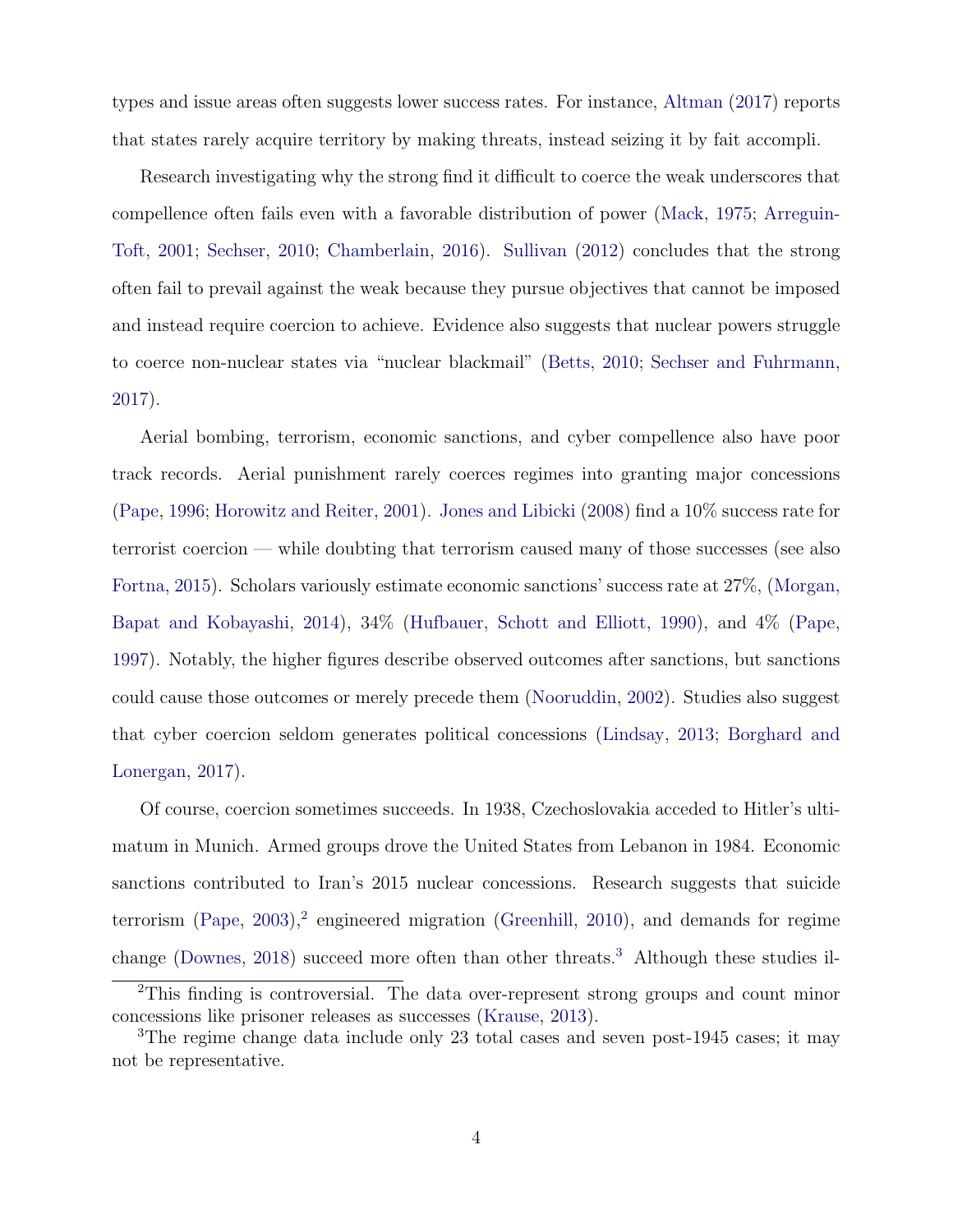lustrate the absence of complete scholarly consensus, the preponderance of evidence affirms the prevalence of compellence failure.

## Explaining coercion failure

Why do states find it so challenging to extract concessions via threats? Although most scholars agree that coercion often fails, explaining coercion failure remain an open and important question for understanding international politics. Compellence's tendency to fail across substantial variation in actors, domains, and punitive policies points to the importance of general explanations that apply across types of coercion. Traditionally, general explanations for why threats fail emerge from the core logic of coercion, including excessive demands, insufficiently costly punishments, too little power, a dearth of credibility, and the lack of credible assurances that compliance will avert punitive action [\(Schelling,](#page-36-1) [1966;](#page-36-1) [George and Simons,](#page-32-4) [1994;](#page-32-4) [Slantchev,](#page-36-6) [2011;](#page-36-6) [Powell,](#page-35-9) [1990;](#page-35-9) [Pauly,](#page-35-10) [2019\)](#page-35-10). Other rational-actor explanations incorporate audiences. Leaders may refuse to submit because they fear that damaging their reputation would invite future aggression or that their political fortunes would suffer domestically [\(Schelling,](#page-36-1) [1966;](#page-36-1) [Mercer,](#page-34-1) [2010;](#page-34-1) [Press,](#page-36-7) [2005;](#page-36-7) [Dafoe, Renshon and](#page-32-8) [Huth,](#page-32-8) [2014;](#page-32-8) [Lupton,](#page-34-2) [2020;](#page-34-2) [Fearon,](#page-32-5) [1994;](#page-32-5) [Snyder and Borghard,](#page-36-8) [2011\)](#page-36-8).

However, the sweeping extent of coercion failure poses challenges for rational explanations and therefore provides grounds to investigate the possibility of a common psychological obstacle. For instance, coercion often fails under circumstances that favor capitulation per rationalist theories, such as when challengers are more powerful than targets [\(Sechser,](#page-36-4) [2010\)](#page-36-4), make credible threats [\(Haun,](#page-33-5) [2015\)](#page-33-5), and threaten severe costs [\(Pape,](#page-35-4) [1996\)](#page-35-4). Such findings hint that a psychological factor contributes to coercion failure — offering a plausible alternative to rationalist explanations in some cases and, in other cases, explaining outcomes that contradict rationalist expectations. Still, these observations are suggestive, not conclusive. To simultaneously rule out these alternative explanations, we use experiments to control for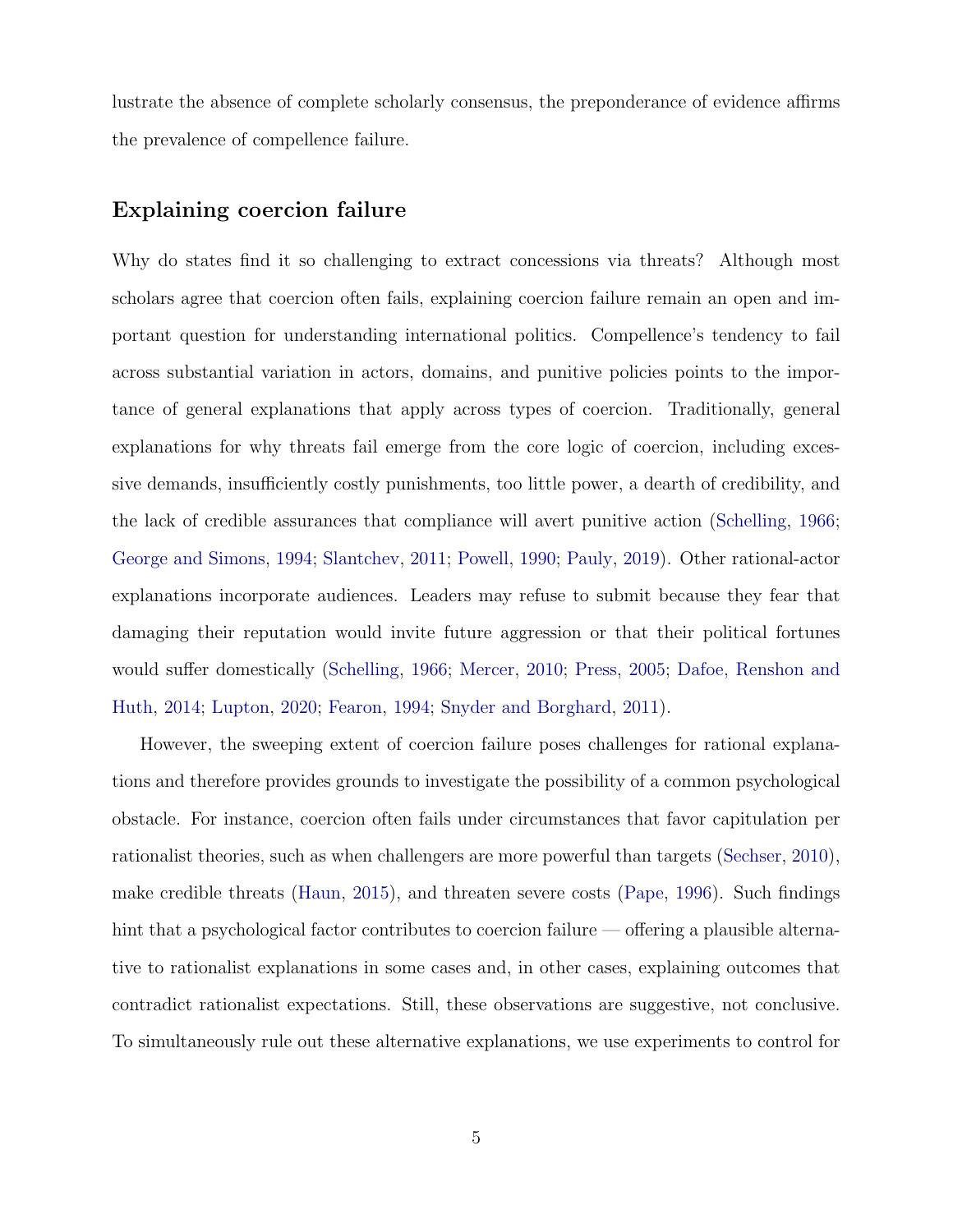them, thereby isolating psychological reactance.<sup>[4](#page-6-0)</sup>

Of course, IR scholars have developed psychological explanations for coercion failure. We aim to make three contributions to this research. First, our argument implies that threats themselves motivate resistance. Coercion operates at an inherent psychological disadvantage, diminishing the odds of success. In contrast, most existing psychological arguments emphasize explanatory variables that apply to a subset of coercion cases. For instance, scholars have explored how misperceptions, images, attribution errors, and flawed historical analogies undermine threats and cause wars [\(Jervis,](#page-33-6) [1976;](#page-33-6) [Stein,](#page-37-1) [1992;](#page-37-1) [Khong,](#page-34-3) [1992\)](#page-34-3). The Munich analogy discourages concessions for fear of repeating the sin of appeasement. Prospect theory and loss aversion explain that targets stand firm because people take greater risks to avoid losses than to attain comparable gains [\(Berejikian,](#page-31-2) [2002\)](#page-31-2). Individual traits might predispose certain leaders to stand firm or negotiate (e.g., [Holmes and Yarhi-Milo,](#page-33-7) [2017\)](#page-33-7). Reactance theory instead centers the common factor. Our study thus builds on [Dafoe, Hatz](#page-32-0) [and Zhang](#page-32-0) [\(2021\)](#page-32-0)'s finding that violence provokes increased resolve and support for retaliation. Whereas [Dafoe, Hatz and Zhang](#page-32-0) [\(2021\)](#page-32-0) attribute this effect to combined reputational, honor, and psychological motives, our theory and experiments isolate psychological reactance from other causes of coercion failure.

Second, reactance theory entails both cognitive and emotional processes. Reactance is not reducible to either — complementing political psychology's growing emphasis on emotions while emphasizing the link between "hot" and "cold" cognition. Prior studies report that provoking anger leads states to favor imposing punishment over bargaining [\(Hall,](#page-33-0) [2011\)](#page-33-0), and that anger, fear, hope, pride, or humiliation incline targets toward noncompliance [\(Markwica,](#page-34-4) [2018\)](#page-34-4). Markwica proposes that when coercers anger their targets, targets commit to defiance until the anger subsides or other emotions take over. Reactance theory concurs. But as our

<span id="page-6-0"></span><sup>4</sup> Importantly, reactance also implicates cognitive processes that could motivate biased perceptions about credibility, costs, or benefits [\(Petty and Wegener,](#page-35-11) [1999;](#page-35-11) [Silvia,](#page-36-9) [2006,](#page-36-9) 56- 57), further hindering efforts to distinguish reactance from rationalist explanations outside experiments.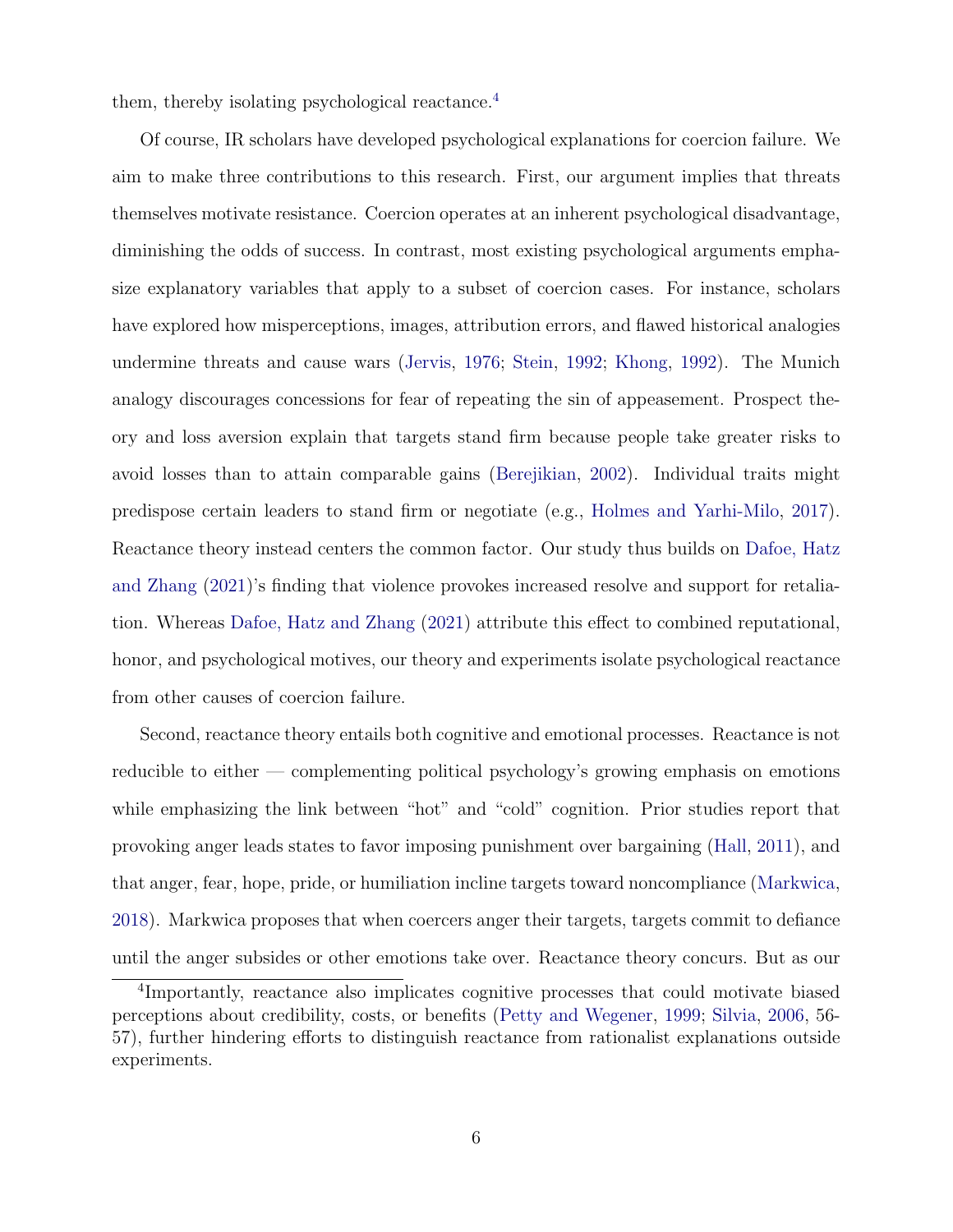results will show, cognitive processes also play an essential part in the psychology of coercion failure.

Third, we use experiments to test reactance as a cause of coercion failure. This method complements case studies in previous psychological work on coercion. Experiments hold constant the many alternative explanations for coercion failure in a given scenario, facilitating causal inference.

# Reactance as a Cause of Coercion Failure

Psychological reactance theory explains that people resist threats to preserve their sense of autonomy. The theory contains four key components. First, people value controlling their own thoughts and behavior [\(Brehm,](#page-31-1) [1966;](#page-31-1) [Miron and Brehm,](#page-35-0) [2006\)](#page-35-0), reflecting a psychological need for autonomy that emerges early in life. Second, telling someone how to think or what to do often leads people to perceive a threat to that valued freedom. Coercive demands undermine personal autonomy by dictating choices — they tell an actor what policy concession they must make to avoid consequences. Third, people dislike feeling manipulated, backed into a corner, or like an external actor controls their behavior. Psychologists call this aversive response to perceived freedom threats "reactance." Fourth, resolving this psychological discomfort requires re-establishing control: Resisting or retaliating against challengers cements one's status as an independent actor, whereas compliance risks confirming that an external force holds the reins. We propose that this pervasive motivation constitutes a powerful cause of coercion failure in international politics.

Reactance produces two key behavioral consequences germane to IR. First, reactance causes people to resist demands — reducing the likelihood that they will adjust their behavior to comply with threats. Telling someone that she must take a specific action increases the chance that she will refuse, even if she might otherwise prefer that option. Behavioral resistance affirms a target's free will, thereby reducing the unpleasant feeling associated with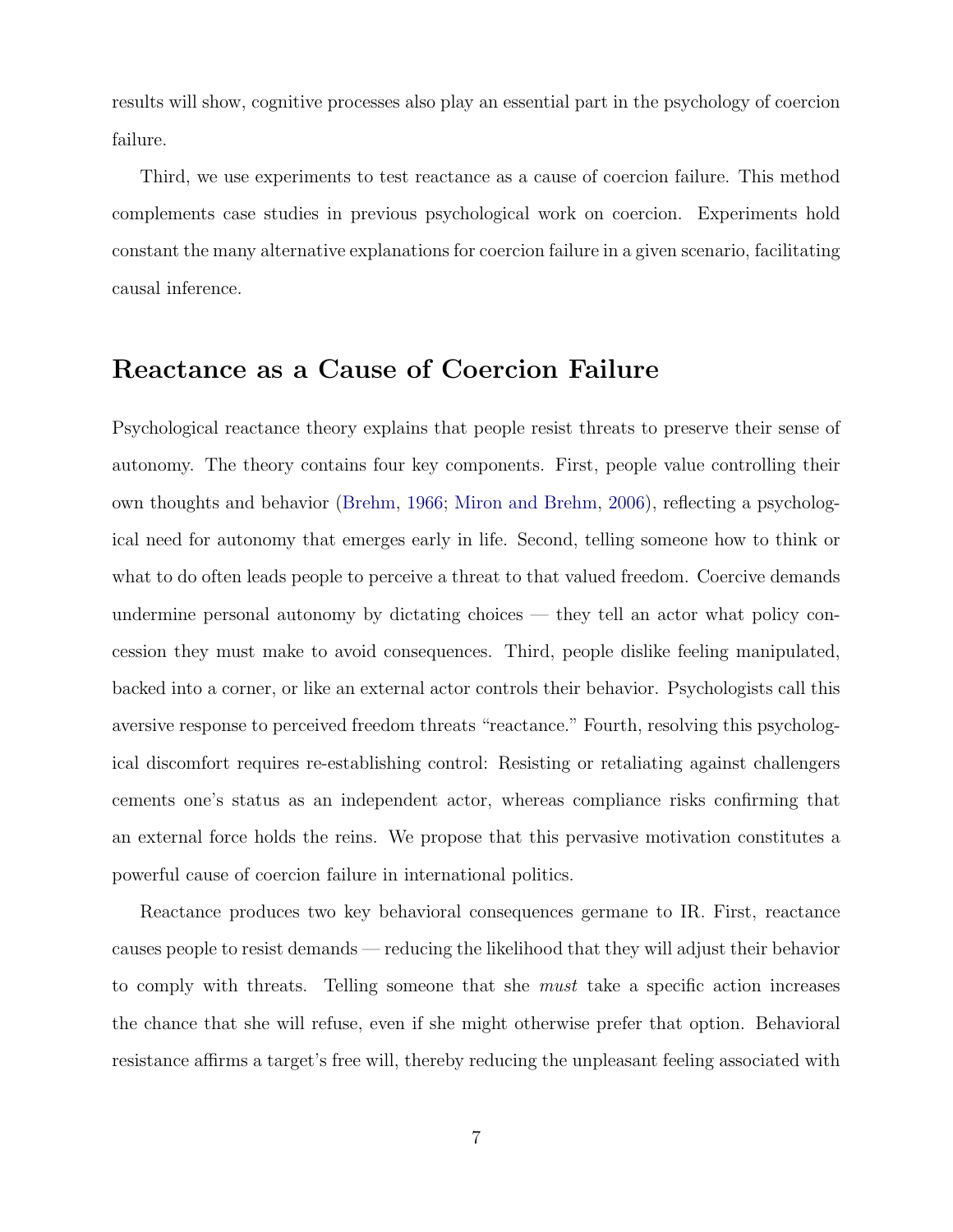losing autonomy [\(Dillard and Shen,](#page-32-1) [2005,](#page-32-1) 146). American politics scholars invoke reactance to explain why censorship promotes information search [\(Behrouzian et al.,](#page-31-9) [2016\)](#page-31-9) or why political persuasion sometimes backfires [\(Peffley and Hurwitz,](#page-35-2) [2007;](#page-35-2) [Nyhan and Reifler,](#page-35-3) [2010;](#page-35-3) [Matland and Murray,](#page-34-8) [2013;](#page-34-8) [Nisbet, Cooper and Garrett,](#page-35-1) [2015;](#page-35-1) [Gadarian,](#page-32-3) [2014\)](#page-32-3). In IR, for example, psychological reactance could plausibly explain why Chinese demands that the U.S. stay out of claimed waters motivate the U.S. to send warships on 'Freedom of Navigation Operations.'

Second, reactance promotes retaliation against the source of a threat. Reactance motivates people to regain their sense of self-control, which they can accomplish through derogation and hostility directed at the challenger. Subject to heavy-handed warnings about the dangers of smoking, for example, people sling insults at the source, dismissing messengers as untrustworthy or lacking credibility [\(Silvia,](#page-36-9) [2006\)](#page-36-9) and warnings as pointless and stupid [\(Hall](#page-33-8) [et al.,](#page-33-8) [2016\)](#page-33-8). And reactance sometimes induces aggression against the actor who attempted to infringe on someone's freedom [\(Nezlek and Brehm,](#page-35-12) [1975\)](#page-35-12), a dynamic that may explain why coercion sometimes provokes violent backlashes [\(LaFree, Dugan and Korte,](#page-34-9) [2009;](#page-34-9) [Dafoe,](#page-32-0) [Hatz and Zhang,](#page-32-0) [2021\)](#page-32-0).

These behavioral tendencies suggest that reactance dooms many coercive threats even when material incentives, power asymmetries, credibility, or other situational factors favor capitulation. We hypothesize the following:

H1: Threats will reduce support for taking the action demanded by the coercer, all else equal.

H2: Threats will increase support for aggressive policies (such as imposing sanctions and using force) against the coercer, all else equal.

These hypotheses entail comparing a coercion scenario to a hypothetical counterfactual where an actor faces the same choice and incentives with one difference: the absence of a threat. We develop this point when we discuss our research design and 'natural costs' comparison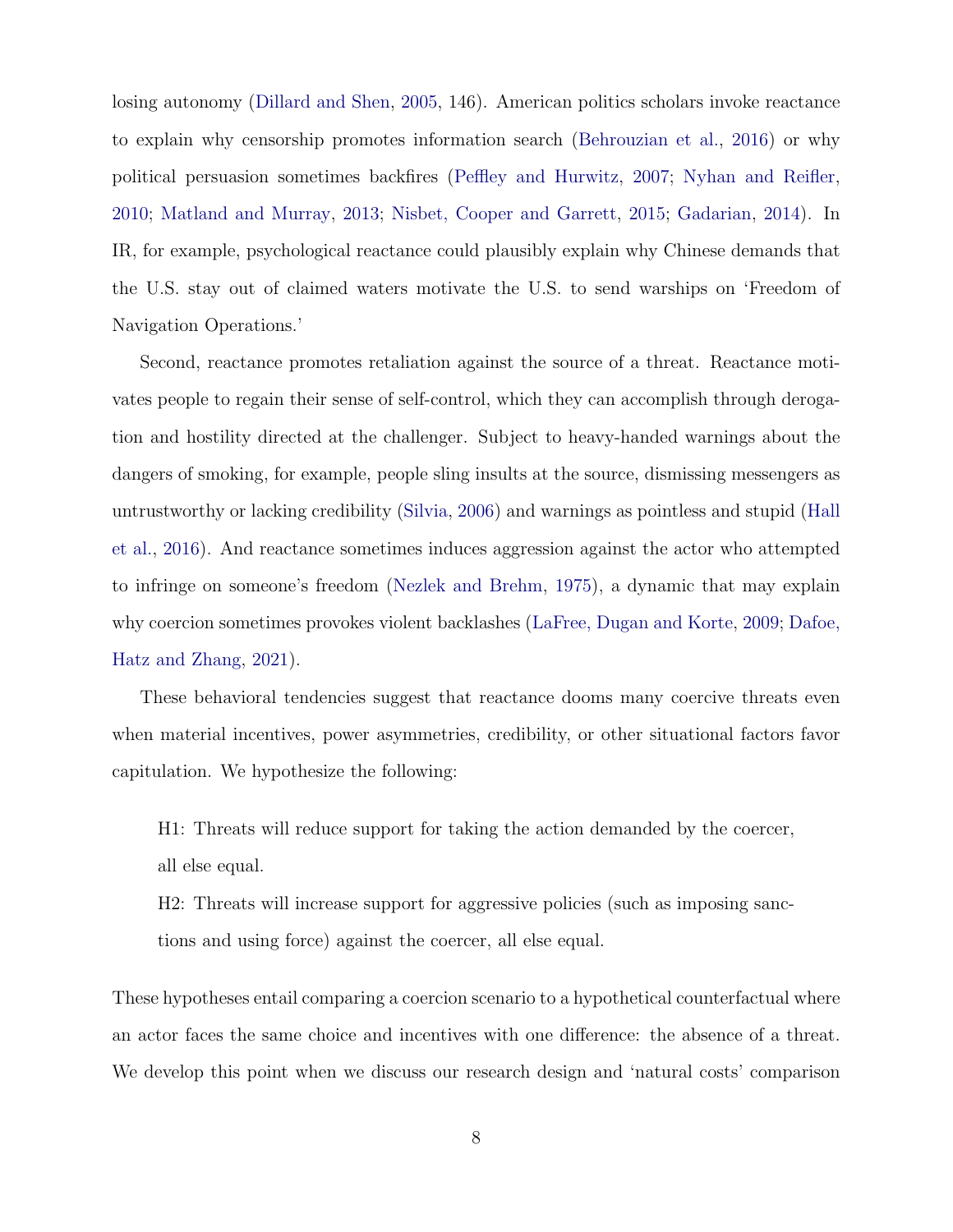group. Notably, these hypotheses do not specify a baseline for how often coercion should succeed or fail because many parameters vary across scenarios.

## Reactance mechanisms: anger and counterarguing

Reactance sets off a cascade of mental processes characterized by two intertwined mechanisms [\(Quick and Stephenson,](#page-36-10) [2007;](#page-36-10) [Rains,](#page-36-11) [2013\)](#page-36-11): an emotional component marked by anger and a cognitive component marked by counterarguing. First, reactance triggers "hostile and aggressive" feelings [\(Quick and Considine,](#page-36-12) [2008\)](#page-36-12) — anger. An "approach" emotion, anger increases risk tolerance and motivates people to take actions that change the situation [\(Lerner and Keltner,](#page-34-10) [2000\)](#page-34-10). For example, anger drove some Americans to support war against Iraq after 9/11 [\(Huddy and Feldman,](#page-33-9) [2011\)](#page-33-9) and prompts leaders to fight back in response to hostile threats or provocation [\(Markwica,](#page-34-4) [2018;](#page-34-4) [Hall,](#page-33-0) [2011;](#page-33-0) [Hall and Ross,](#page-33-10) [2015\)](#page-33-10). Psychological reactance complements this research by explaining that feeling coerced or manipulated suffices to cause anger.

Second, reactance prompts people to counterargue threats. That is, people actively generate thoughts that dispute aspects of the threat that favor compliance. Mustering these thoughts "[reduces] the persuasiveness and credibility of both message and source" [\(Nisbet,](#page-35-1) [Cooper and Garrett,](#page-35-1) [2015,](#page-35-1) 42), providing a cognitive rationale to resist. Consequently, people doubt the threat's credibility or underestimate the costs of defiance [\(Silvia,](#page-36-9) [2006;](#page-36-9) [Gadarian,](#page-32-3) [2014\)](#page-32-3). For instance, smokers respond to graphic warnings by insisting that authorities exaggerate the health risks [\(Hall et al.,](#page-33-8) [2016\)](#page-33-8). People can further counterargue threats by overstating the benefits from resistance: Threatening to take something away increases its subjective value [\(Miron and Brehm,](#page-35-0) [2006\)](#page-35-0). Just as banning a book can amplify its popularity, leaders might place greater value peripheral territory after a rival demands it. Motivated to pursue a valued goal [\(Petty and Wegener,](#page-35-11) [1999,](#page-35-11) 56-57) — retaining autonomy — people produce reasons to resist.

Psychological reactance complements other IR research that theorizes roles for both coun-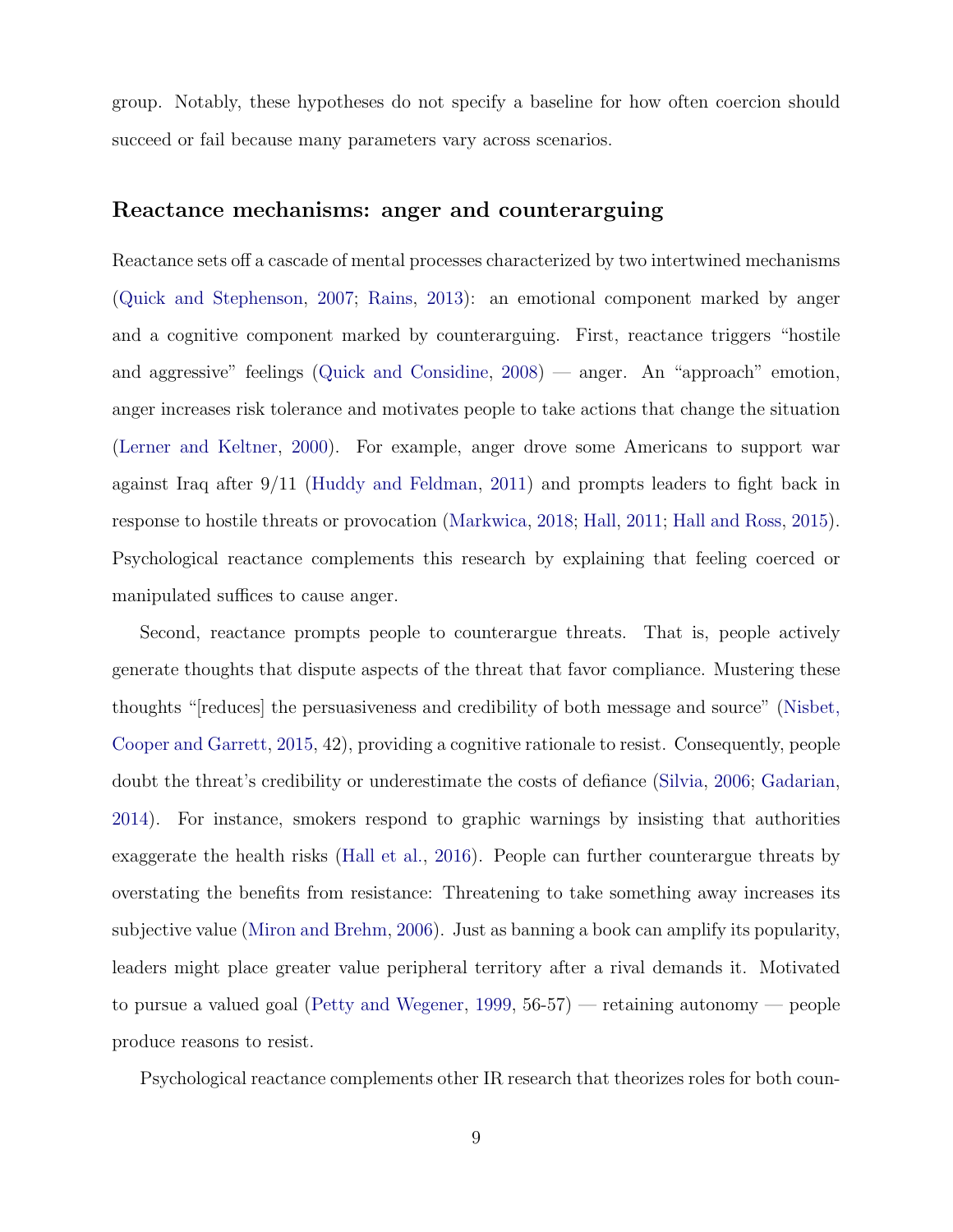terarguing and anger: For example, counterarguing partly explains why people reject adversaries' peace proposals — they undervalue the negotiated outcome that an adversary thrust upon them ("reactive devaluation") [\(Maoz et al.,](#page-34-11) [2002\)](#page-34-11). Similarly, [Gadarian](#page-32-3) [\(2014\)](#page-32-3) finds that Democrats dismissed heavy-handed messages about terrorist threats from the Bush administration. Per [Markwica](#page-34-4) [\(2018\)](#page-34-4), angry leaders downplay the risks associated with non-compliance — especially when coercers invalidate their identity. Reactance explains how and why threats create these cognitive and emotional tendencies in the first place, linking psychology to the prevalence of coercion failure.

These emotional and cognitive pathways interweave — reactance is an "amalgam of anger and counterarguing" and neither has causal primacy [\(Rains,](#page-36-11) [2013,](#page-36-11) 49; [Dillard and](#page-32-1) [Shen,](#page-32-1) [2005\)](#page-32-1). We therefore expect that coercive threats will a) increase anger against adversaries and b) increase counterarguing by leading participants to diminish the perceived consequences of resistance and increasingly value the prize. Both dynamics will mediate the relationship between threats and resistance/retaliation.

### Reactance conditions

We expect that reactance impedes coercion under three conditions. First, a decision-maker must believe that they hold decisional autonomy within a specific domain [\(Brehm,](#page-31-1) [1966\)](#page-31-1). Notably, even low stakes issues provoke reactance in psychology research [\(Dillard and Shen,](#page-32-1) [2005\)](#page-32-1) — the key antecedent is whether the leader values their policy-making autonomy. Reactance lessens when the decision-maker believes that another actor holds legitimate authority over the decision. Although we doubt that leaders of sovereign states perceive coercion by even high-status peers as legitimate, government officers acting domestically or international organizations may hold sufficient perceived authority over some issues to weaken reactance.

Second, psychological reactance requires a stimulus. It arises when another actor directly acts to impinge on the decision-maker's autonomy [\(Miron and Brehm,](#page-35-0) [2006;](#page-35-0) [Hall et al.,](#page-33-8) [2016\)](#page-33-8). For example, we expect that threatening sanctions while demanding that a state end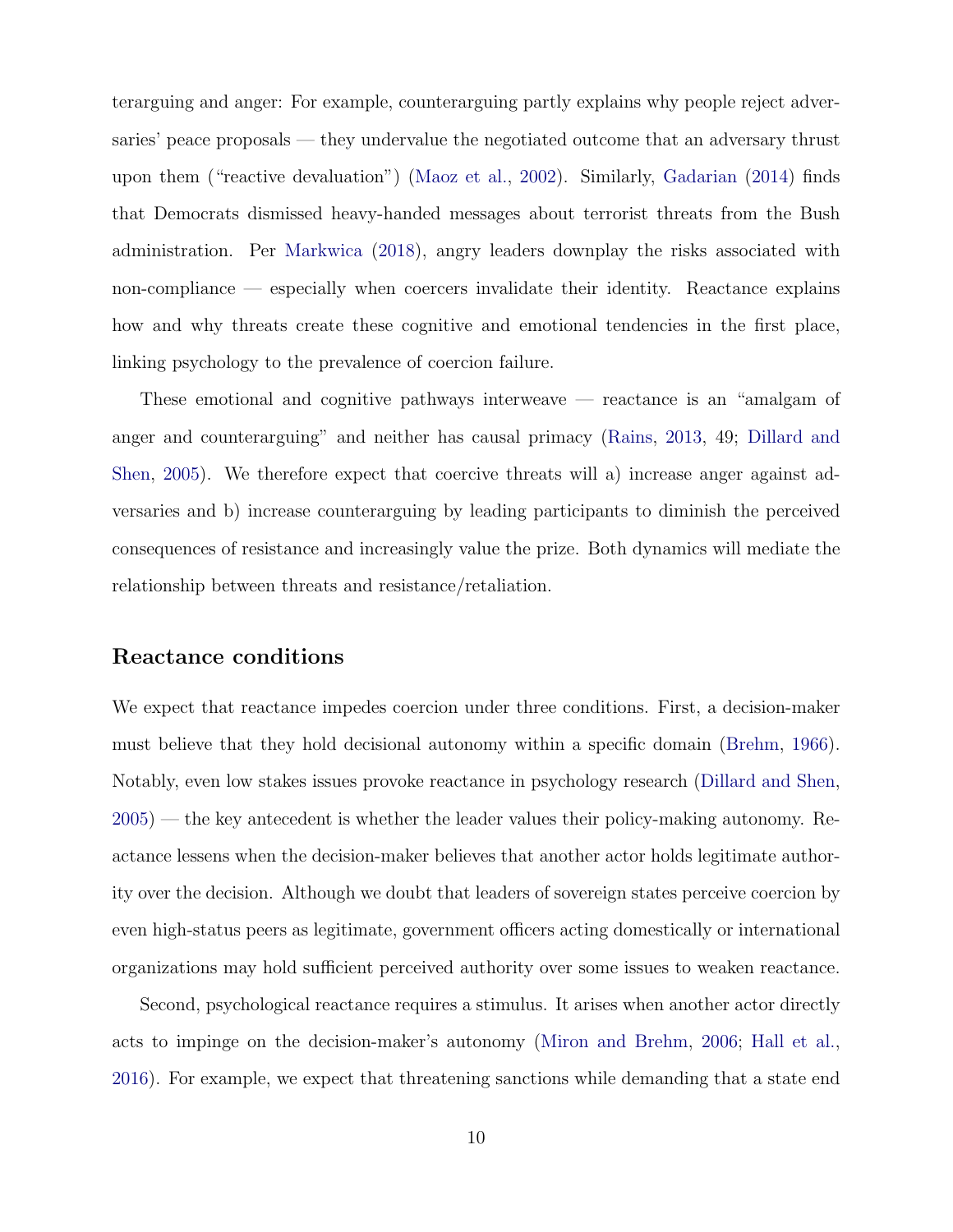its nuclear program will induce reactance. But if the mere prospect of economic isolation deters proliferation — without any actual threat of sanctions — then reactance should not manifest. [Miller](#page-34-12) [\(2014\)](#page-34-12) reports the "secret success" of nonproliferation sanctions in just this way. Generally, reactance should apply in cases of overt coercion, perhaps suggesting better prospects for latent coercion than overt threats.

Consequently, we expect that reactance impedes virtually all compellent threats but only some deterrent threats.<sup>[5](#page-11-0)</sup> Compellence demands changes to the status quo that infringe on targets' decisional autonomy [\(Schelling,](#page-36-1) [1966;](#page-36-1) [Sechser,](#page-36-3) [2011\)](#page-36-3). Furthermore, compellence generally requires coercers to take overt actions likely to arouse reactance, such as issuing explicit threats and aggressively signaling resolve. Deterrence sometimes requires similar policies, but is often latent. For instance, we expect reactance against a demand not to invade an ally, but a mutual defense pact signed years previously could deter without generating present-day reactance.

Third, forceful, dogmatic language intensifies reactance [\(Quick and Considine,](#page-36-12) [2008;](#page-36-12) [Gadarian,](#page-32-3) [2014\)](#page-32-3). Message features amplify or mitigate reactance by altering the degree to which a target perceives it as threatening their autonomy [\(Dillard and Shen,](#page-32-1) [2005,](#page-32-1) 148). Dogmatic language entails explicit demands that a target must abide an appeal [\(Quick](#page-36-10) [and Stephenson,](#page-36-10) [2007\)](#page-36-10). People perceive demands as more autonomy-threatening than requests that they consider behavioral change, which prompt less reactance and resistance. Importantly, however, formulating a threat that preserves the target's sense of autonomy is likely difficult in interstate coercion. Mitigating reactance requires that decision-makers view complying as them choosing to abide a request rather than conceding to pressure cloaked in diplomatic language. Study 2 explores empirically whether policymakers might reframe threats as requests to mitigate reactance, but taken together these three conditions suggest that reactance will afflict most overt coercive threats in international politics.

<span id="page-11-0"></span><sup>5</sup>This could help explain [Schelling'](#page-36-1)s [\(1966\)](#page-36-1) observation that deterrence succeeds more often than compellence.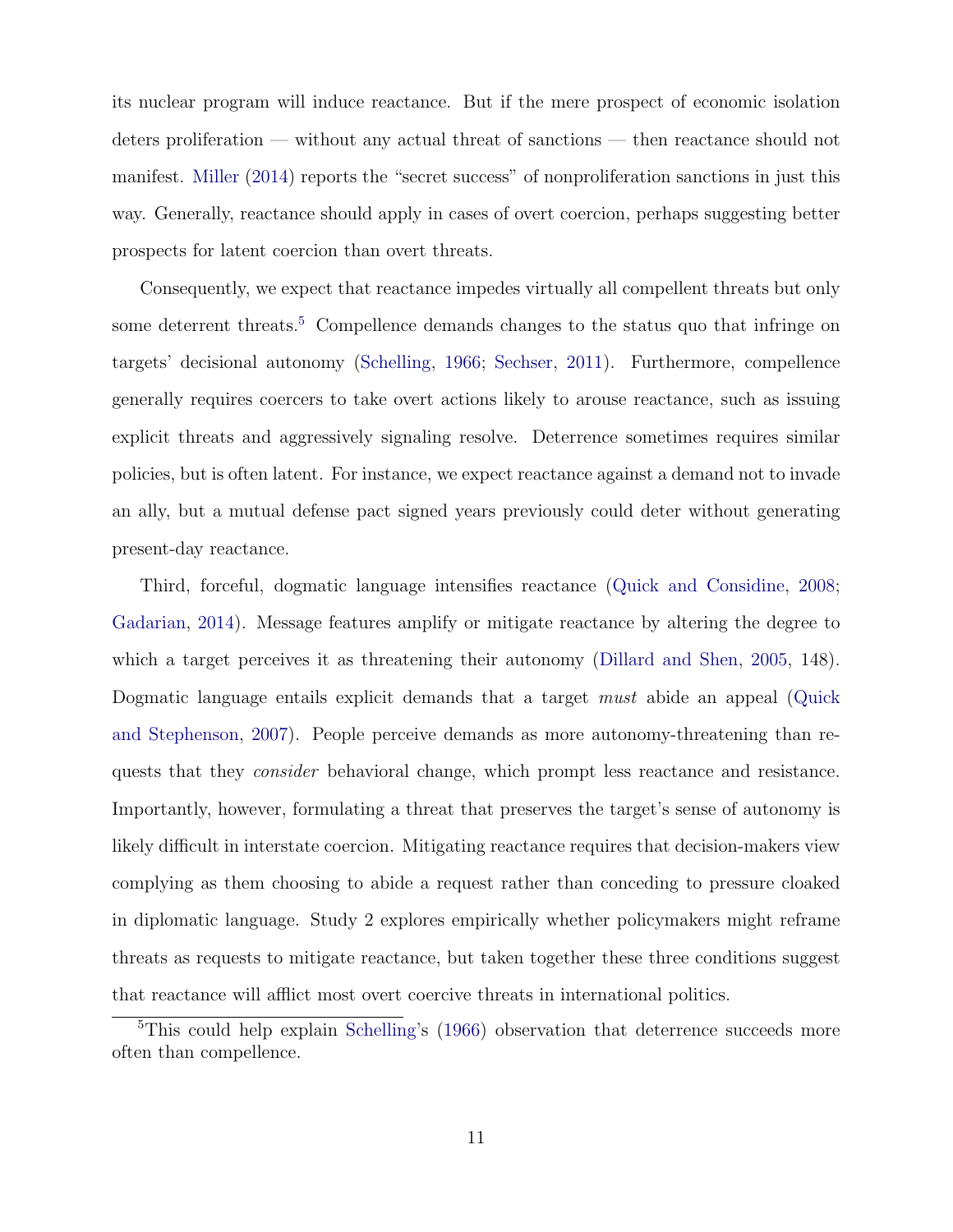# Research Design: A Natural Costs Approach

We conducted two survey experiments to test whether reactance provides an important psychological cause of resisting threats. We designed these experiments to overcome a significant inferential challenge: coercive threats lack clear counterfactuals. We address this obstacle by randomly assigning participants to receive either a threat or a natural costs alternative that presents the same situation and choice without coercion.

Consider the following: Suppose that we want to know how people respond when threatened with coercive bombing akin to NATO's 1999 intervention against Serbia. A straightforward coercion treatment informs participants that another actor threatened to bomb them unless they relent. But what constitutes the equivalent to a bombing threat that allows participants to choose whether to capitulate or resist, with the same costs, benefits, and credibility — but without coercion? "Nature" could drop bombs or otherwise inflict comparable damage after a natural disaster, but that strains credulity for most coercion scenarios. Worse still, for the decision environment to remain the same, actors in Serbia's position must believe that the natural disaster would only occur if they continue operations in Kosovo but not otherwise. We do not know of any natural disasters that are so discerning.

To overcome this challenge, we design vignettes with two characteristics. First, the costs (threatened punishments) could occur either due to deliberate coercion or a realistic but impersonal natural costs mechanism. Crucially for our theory, the same choice set has different implications for reactance. Someone must perceive a threat as a deliberate attempt to restrict their options by another actor for it to arouse reactance. Early reactance research used a similar strategy, comparing "personal" events perceived as attempts to constrain freedom to "impersonal" events that incidentally limited choices.<sup>[6](#page-12-0)</sup> Second, the actor (coercive target) decides whether to accept a loss (capitulation) to avoid those costs. This differentiates

<span id="page-12-0"></span><sup>6</sup>For example, participants expecting to select a prize among five options were more hostile when a researcher removed one option than when told it was lost in shipment [\(Cherulnik](#page-32-9) [and Citrin,](#page-32-9) [1974\)](#page-32-9).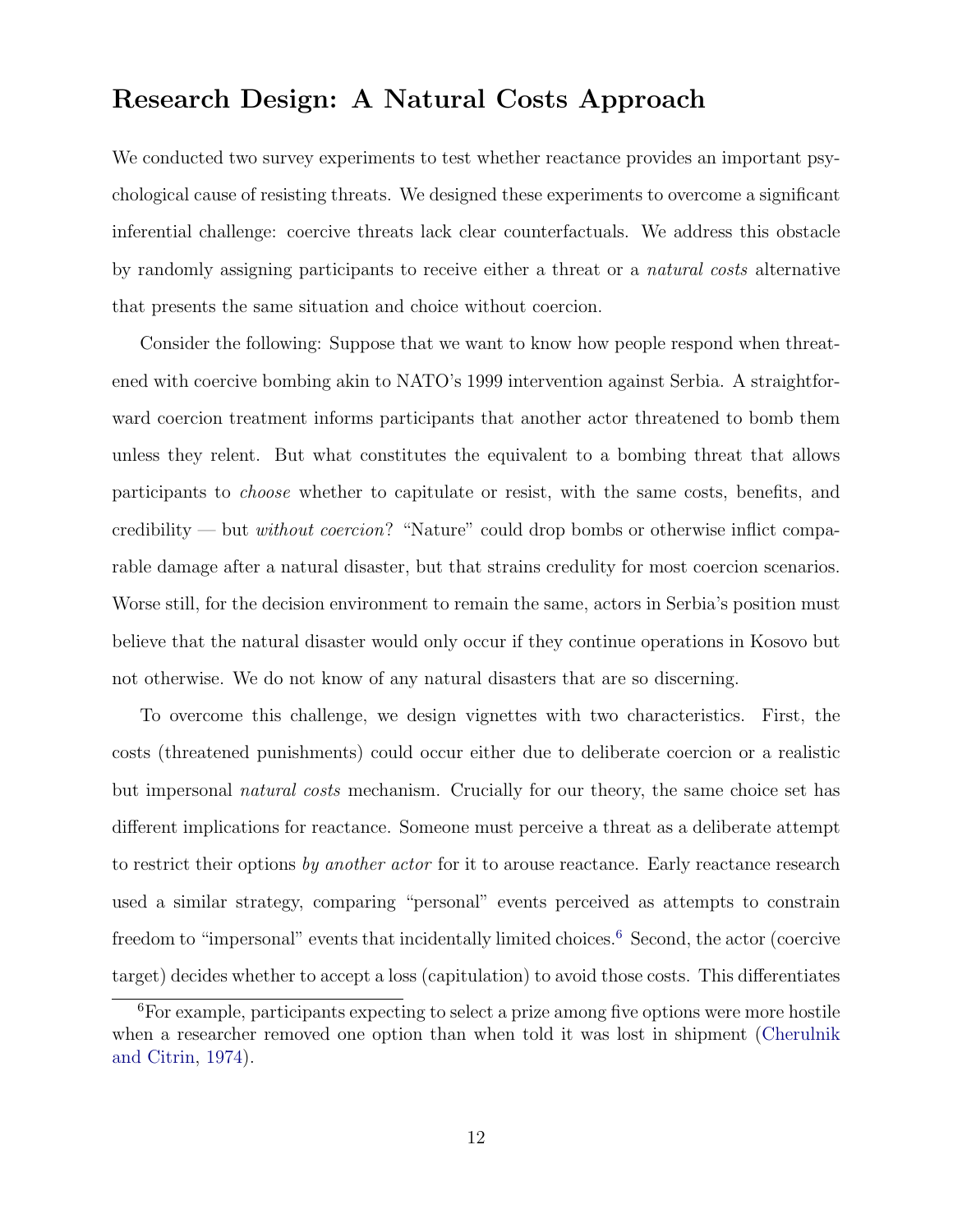our approach from recent work that assesses responses to aggressive acts [\(Dafoe, Hatz and](#page-32-0) [Zhang,](#page-32-0) [2021\)](#page-32-0) by allowing us to directly incorporate threats and concessions.[7](#page-13-0) Few coercion scenarios allow both, but we developed and implemented two experiments meeting those criteria.

# Study 1: A Disputed Island in a Storm

We fielded a pre-registered survey experiment to a sample of 1,442 U.S. participants via Prolific Academic in February 2021.<sup>[8](#page-13-1)</sup> Our primary interest lies in comparing the effects of coercive threats to natural costs alternatives. We control for alternative explanations such as costs, benefits, and power. Disentangling psychological reactance from reputation and audience costs poses a challenge because it is plausible that threats also automatically arouse concerns about costs from visibly backing down. We therefore include a second manipulation that directly raises or minimizes reputation and audience considerations together, isolating reactance from reputational dynamics and allowing us to compare their effects. These manipulations produce a 2 (natural costs/coercion) x 2 (reputation absent/reputation present) between-subjects experiment.

## <span id="page-13-2"></span>Methodology

Figure 1: Experiment 1 Design



<span id="page-13-0"></span><sup>7</sup>Our study further differs from [Dafoe, Hatz and Zhang](#page-32-0) [\(2021\)](#page-32-0) by isolating psychological reactance from reputation and honor motives, especially where audience perceptions matter.

<span id="page-13-1"></span><sup>8</sup>Pre-registration available on OSF: [https://osf.io/q6jgd.](https://osf.io/q6jgd) Analyses follow our pre-analysis plan unless explicitly noted. See Appendix §A.1 for sample characteristics.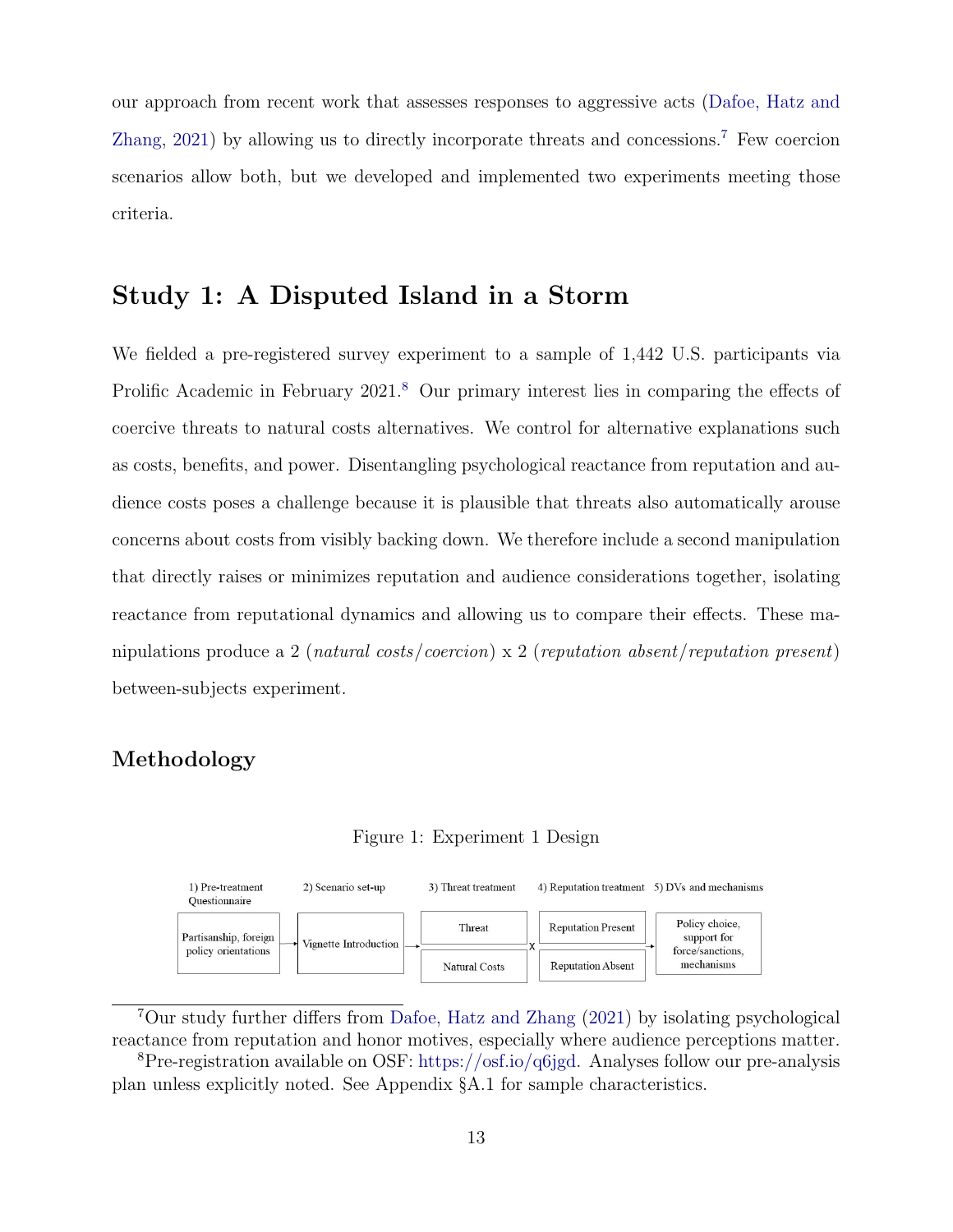The experiment proceeded in 5 steps, summarized in Figure [1.](#page-13-2) After completing a pretreatment questionnaire, participants read about a scenario that might take place in the future but does not represent any particular countries or conflicts [\(Tomz and Weeks,](#page-37-2) [2020;](#page-37-2) [Kertzer, Renshon and Yarhi-Milo,](#page-34-13) [2019\)](#page-34-13). All participants read the introductory vignette in Table [1.](#page-15-0) Importantly, using fictional countries increases control over factors like relative power without compromising inferences about treatment effects [\(Brutger et al.,](#page-31-10) [2021\)](#page-31-10). Although hypothetical, this scenario resembles a potential crisis in the South China Sea and has historical precedents; states seized islands in peacetime 28 times since 1918 [\(Altman,](#page-31-11) [2020\)](#page-31-11).

Participants randomly assigned the *coercion* treatment read that a Navalian submarine captain threatened to sink their ship if it continued toward the island.<sup>[9](#page-14-0)</sup> In the *natural* costs groups, participants read that returning to the island through the typhoon risked sinking the ship.<sup>[10](#page-14-1)</sup> All participants received the same information about the risks from continuing, thereby accounting for the consequences of defiance, before random assignment to the reputation absent or reputation present treatments.

Several manipulation checks validate the treatments and vignette. Analyses in the Appendix §A.2 show that the threat treatments raised reactance (but not concerns about reputation costs) and the reputation treatments raised reputation concerns (but not reactance). We also present important evidence for information equivalence, showing that the treatments do not systematically alter perceptions of relative power nor the stakes of the crisis.

Participants then indicated whether they would order the ship to turn back (capitulate) or continue to the island (resist), and reported their confidence in that choice. We combined these branched responses to create a continuous scale where higher values indicate confidence in the decision to continue. We measured support for retaliation via a) economic sanctions or b) going to war against Navalia on 5-point scales. We measure anger via closed ended

<span id="page-14-0"></span><sup>9</sup>Specifying a submarine forecloses options like boarding, shooting at the rudder, or having soldiers on the supply ship shoot first.

<span id="page-14-1"></span><sup>&</sup>lt;sup>10</sup>This storm draws inspiration from [Dafoe, Hatz and Zhang](#page-32-0)  $(2021)$ .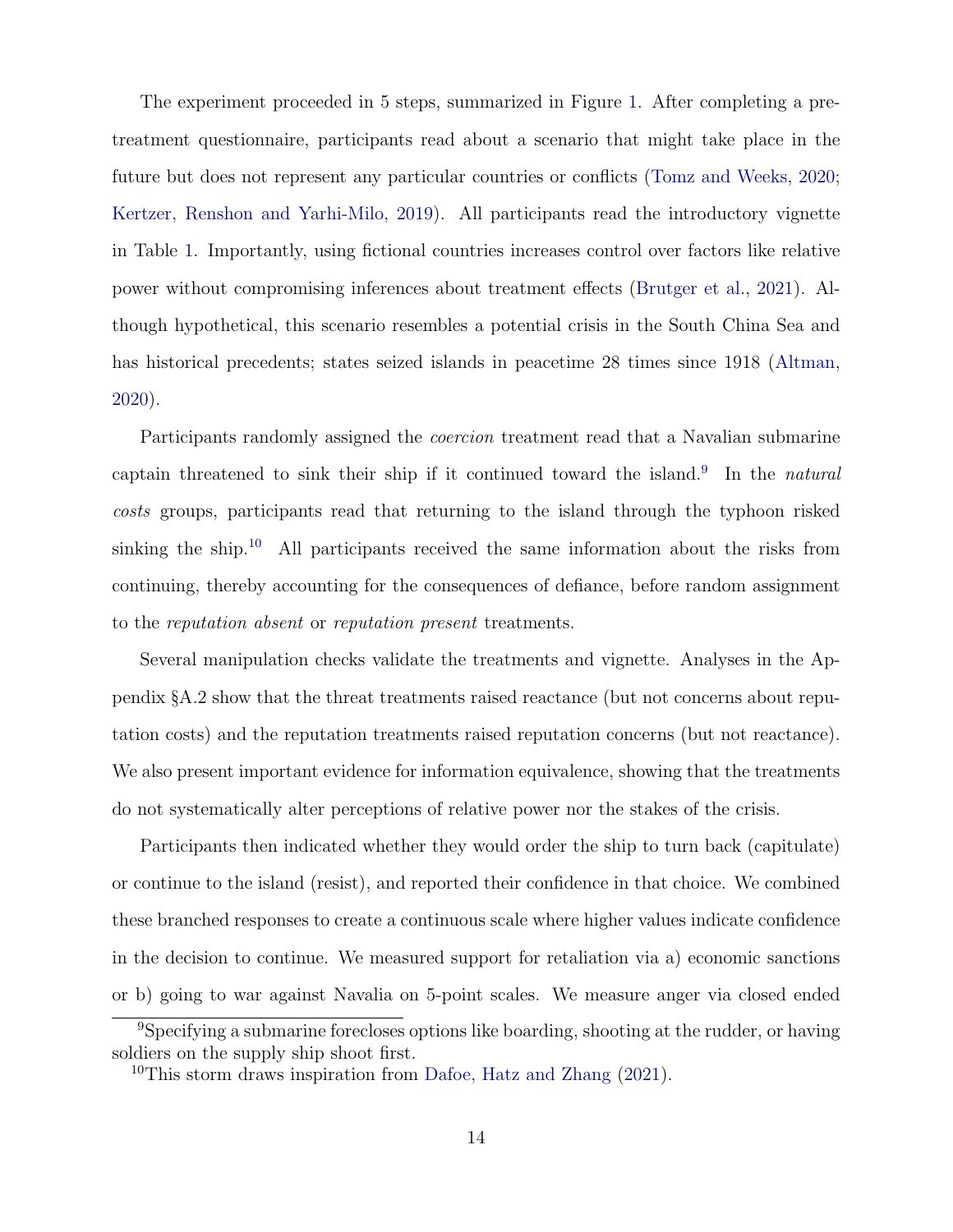<span id="page-15-0"></span>

| All: Introduction                   | • Your country is involved in a dispute with the country of Navalia<br>over a small island. Both your country and Navalia claim to own the<br>island, which has valuable resources.<br>• Both countries are equally powerful.<br>• Your country is at peace with Navalia and has never fought a war<br>with Navalia. Your country has no other disagreements with Navalia.<br>• Your country has stationed soldiers on the island for many years.<br>They were withdrawn temporarily due to an incoming typhoon.<br>• You recently ordered a supply ship to return your country's troops<br>to the island.<br>• However, a spy for your country just learned that Navalia is sending<br>a military force to seize the island before your troops can return.<br>• Their orders are to seize the island if they arrive first but to turn<br>back if your troops have already returned to defend it.<br>• The island is easy to defend, so it would be very difficult for you to<br>take it back after Navalian troops arrive. |
|-------------------------------------|-----------------------------------------------------------------------------------------------------------------------------------------------------------------------------------------------------------------------------------------------------------------------------------------------------------------------------------------------------------------------------------------------------------------------------------------------------------------------------------------------------------------------------------------------------------------------------------------------------------------------------------------------------------------------------------------------------------------------------------------------------------------------------------------------------------------------------------------------------------------------------------------------------------------------------------------------------------------------------------------------------------------------------|
| Randomized:<br>Threat treatment     | • To reach the island before the Navalian forces, your supply ship<br>must travel through the typhoon. (natural costs)                                                                                                                                                                                                                                                                                                                                                                                                                                                                                                                                                                                                                                                                                                                                                                                                                                                                                                      |
|                                     | • To reach the island before the Navalian forces, your supply ship must<br>travel past a Navalian submarine. The captain of that submarine<br>just got on the radio and demanded that your ship turn back.<br>• He threatened you, "You must turn back now, or we will fire<br>and you will be destroyed!" (coercion)                                                                                                                                                                                                                                                                                                                                                                                                                                                                                                                                                                                                                                                                                                       |
| All: Risks                          | • If you order your ship to continue on, your best guess is that it has<br>a $50\%$ chance of surviving to reach the island and a $50\%$ chance of<br>being sunk.<br>• If the ship sinks, all 100 soldiers on board will die.                                                                                                                                                                                                                                                                                                                                                                                                                                                                                                                                                                                                                                                                                                                                                                                               |
| Randomized:<br>Reputation treatment | Neither your public nor other countries will know what has<br>happened, so your reputation for standing firm is not at stake.<br>(reputation absent)                                                                                                                                                                                                                                                                                                                                                                                                                                                                                                                                                                                                                                                                                                                                                                                                                                                                        |
|                                     | • Your public and other countries will know what has happened, so<br>your reputation for standing firm is at stake. (reputation present)                                                                                                                                                                                                                                                                                                                                                                                                                                                                                                                                                                                                                                                                                                                                                                                                                                                                                    |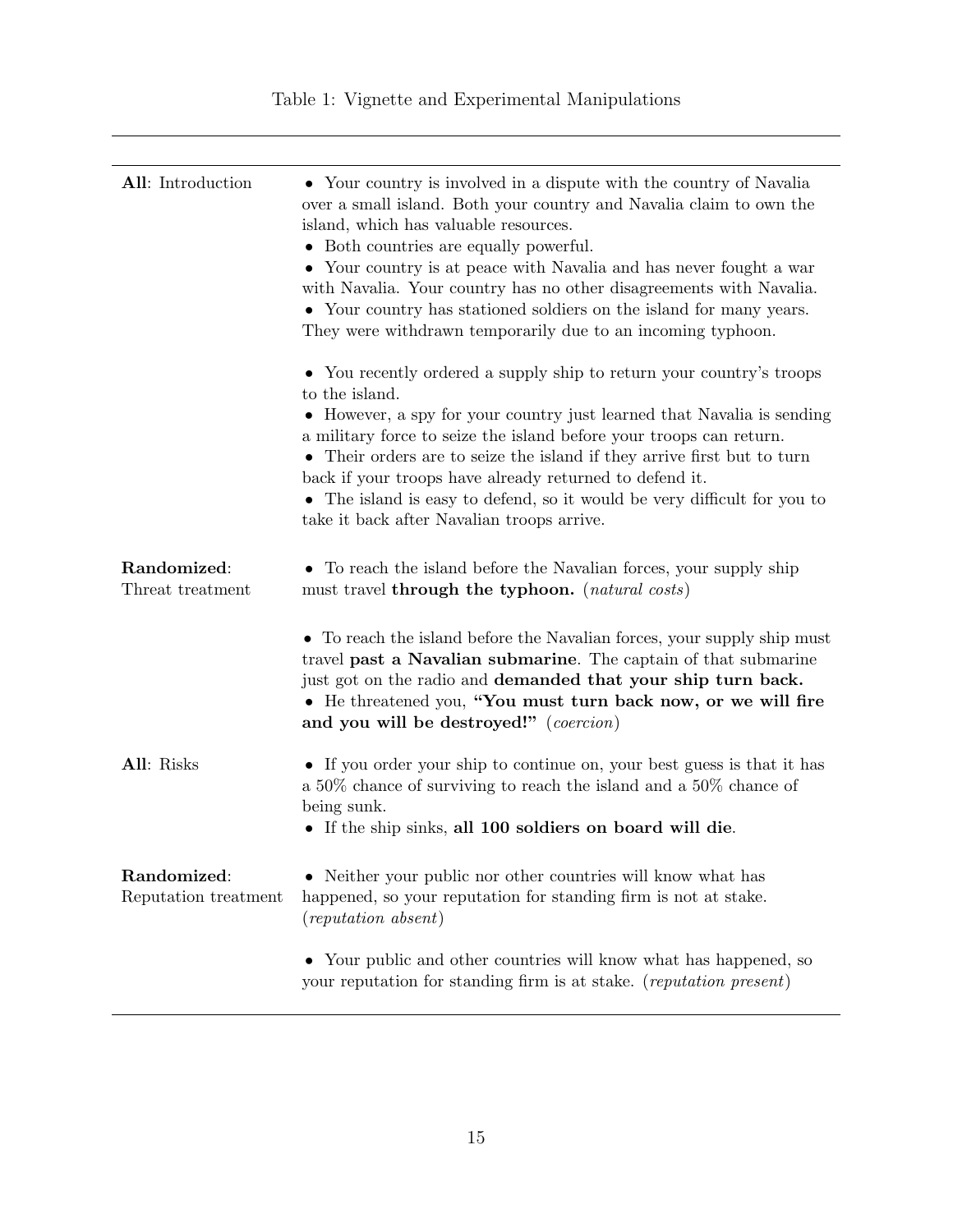questions about feelings toward Navalia (anger scale  $\alpha = 0.91$ ) [\(Quick and Stephenson,](#page-36-10) [2007;](#page-36-10) [Gadarian and Albertson,](#page-32-10) [2014\)](#page-32-10). To assess counterarguing, separate items ask participants whether "the threat to my soldiers from continuing to the island is exaggerated" [\(Hall](#page-33-8) [et al.,](#page-33-8) [2016\)](#page-33-8), whether the island is valuable, and whether to prioritize protecting soldiers' lives. Finally, alongside questions about relative power and costs, participants estimated the chances that turning back would cause their country's reputation to suffer or the public to disapprove of their leadership [\(Tomz and Weeks,](#page-37-2) [2020\)](#page-37-2).

## Threats increased resistance and support for conflict with Navalia

Evaluating hypotheses 1 and 2 requires comparing policy preferences between participants in the coercion group and those in the natural costs group. Figure [2](#page-17-0) displays the proportion of participants in each group who chose to continue to the island — defying the threat — versus those who turned back. The results in panel (a) provide striking evidence for reactance as a cause of coercion failure: When participants received a direct threat, 48.3% chose to continue and attempt to retain their island. Random assignment to the natural costs group decreased the rate of resistance by 10 percentage points  $(p < 0.01)$ . Faced with a typhoon that might kill their soldiers, most participants retreated, relinquishing the territory. But after a direct threat from Navalia's submarine captain, more participants risked their soldiers' lives to retain their territory.

To our surprise, panel (b) shows that raising reputation and audience costs had no statistically significant effect on capitulation rates ( $p = 0.51$ ). Indeed, the threat's effect is over five times the size of the reputation effect — a striking difference given reputation and audience costs' centrality in explanations for coercion failure. Crucially, reputation costs did little to dampen the threat's effect — the threat increased defiance by 8.4 percentage points in the reputation absent group, and 11.6 percentage points in the reputation present group (interaction  $b = 0.03, p = 0.52$ ).

Reactance also implies that people will retaliate against actors who threaten their au-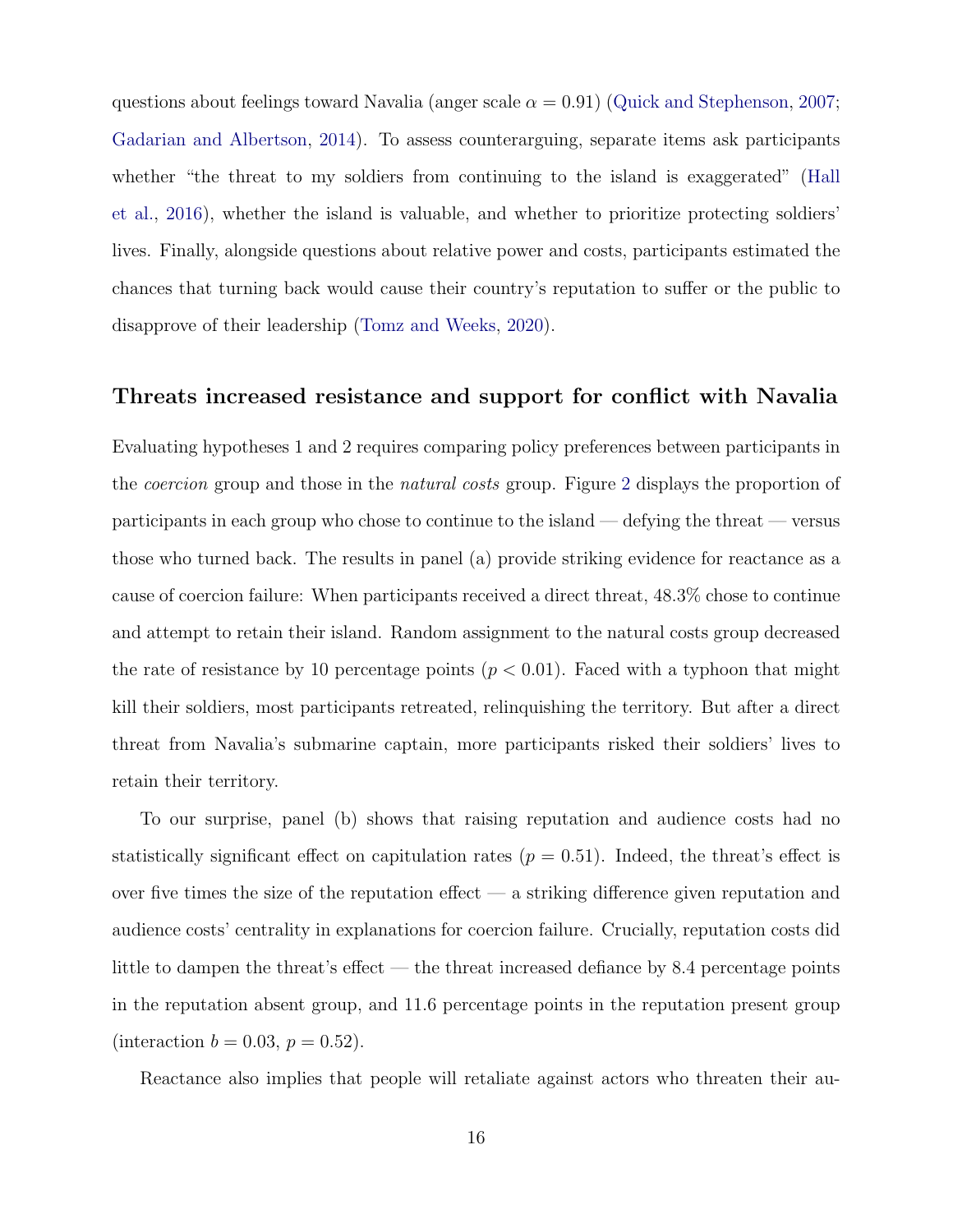<span id="page-17-0"></span>

Figure 2: Coercion Increased the Proportion Continuing to the Island

tonomy  $(H2)$ . Panels **B** and **C** in Figure [3](#page-18-0) support this expectation. In comparison to natural costs, the coercion treatment increased support for sanctions by 5.3 percentage points  $(p < 0.01)$  and support for going to war by 5.8 percentage points  $(p < 0.01)$ . We did find evidence that raising reputation costs increases support for war  $(b = 0.03, p < 0.05)$ . However, the difference within the natural costs group drives this effect. Combining reputation concerns with a threat did not significantly increase support for war compared to a threat with minimized reputation considerations  $(p = 0.25)$ .

## Do threats affect anger and counter-arguing?

The main effects provide powerful support for our argument: the threat increased resistance and support for retaliation. If reactance causes coercion failure, then we should also find evidence that the threat treatment increases anger and counterarguing. In turn, anger and counterarguing should mediate the effect of the threat treatment on the dependent variables.

Figure [4](#page-19-0) plots the direct effects of our treatments on six mechanism questions that capture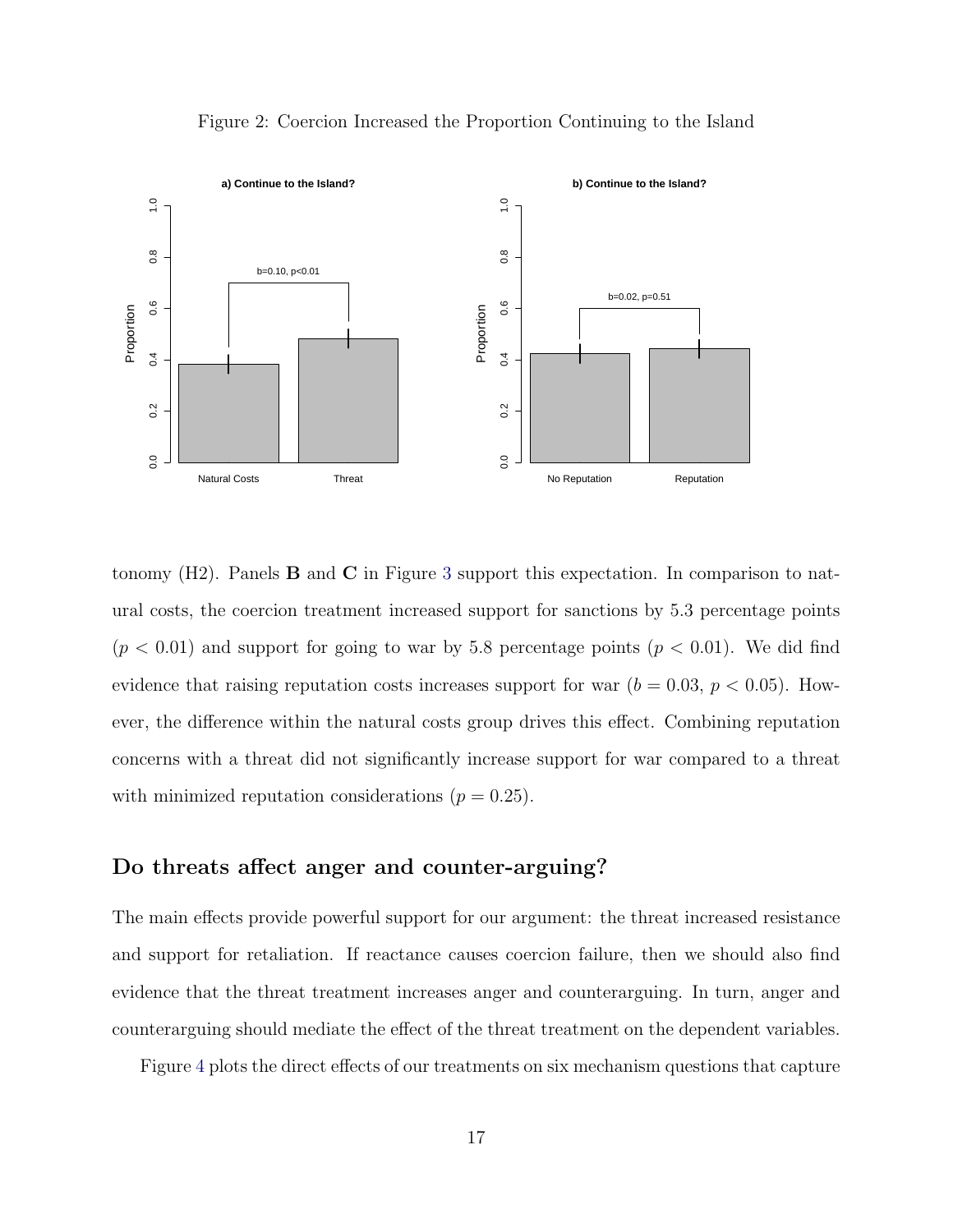<span id="page-18-0"></span>

Figure 3: Response to Threat by Treatment

Note: Dashed horizontal lines display mean in the natural costs/no reputation group.

reactance (anger, threat exaggerated, island valuable, protect soldiers) alongside reputation and audience cost concerns, relative to the *natural costs, no reputation* group. The results support three important conclusions. First, coercive threats increase anger. Both scenarios depicted an adversary moving to capture the participant's territory. But the personal and identifiable threat aroused more anger, consistent with reactance.

Second, coercion increased counterarguing via beliefs that the threat was exaggerated. Although both the natural costs and threat treatments contained identical risk information — a 50% chance that the ship would sink — people exposed to the threat minimized the dangers ( $b = 0.12$  and  $b = 0.11$  when reputation absent/present; both  $p < 0.01$ ). We might expect the opposite effect if people perceived Navalia's threat as a costly signal of resolve. Although counterarguing often leads people to overvalue prohibited actions, we find no evidence that any treatments affected estimates about the island's value. Contrary to our expectations, all treatments increased the value that participants placed on protecting soldiers' lives  $(p < 0.05)^{11}$  $(p < 0.05)^{11}$  $(p < 0.05)^{11}$ 

<span id="page-18-1"></span><sup>&</sup>lt;sup>11</sup>Contrary to our pre-registered interpretation, we speculate that placing more value on soldiers' lives is consistent with reactance because the threat placed both the island and troops at risk.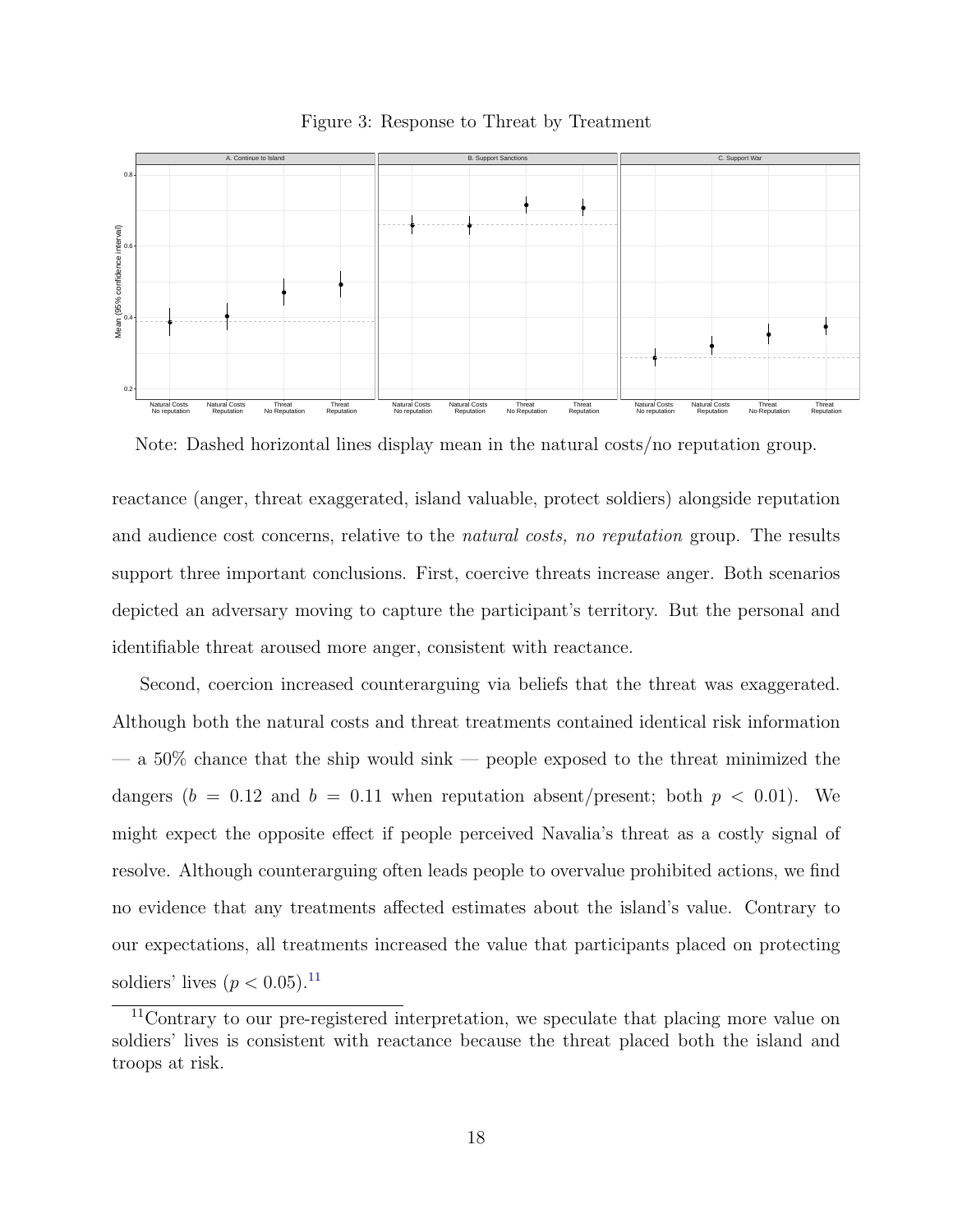<span id="page-19-0"></span>

Figure 4: Direct Effects on Mechanisms

Note: Average effect relative to natural costs/no reputation (95% confidence intervals). Models include pre-treatment controls.

Third, comparing the *threat/no reputation* treatment to the *natural costs/no reputation* presents a crucial test for our theory. If the threat increases anger and counterarguing when we minimize reputation — but does not increase reputation or public disapproval concerns — we have strong evidence for reactance as a cause of coercion failure. And indeed, results depicted by triangles in Figure [4](#page-19-0) clearly confirm that the threat raised reactance without implicitly raising reputation's salience. The results allow us to rule out reputation as the primary mechanism behind coercion failure in our experiment, since the reputation treatment raised reputation costs without augmenting the main effect [\(Bullock and Green,](#page-31-12) [2021\)](#page-31-12).

Next, we estimate the causal pathways that connect threats to participants' policy choices via causal mediation analysis. Mediation models estimate the proportion of the main effect that flows through each mechanism. Standard mediation models assume causal independence between multiple mechanisms, but diagnostic tests suggest significant dependence among the 5 mechanisms implicated in our analyses. Panels A-C in Figure [5](#page-20-0) estimates for average causal mediation effects (ACMEs) using non-parametric models that account for causal dependence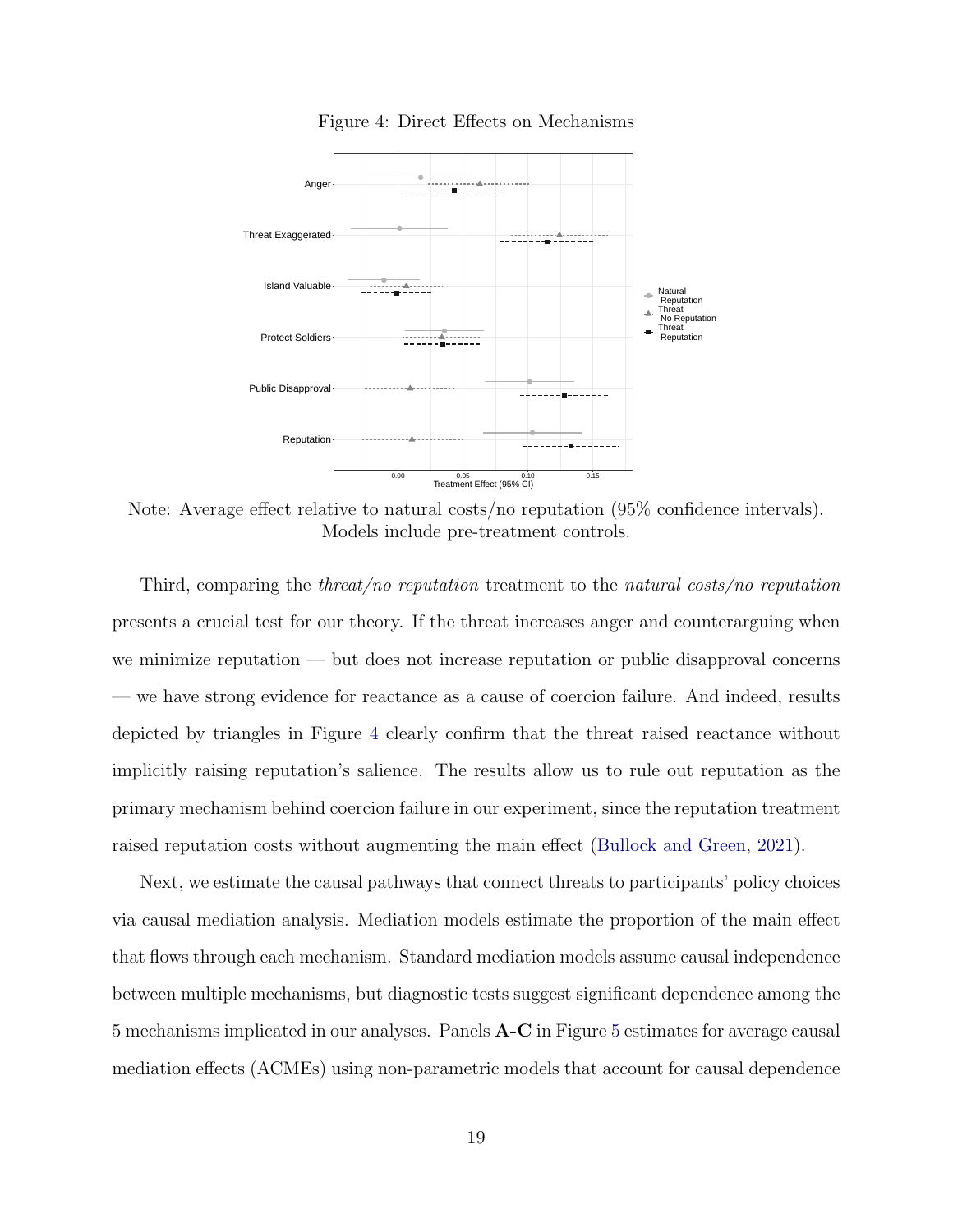<span id="page-20-0"></span>between multiple mediators [\(Imai and Yamamoto,](#page-33-11) [2013\)](#page-33-11).<sup>[12](#page-20-1)</sup>



Figure 5: Mediation Estimates

Note: Lines depict 95% confidence intervals. Models include pre-treatment controls.

The results support our contention that reactance plays a role in coercion failure, with the interesting wrinkle that the emotional and cognitive mechanisms unevenly contributed to defiance and retaliation. Anger does not mediate the threat's effect on continuing to the island but accounts for 23.11% of its effect on support for sanctions and 12.92% of its effect on support for war — anger plays a substantial role in support for retaliation.

By contrast, counterarguing by insisting that the threat has been exaggerated explains a greater (52.16%) portion of the threat's effect on continuing to the island. It also accounts for 19.19% of the threat's effect on support for war, complementing anger. Contrary to our expectations, we find a negative indirect effect for underestimating the threat on support for sanctions, though the 95% confidence interval contains 0.

Figure [5](#page-20-0) provides some evidence that concerns about reputation and audience costs played an indirect role in coercion failure when the vignette explicitly raised these considerations. The findings suggest that  $-$  to the extent that the reputation treatment raises reputation

<span id="page-20-1"></span><sup>&</sup>lt;sup>12</sup>Plots depict the average ACME between treated and control group. We excluded perceptions of the island's value due to the absence of direct effects. Appendix §A.4 reveals similar results when we include this variable. These models deviate from our pre-registered product-of-coefficients approach (see Appendix §A.4) but present more conservative tests.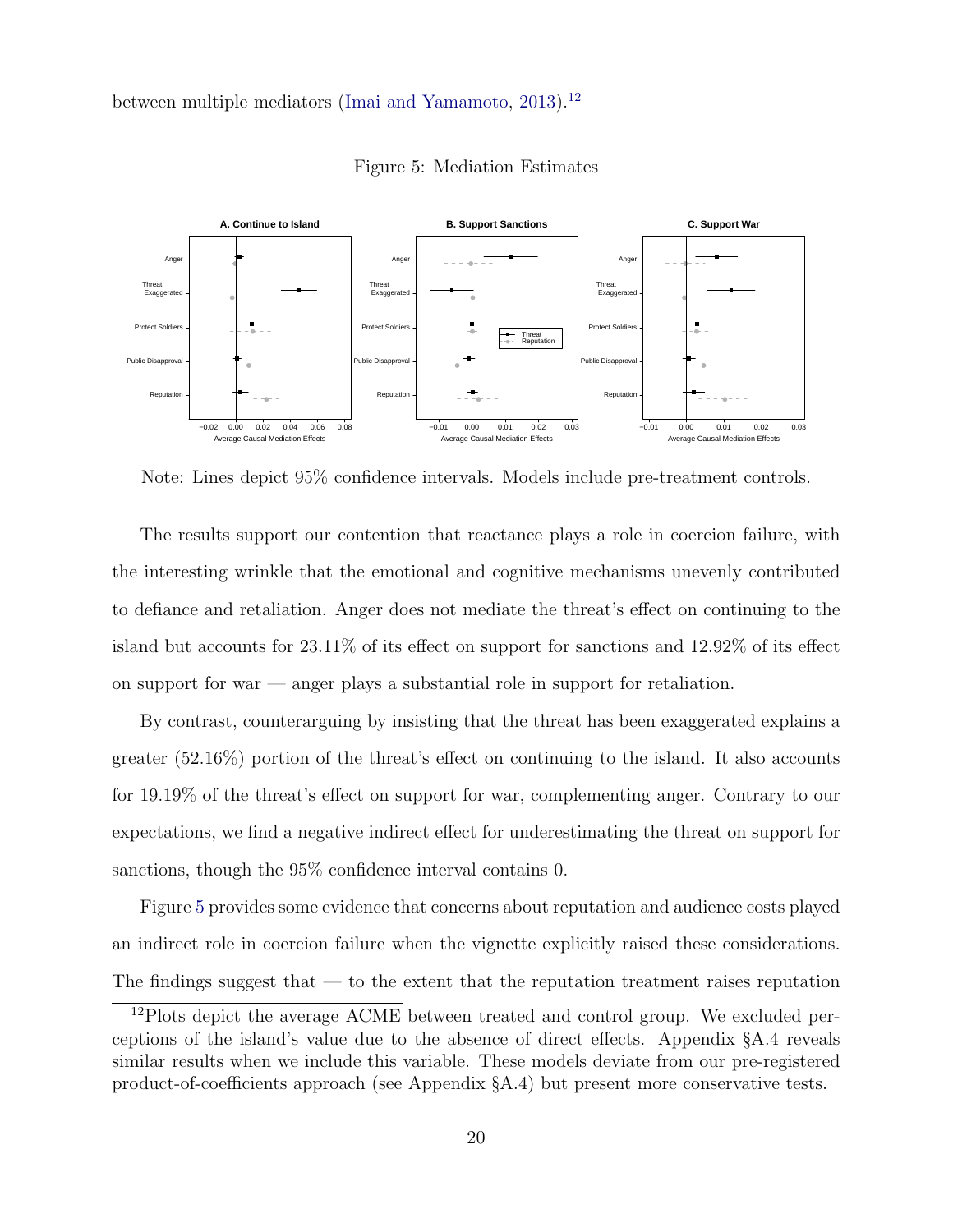costs — rates of capitulation decline and support for war increases. The reputation treatment's effect on resistance also flowed partly through concerns that turning back would cause public disapproval, though this does not mediate the effects on support for retaliation.

These analyses show that the threat treatment affected psychological reactance mechanisms without implicitly raising reputation and audience cost considerations. Estimates suggest that anger and counterarguing mediate substantial portions of the threat's causal effect. Notably, our research design randomly assigns the threat treatment but measures anger and counterarguing, and confounding from a potential treatment-mediator interaction could bias the ACME estimates [\(Imai and Yamamoto,](#page-33-11)  $2013$  $2013$ ).<sup>13</sup> We interpret the results as consistent with our theory and important suggestive evidence supporting reactance, but precise causal evidence for mechanisms requires additional research [\(Bullock and Green,](#page-31-12) [2021\)](#page-31-12).

# Study 2: Arms Sales and Terrorist Bases

We fielded study 2 over two weeks in August 2020 to an effective sample of 3,526 U.S. adults recruited via Lucid Theorem.<sup>[14](#page-21-1)</sup> Study 2 builds on study 1 in three ways. First, external validity requires replication, so we shift from hypothetical to real states and from a symmetric power distribution to extreme asymmetry. Second, drawing from research showing that dogmatic language increases reactance [\(Gadarian,](#page-32-3) [2014\)](#page-32-3), we evaluate whether subtler, less bellicose threats weaken reactance and mitigate coercion's propensity to inspire defiance. Third, we designed study 2 to improve (modestly) on study 1 by further minimizing participant concerns about reputation and domestic audience costs.

<span id="page-21-1"></span><span id="page-21-0"></span><sup>13</sup>See the Appendix §A.4 for sensitivity analyses.

<sup>&</sup>lt;sup>14</sup>Effective sample excludes participants who spent  $\langle 2.1 \rangle$  seconds reading the pre-treatment vignette (< 4%) and terminates people who failed an instructional manipulation check on page 2 of the survey. See Appendix §B.1 for details and sample characteristics.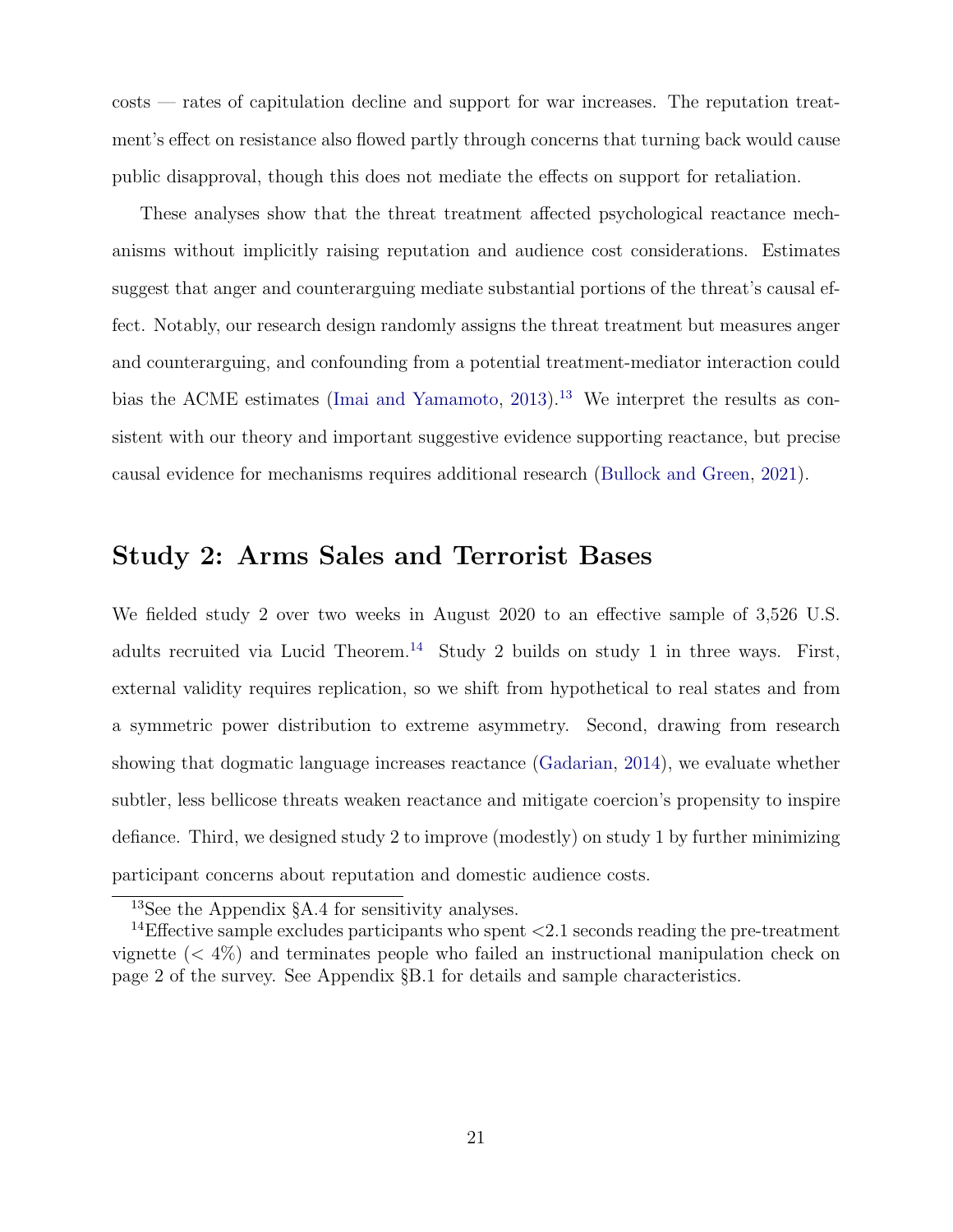## Methodology

We adopt the same experimental structure in study 2. We first instruct participants to imagine being the U.S. Ambassador to Eritrea and responsible for making policy decisions. The vignette describes U.S. interests in removing terrorist bases in Eritrea while simultaneously inhibiting its dictator from massacring civilians via an arms embargo.<sup>[15](#page-22-0)</sup> Participants must choose whether to end the embargo (capitulate) and gain cooperation from the Eritrean government to destroy the bases — reducing the risk of a homeland terrorist attack — or continue to block arms sales (resist) thereby leaving the U.S. vulnerable. Participants receive a strong threat, weak threat, natural costs control, or baseline control via random assignment, again controlling for other factors. Although we include a baseline control group to assess preferences about blocking arms sales, our primary interest lies in comparing threats to natural costs.

<span id="page-22-0"></span><sup>&</sup>lt;sup>15</sup>Foreign sanctuaries provide common sources of resiliency for violent nonstate actors [\(Salehyan,](#page-36-13) [2009\)](#page-36-13).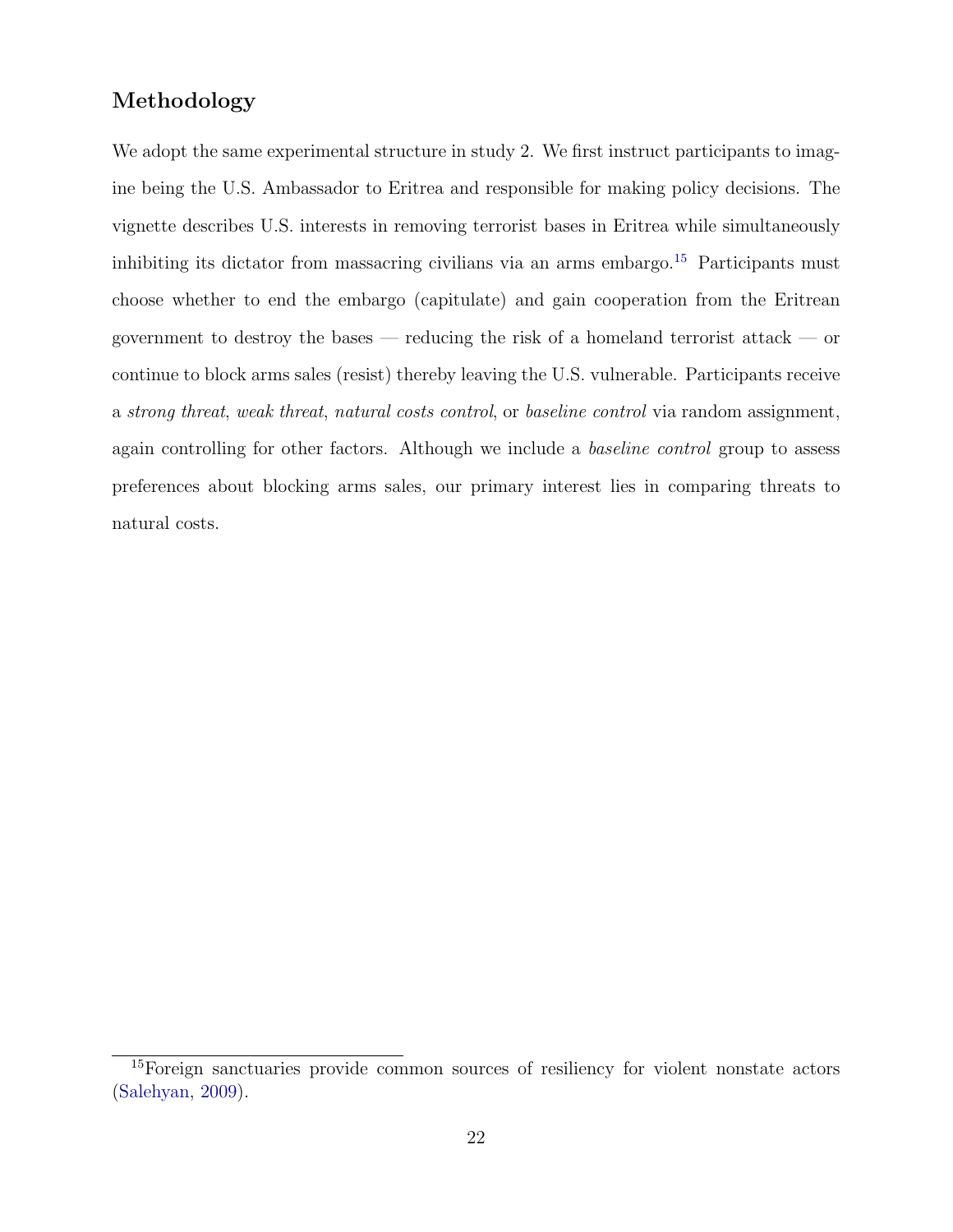# All: Intro • A terrorist group affiliated with ISIS has sworn to attack the United States. • This terrorist group is setting up bases in the country of Eritrea. • Because U.S. intelligence agencies have been unable discover the exact locations of these bases, you need the cooperation of the Eritrean government to remove them. • Eritrea is ruled by an oppressive dictator whose secret police have killed hundreds of innocent civilians in towns seen as less loyal to him. • Consequently, you (the United States) have been blocking all sales of weapons to Eritrea. • If the dictator had these weapons, he would use them to massacre thousands of civilians. Randomized: Treatment • In a private meeting earlier today, the dictator threatened you, "You must immediately stop meddling with Eritrea! If you do not allow us to buy the weapons, I will let the terrorist group operate freely." (strong threat) • In a private meeting earlier today, the dictator appealed to you: "I hope that you consider allowing us to buy the weapons. It's your choice. But if you do not, I will have to let this terrorist group operate freely." (weak threat) • Although the dictator hasn't said anything to you, you know that his government needs the weapons to be able to destroy the terrorist group's bases. (natural costs) • Ino additional information (baseline control) All: Risks • If you change U.S. policy to allow Eritrea to buy weapons, the CIA is confident that the Eritrean government would then remove the bases. • Allowing weapons sales to Eritrea would happen secretly. It would not receive attention from the media or other countries. • The CIA assesses that future conflicts with Eritrea are unlikely. • If the bases are not destroyed, the CIA assesses that the terrorist group will attack the United States in the next year, likely killing dozens of Americans.

### Table 2: Vignette and Experimental Manipulations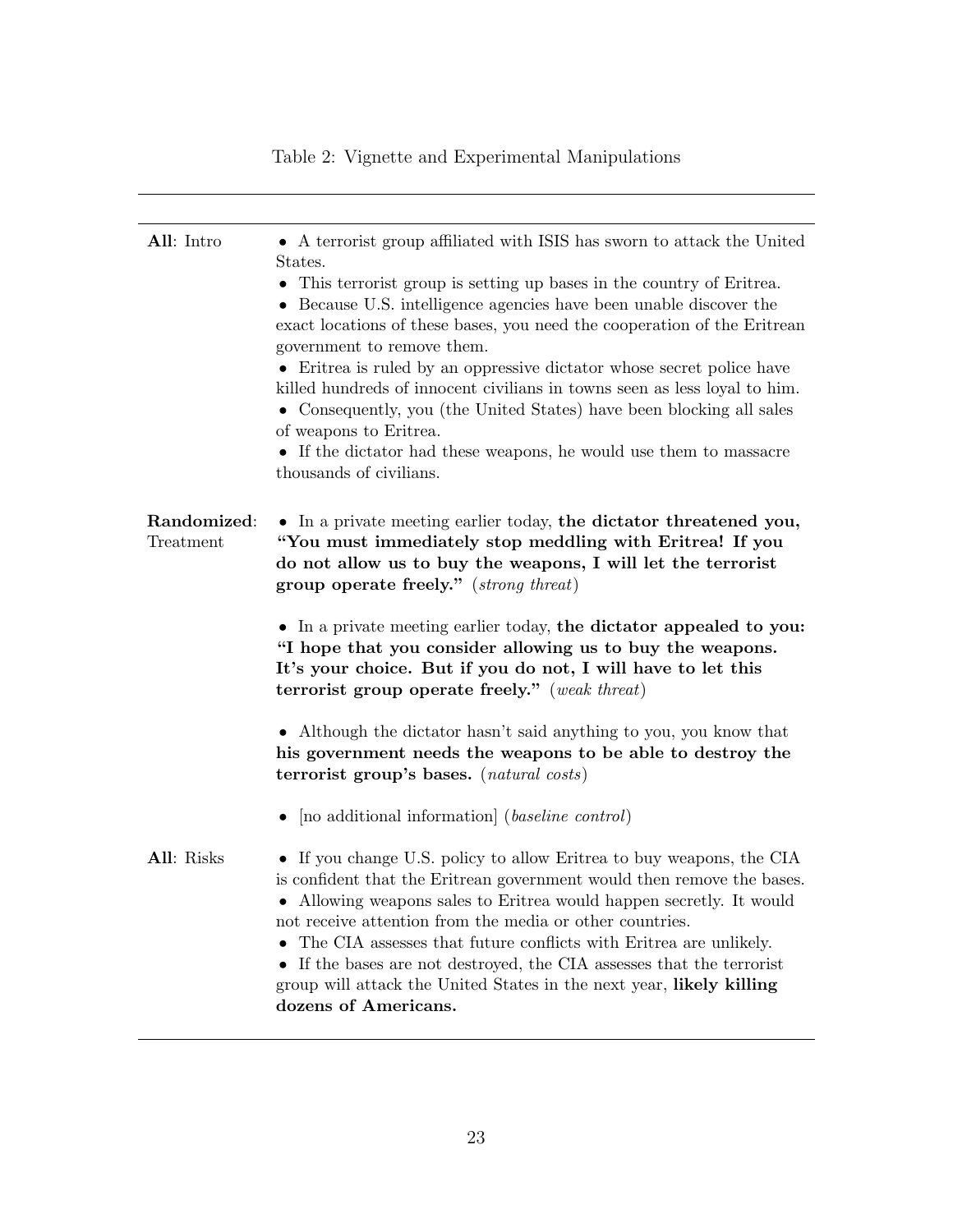All participants receive information minimizing reputation, including that the American public and foreign third parties would not know of concessions. We believe that secrecy is modestly more plausible in this scenario. Unable to eliminate the Eritrean government's knowledge of concessions, we minimized its importance. First, we described future conflicts with Eritrea as unlikely using stronger language than was possible for study 1 (because territorial disputes tend to persist). Second, we minimized the importance of maintaining a reputation with the coercer by selecting a small, distant country without a history of confronting the United States. We account for residual reputation concerns empirically.

After the vignette, we asked participants whether the United States should "continue to block weapons sales to Eritrea" (resist) or "allow weapons sales to Eritrea" (capitulate) and how strongly they supported that policy. Using a 5-point scale, we assessed support for economic sanctions, military strikes, and invading Eritrea. We again probed anger and counterarguing post-treatment. We measure the latter with participant estimates about the probability that allowing arms sales would lead to terrorist attacks in the U.S. and the killings of thousands of Eritrean civilians. Participants also assessed the probability of public disapproval, harming the U.S. reputation for resolve, and harming the U.S. reputation for moral authority.<sup>[16](#page-24-0)</sup>

## Assessing strong and weak threats

The treatment effects reinforce study 1's findings. Both threats increased the proportion of participants who elected to continue blocking arms sales, relative to natural costs: In the natural costs group, 32.6% of participants decided to end the embargo. The strong and weak threat increased that proportion by 4.9 ( $p < 0.05$ ) and 7.6 percentage points ( $p <$  $(0.01)$ , respectively.<sup>[17](#page-24-1)</sup> Consistent with psychological reactance, more participants preferred to maintain the embargo when Eritrea demanded that they end it. Panel  $\bf{A}$  in Figure [6](#page-25-0) depicts

<span id="page-24-0"></span><sup>&</sup>lt;sup>16</sup>See the Appendix §B.2 for question wording.

<span id="page-24-1"></span><sup>17</sup>See Appendix §B.5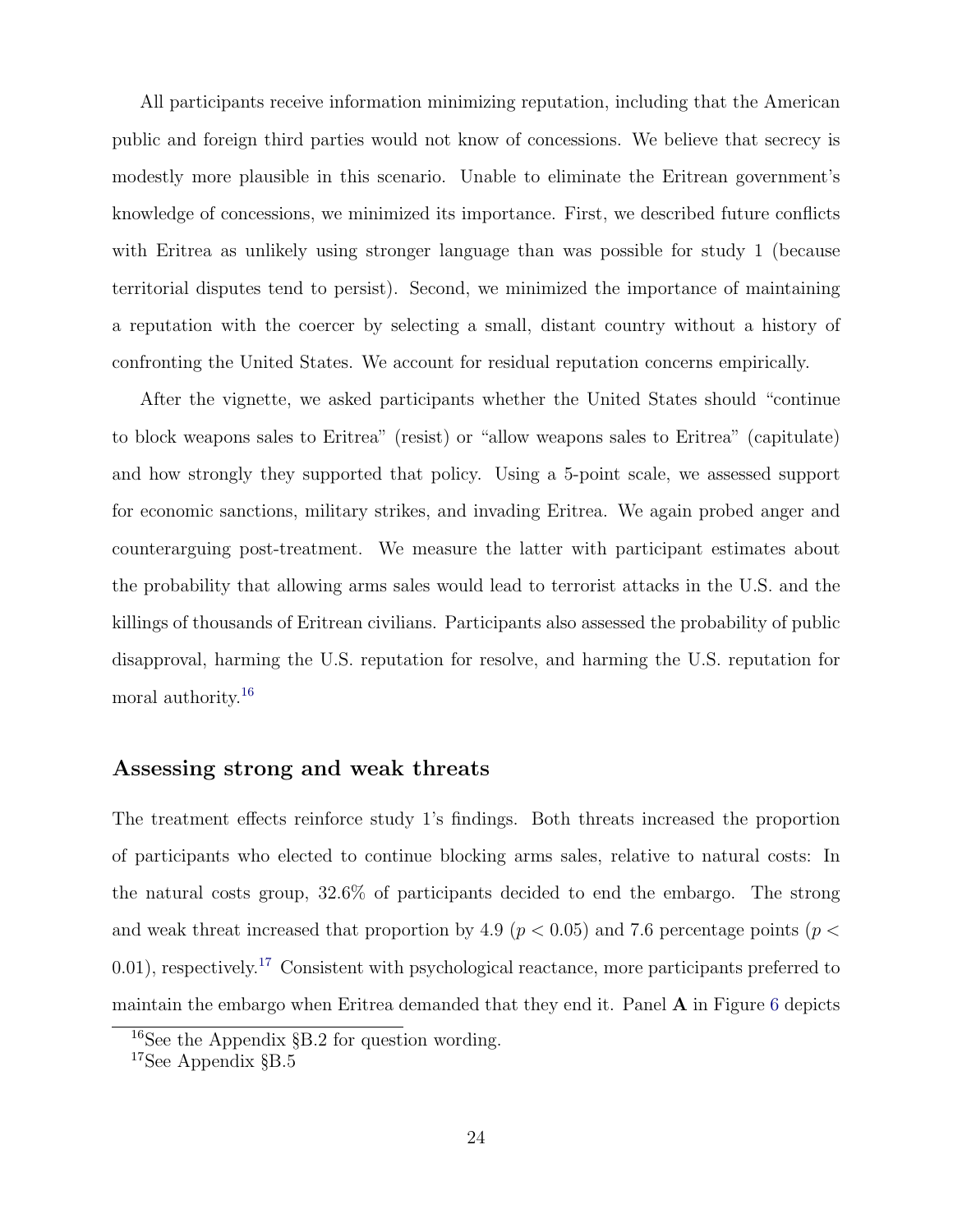<span id="page-25-0"></span>these treatment effects using the continuous outcome. The baseline control group lacked any incentives to end the arms embargo; participants accordingly preferred to continue it.



Figure 6: Coercion, Resistance, and Retaliation

Panels **B** and **C** in Figure [6](#page-25-0) show that threats significantly increased support for retaliation. Compared to the natural costs condition, the strong threat increased support for imposing sanctions by 4.2 percentage points  $(p < 0.01)$  and support for striking Eritrean bases by 4.8 percentage points ( $p < 0.01$ ). Nevertheless, panel **D** shows that participants across groups exhibited restraint on invading Eritrea to take control of the country. t.

Reactance research argues that weaker, suggestive threats may provoke less backlash than those using dogmatic language [\(Gadarian,](#page-32-3) [2014\)](#page-32-3). Indeed, a manipulation check confirmed that the strong threat induced greater reactance than the weak threat  $(b = 0.06, p < 0.01)$ . Although both groups exhibited a similar tendency to resist Eritrea's demands (panel A), the weak threat had smaller and less consistent effects on retaliation compared to its dogmatic counterpart. The weak threat slightly increased support for sanctions  $(b = 0.024, p = 0.08)$ compared to natural costs, but not military strikes  $(b = 0.018, p = 0.2)$ .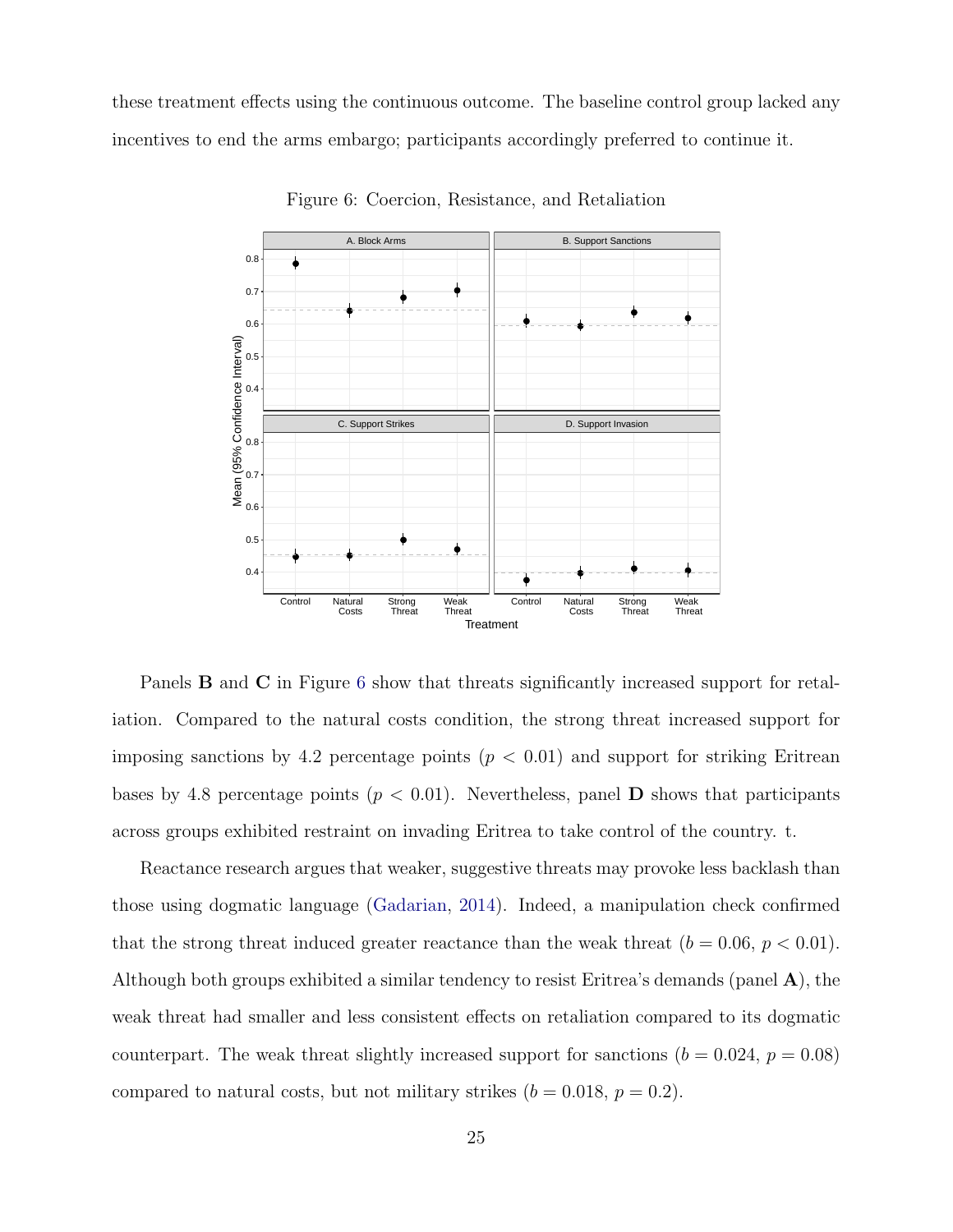Collectively, these results suggest that any threat-to-choice language causes defiance, but support for aggression may depend on whether the coercer uses dogmatic language. We nevertheless urge caution in interpreting differences between the weak and strong threat treatments — although the 0.03-unit difference in support for strikes between the strong and weak threat groups corresponds to a low p-value  $(p = 0.04)$ , the 0.02-unit difference in support for sanctions exceeds standard thresholds for statistical significance  $(p = 0.19)$ .

## The pathways from coercion to resistance

The direct effects on each mechanism provide suggestive support for our argument. Both threats again increased anger and heightened beliefs that arms sales would encourage a terrorist attack, though only the weak threat increased concerns that allowing arms sales would harm Eritrean civilians. Yet as we discuss in the Appendix §B.6, the threats also raised both moral and resolve-based reputation considerations.

Figure 7: Mechanisms of Coercion, Resistance, and Retaliation

<span id="page-26-0"></span>

Note: Lines depict 95% bootstrapped confidence intervals. Models include pre-treatment controls.

Figure [7](#page-26-0) again presents estimates from causal mediation models that accommodate dependence between mechanisms [\(Imai and Yamamoto,](#page-33-11) [2013\)](#page-33-11). The results suggest that the strong threat encouraged participants to reject Eritrea's demands and provoked retaliation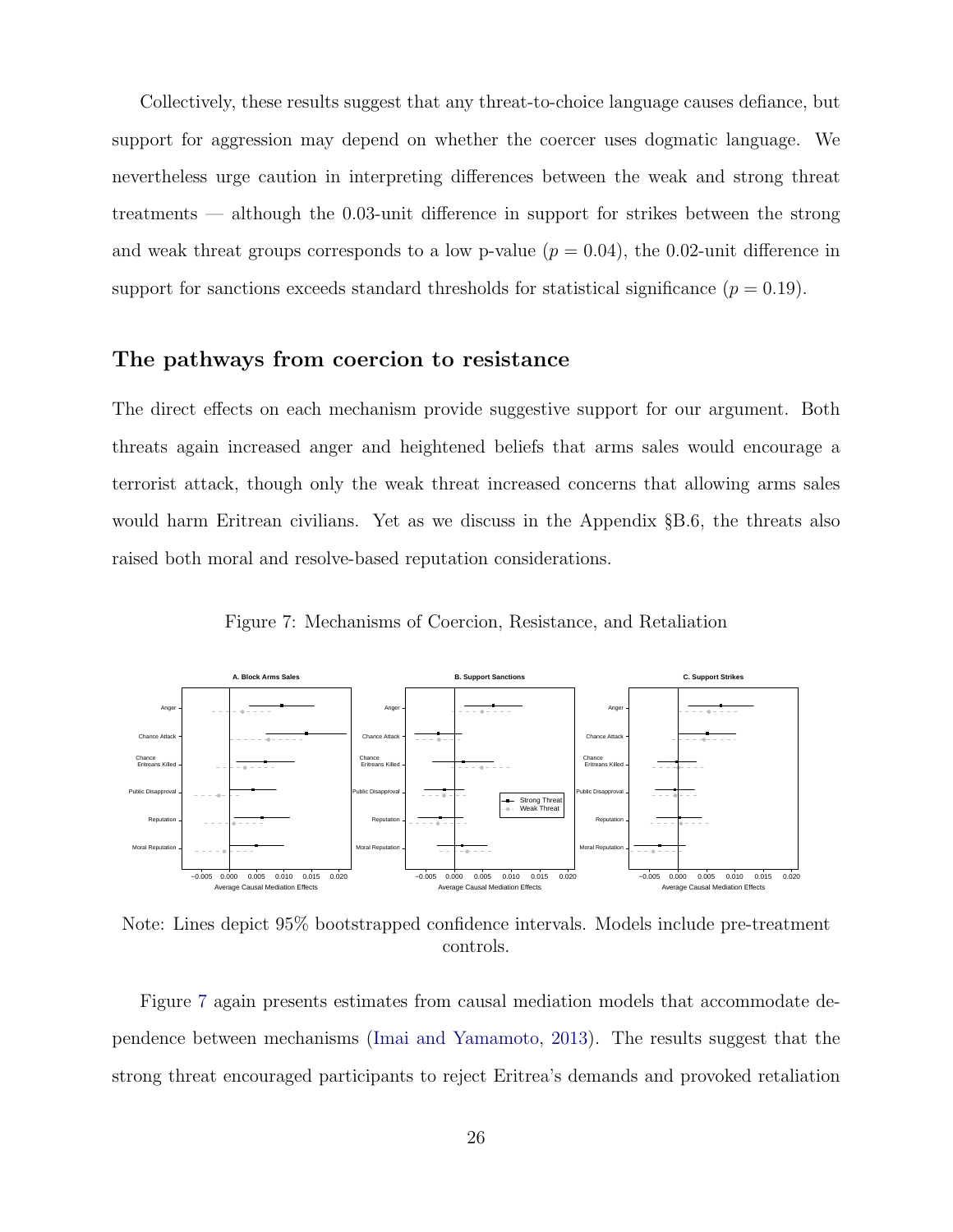by prompting psychological reactance. Anger mediates the strong threat's effect on each outcome. Anger accounts for 20.64% of the strong threat's effect on support for blocking arms, 14.02% of the effect on sanctions support and 14.79% of the effect on support for strikes. The weak threat appears to run through a similar emotional pathway, though the estimates imply more statistical uncertainty: The weak threat's indirect pathway through anger explains 21.77% ( $p < 0.1$ ) and 28.96% ( $p < 0.05$ ) of its effects on sanctions and strikes, respectively, but we find a statistically insignificant ACME on resistance.

We find complementary evidence for counterarguing. Results suggest that threats caused resistance partly by encouraging participants to discount the benefits from conceding to the dictator. Both threats increased evaluations of the chance that allowing arms sales would lead to a terrorist attack (*chance attack*) ( $b = 0.04$  and  $b = 0.04$ , both  $p < 0.01$ ), and this factor accounts for 30.26% of and 10.59% of the strong and weak threat's effects on support for blocking arms (both  $p < 0.05$ ). Panels **B** and **C** suggest that the strong threat increased support for retaliation via strikes when participants dismissed assurances about destroying the terrorists' capacity to attack the United States  $(ACME = 0.005,$  $p < 0.05$ , but we did not find the same for sanctions  $(ACME = -0.003 [-0.007, 0.001])$ . Both threats also heightened perceptions that capitulating would increase the probability of civilian deaths in Eritrea (*chance Eritreans killed*;  $b_{strong} = 0.02$ ,  $p = 0.07$ ;  $b_{weak} = 0.04$ ,  $p < 0.01$ , which partially mediated the strong threat's effect on resisting the dictator's demands  $(ACME = 0.007, p < 0.05)$ . Given that this question highlights civilian lives, it is perhaps unsurprising that this mechanism does not contribute to support for military strikes.

The results reveal some support for alternative mediators as contributors to the strong threat's effect on defiance. Concerns that backing down would damage the U.S. reputation for resolve or moral authority accounted for 12.83 and 10.71% of the choice to block arms sales (both  $p < 0.05$ ), but as the confidence bands depict in Figure [7,](#page-26-0) neither reputation significantly mediated the effect of the threats on retaliation. These mediation analyses supplement the main effects to provide additional suggestive evidence that the strong threat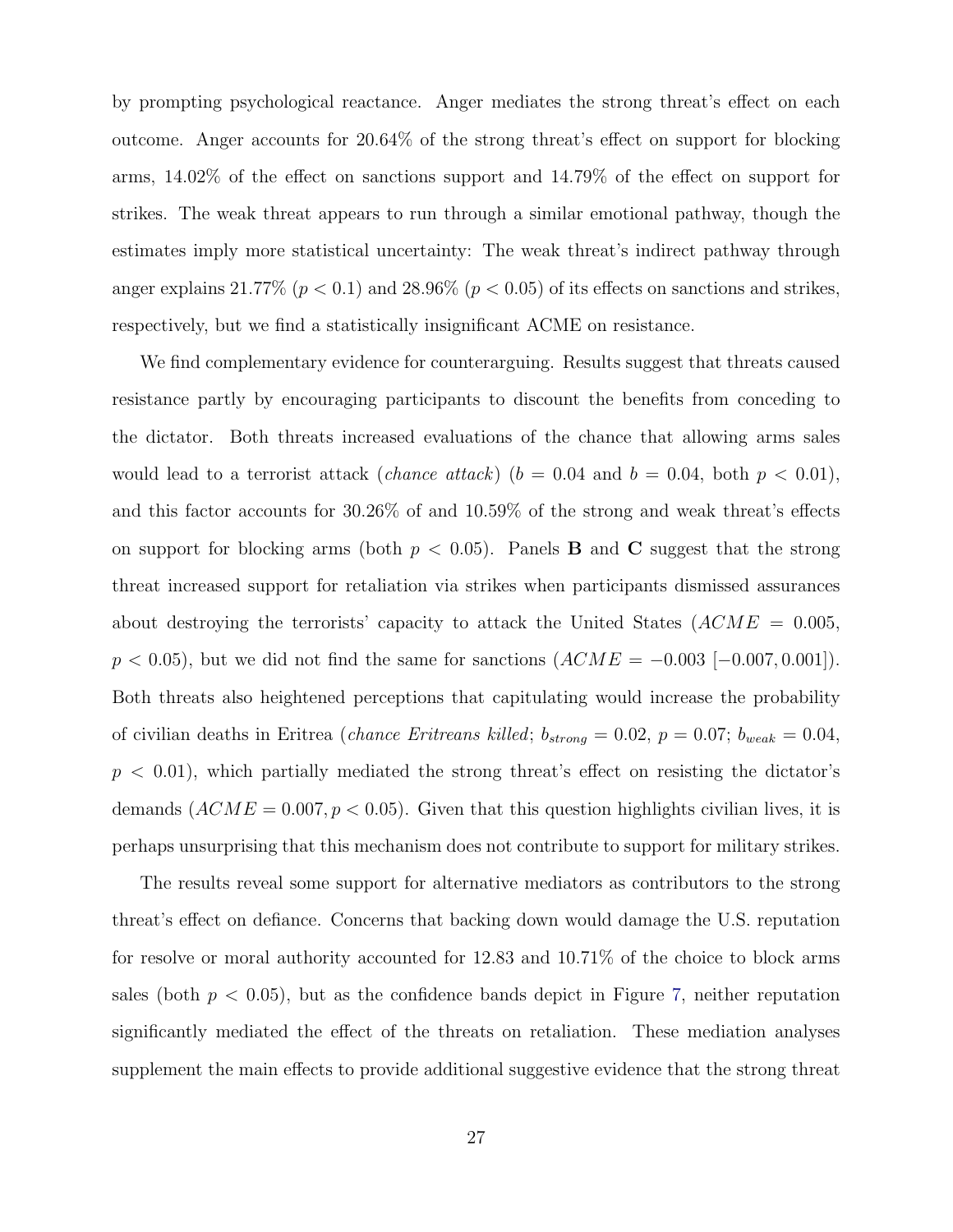— and, to a lesser extent, the weak threat — cause coercion failure via reactance.

# Generalizability

Establishing the tendency for individuals to resist threats takes a necessary and important step toward applying reactance to international politics. Moreover, we establish some external validity by replicating our findings in two distinct IR scenarios.

Nonetheless, applying experimental results from the general population to foreign policy elites raises questions about "elite exceptionalism" — that elites "employ fundamentally different cognitive architectures" [\(Kertzer, Renshon and Yarhi-Milo,](#page-34-13) [2019,](#page-34-13) 19) — perhaps making them less susceptible to autonomy threats. If education trains elites to privilege rational calculations, for example, we would expect political knowledge, university education, or high income to weaken the effect of threats on defiance and aggression. Supplementary analyses reveal no consistent evidence that proxies for eliteness moderate the treatment effects. Of 54 interaction coefficients, only five meet standard statistical significance thresholds, and the direction varies: university education weakens the strong threat's effect on defiance in study 2 ( $b = -0.08, p < 0.05$ ) and sanctions in study 1 ( $b = -0.06, p < 0.05$ ), but knowledge increases both threats' effects on war support in study 2 (both  $p < 0.05$ ). The overwhelming absence of differences conforms with mounting evidence that elites respond to experimental treatments much like ordinary citizens [\(Yarhi-Milo,](#page-37-3) [2018;](#page-37-3) [Kertzer,](#page-33-12) [2020\)](#page-33-12).

Another possibility is that higher stakes in real world decisions alter the dynamics of threat responses. However, we conjecture that reactance — and particularly its emotional component — grows stronger when actors feel personally coerced rather than vicariously coerced in hypothetical scenarios. Finally, we might expect cross-national or cultural variation in reactance that our U.S. sample cannot capture, a point we consider below.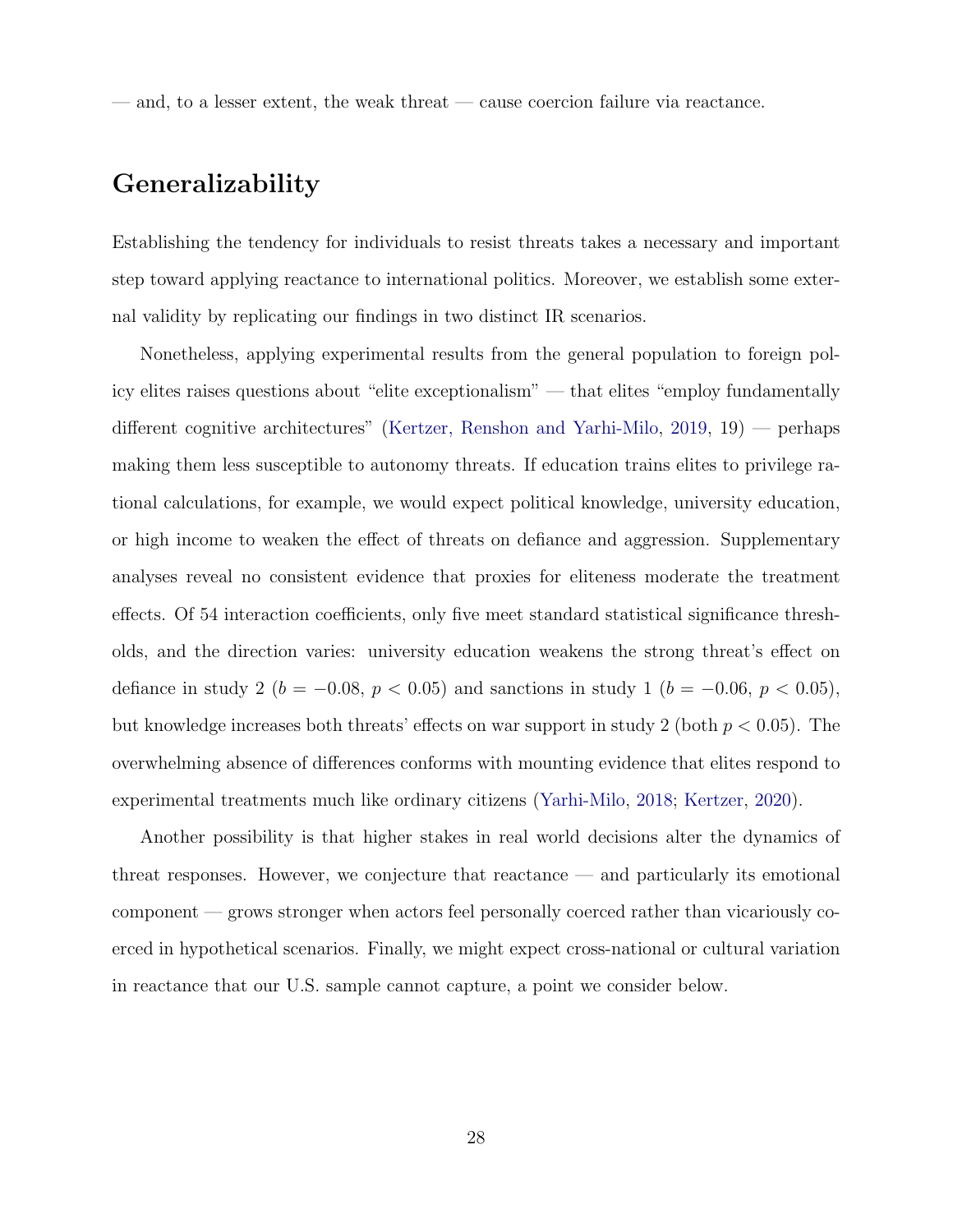# Conclusion

Our results suggest that coercion operates at an inherent disadvantage in international politics. The act of coercing creates a psychological motivation to resist. We propose that reactance helps to explain why coercion fails in many cases and why even powerful actors find it difficult to employ successfully in others.

Our experiments exploited distinctive, unusual circumstances where plausible "natural costs" mimic coercive threats, allowing us to isolate psychological reactance from other contributing factors in IR settings. Despite large differences between the vignettes, both experiments yielded similar evidence that reactance causes coercion failure and that anger and counterarguing mediate the effects of threats. Interestingly, both studies suggest that anger played an especially important role in support for retaliation, whereas counterarguing more powerfully mediated coercion's effects on resistance.

For both scholars and practitioners, reactance is a novel explanation for why coercion so often fails. For instance, it is a plausible reason why punitive bombing so rarely succeeds [\(Pape,](#page-35-4) [1996\)](#page-35-4), why states so rarely acquire even small pieces of territory via threats [\(Altman,](#page-31-4) [2017\)](#page-31-4), and why even threats from nuclear powers often fail [\(Sechser and Fuhrmann,](#page-36-5) [2017\)](#page-36-5). It can help explain why policymakers do — or why they should — attempt alternatives to coercion, whether positive inducements [\(Nincic,](#page-35-13) [2011\)](#page-35-13) or forceful imposition. It offers insight into the obstacles policymakers must overcome – including anger and counterarguing – when they attempt coercion.

In turn, future research might examine what factors lessen reactance to inform policymakers seeking to calibrate threats and scholars examining variation in coercion outcomes. First, do threats using less controlling language or autonomy-affirming clauses succeed more often [\(Quick and Considine,](#page-36-12) [2008\)](#page-36-12)? Study 2 did not detect a significant difference between strong and weak threats on the choice to capitulate, though we found some evidence that cloaking a threat in diplomatic language reduces support for retaliation. Other messagespecific manipulations may yield different results. Second, cultural and identity variables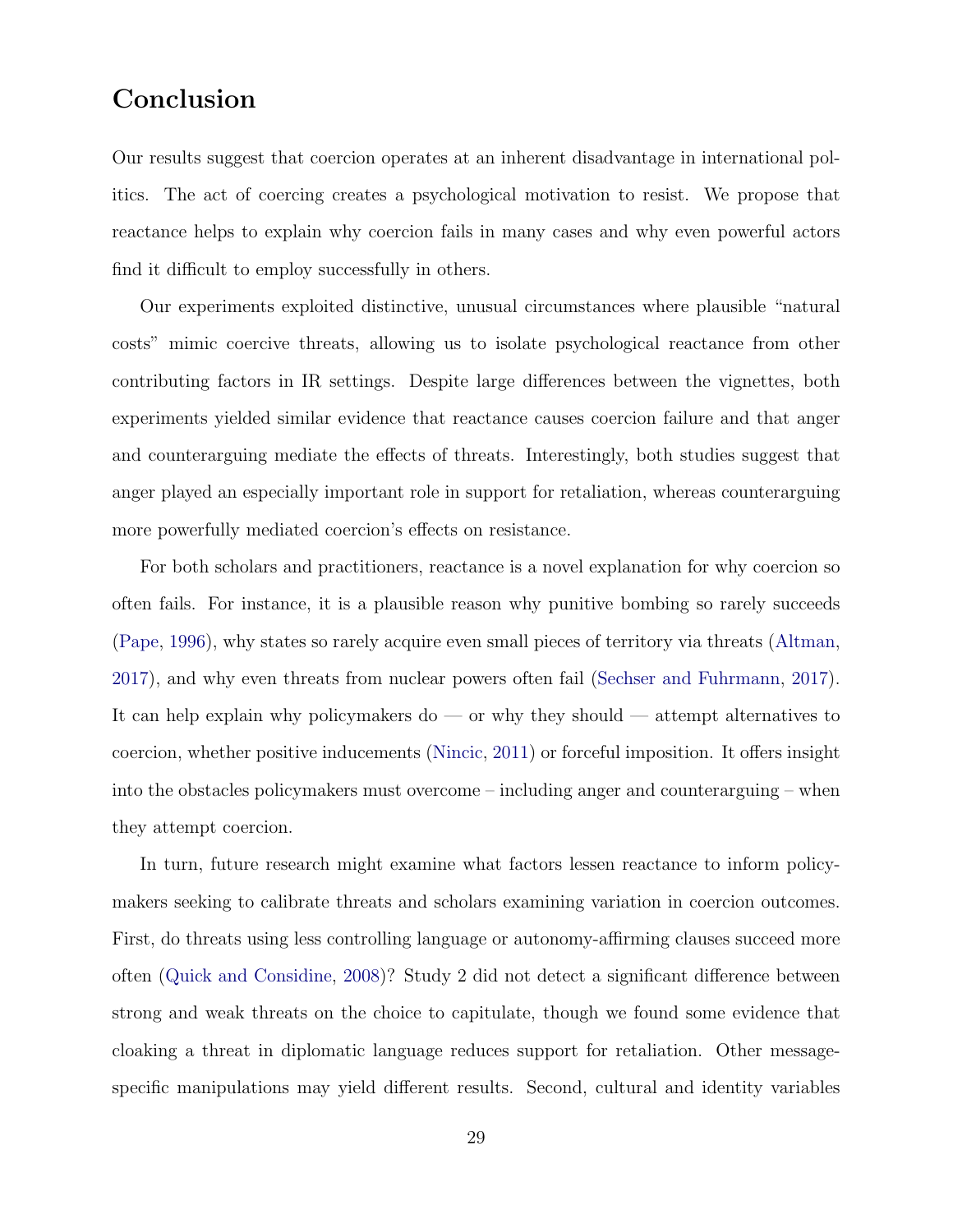merit examination: In collectivist cultures, for example, threats from outsiders produce more reactance than threats from insiders (e.g., [Graupmann et al.,](#page-32-11) [2012\)](#page-32-11), whereas elsewhere even in-group members provoke resistance [\(Matland and Murray,](#page-34-8) [2013\)](#page-34-8). Third, leader characteristics might moderate reactance and its effect on coercion failure. Psychologists find that "trait reactance" predisposes some people toward cross-situational resistance (e.g., [Cherul](#page-32-9)[nik and Citrin,](#page-32-9) [1974;](#page-32-9) [Dillard and Shen,](#page-32-1) [2005\)](#page-32-1). Although exploratory analyses reveal no systematic interactions between threat treatments and traits like gender, partisanship, or U.S. region, measuring personality traits could yield insights into which targets are likelier to capitulate. Fourth, does reactance depend on the salience of a freedom, akin to smokers reacting more strongly against health warnings [\(Hall et al.,](#page-33-8) [2016,](#page-33-8) 737)? Or do leaders value their sovereign freedom to make foreign policy choices across issues? Although we find similar evidence for reactance in two distinct scenarios, future research might manipulate issue salience and threat language while examining important cultural and dispositional variables.

Finally, we hope that future research will investigate reactance as a cause of war. Reactance, after all, makes it harder for states to reach the coercive bargains that are so important for avoiding wars [\(Fearon,](#page-32-12) [1995\)](#page-32-12). Consequently, one side will wrongly believe that pressure can cow the other into granting concessions, only to instead encounter resistance and sometimes retaliation. Alternatively, challengers may forgo attempts at coercive bargaining that could have averted war, instead pursuing their objectives on the battlefield because they anticipated reactance. Either way, it stands to reason that reactance would contribute to causing wars.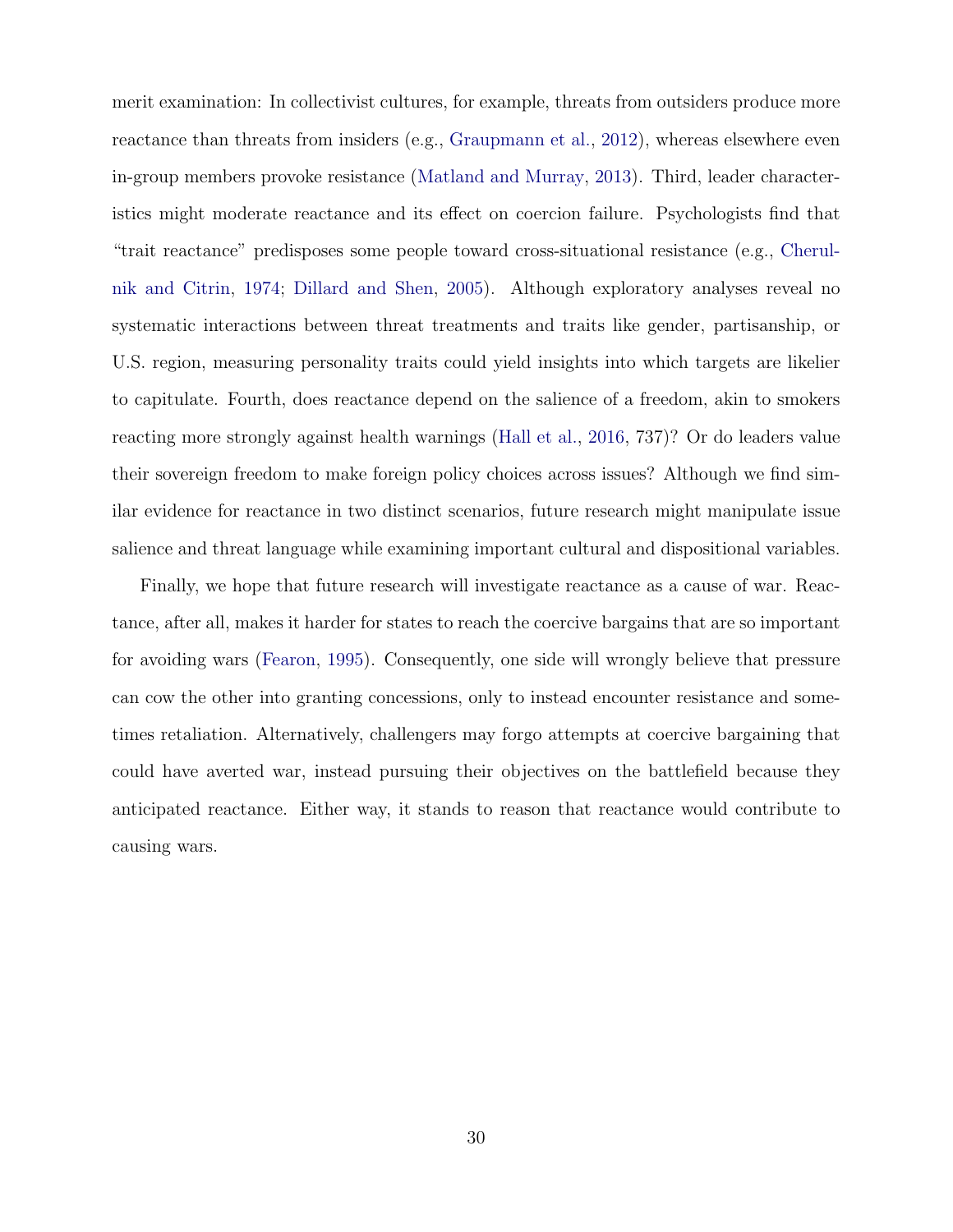# References

- <span id="page-31-3"></span>Achen, Christopher H and Duncan Snidal. 1989. "Rational deterrence theory and comparative case studies." World Politics pp. 143–169.
- <span id="page-31-4"></span>Altman, Dan. 2017. "By Fait Accompli, Not Coercion: How States Wrest Territory from Their Adversaries." International Studies Quarterly 61(4):881–891.
- <span id="page-31-11"></span>Altman, Dan. 2020. "The Evolution of Territorial Conquest after 1945 and the Limits of the Territorial Integrity Norm." International Organization 74(3):490–522.
- <span id="page-31-5"></span>Arreguin-Toft, Ivan. 2001. "How the Weak Win Wars: A Theory of Asymmetric Conflict." International security 26(1):93–128.
- <span id="page-31-0"></span>Art, Robert J and Kelly M Greenhill. 2018. "The Power and Limits of Compellence: A Research Note." Political Science Quarterly 133(1):77–98.
- <span id="page-31-9"></span>Behrouzian, Golnoosh, Erik C Nisbet, Aysenur Dal and Ali Çarkoğlu. 2016. "Resisting censorship: How citizens navigate closed media environments." International Journal of Communication 10:23.
- <span id="page-31-2"></span>Berejikian, Jeffrey D. 2002. "A cognitive theory of deterrence." Journal of Peace Research 39(2):165–183.
- <span id="page-31-7"></span>Betts, Richard K. 2010. Nuclear Blackmail and Nuclear Balance. Brookings Institution Press.
- <span id="page-31-8"></span>Borghard, Erica D and Shawn W Lonergan. 2017. "The logic of coercion in cyberspace." Security Studies 26(3):452–481.
- <span id="page-31-10"></span><span id="page-31-1"></span>Brehm, Jack W. 1966. A theory of psychological reactance. New York: Academic Press.
- Brutger, Ryan, Joshua D. Kertzer, Jonathan Renshon, Dustin Tingley and Chagai Weiss. 2021. "Abstraction and Detail in Experimental Design.".
	- URL: https://drive.google.com/file/d/1QVlgtci8vPhMV2uO36DAVyBjbmkG9xss/view
- <span id="page-31-12"></span>Bullock, John G and Donald P Green. 2021. "The Failings of Conventional Mediation Analysis and a Design-Based Alternative." Advances in Methods and Practices in Psychological Science 4(4):25152459211047227.
- <span id="page-31-6"></span>Chamberlain, Dianne Pfundstein. 2016. Cheap threats: why the United States struggles to coerce weak states. Georgetown University Press.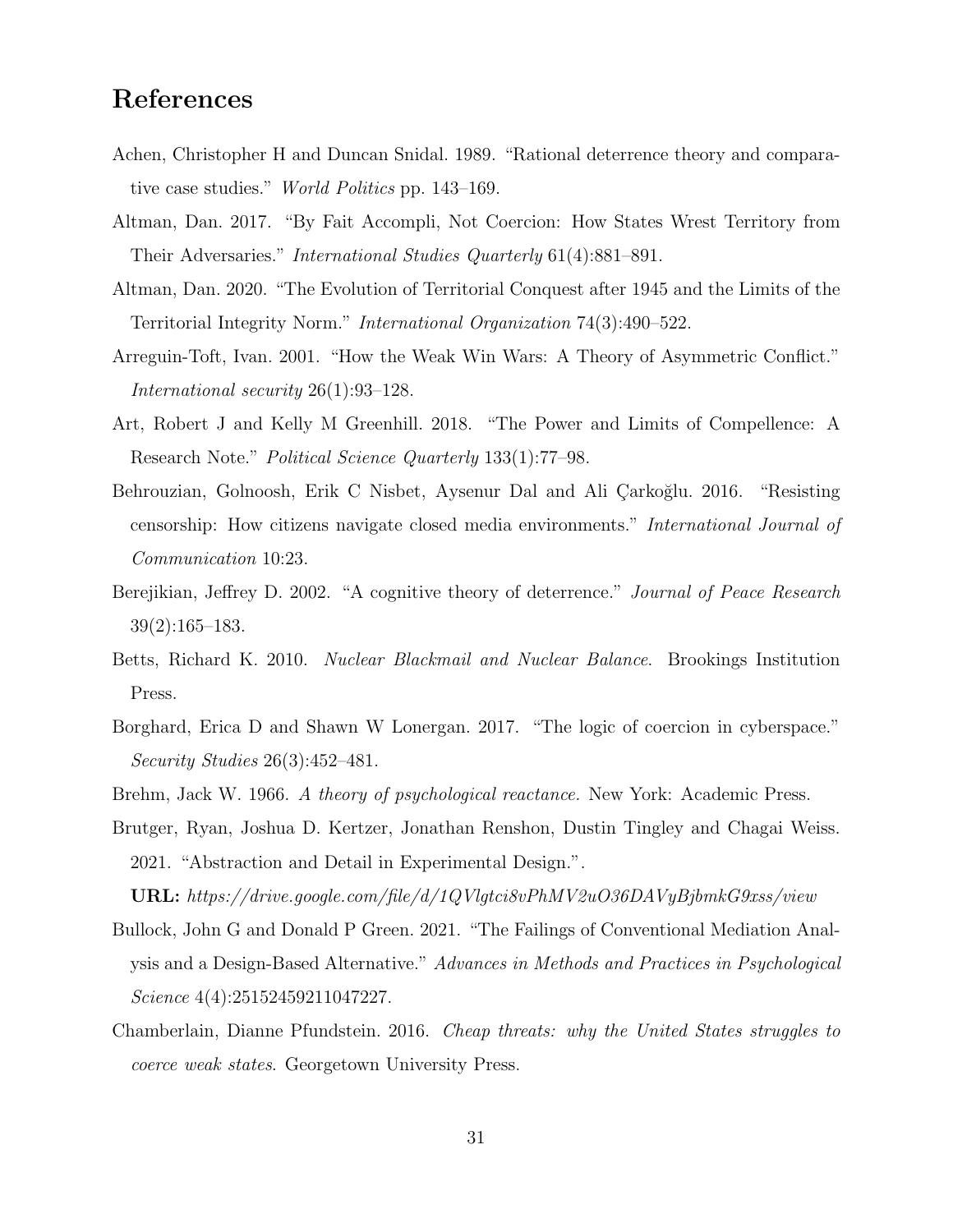- <span id="page-32-9"></span>Cherulnik, Paul D and Murray M Citrin. 1974. "Individual difference in psychological reactance: The interaction between locus of control and mode of elimination of freedom." Journal of Personality and Social Psychology 29(3):398.
- <span id="page-32-8"></span>Dafoe, Allan, Jonathan Renshon and Paul Huth. 2014. "Reputation and Status as Motives for War." Annual Review of Political Science 17:371–393.
- <span id="page-32-0"></span>Dafoe, Allan, Sophia Hatz and Baobao Zhang. 2021. "Coercion and Provocation." Journal of Conflict Resolution 65(2-3):372–402.
- <span id="page-32-1"></span>Dillard, James Price and Lijiang Shen. 2005. "On the nature of reactance and its role in persuasive health communication." Communication Monographs 72(2):144–168.
- <span id="page-32-7"></span>Downes, Alexander B. 2018. "Step Aside or Face the Consequences: Explaining the Success and Failure of Compellent Threats to Remove Foreign Leaders." Coercion: The Power to Hurt in International Politics pp. 93–114.
- <span id="page-32-2"></span>Engs, Ruth and David J Hanson. 1989. "Reactance theory: A test with collegiate drinking." Psychological Reports 64(3 suppl):1083–1086.
- <span id="page-32-5"></span>Fearon, James D. 1994. "Domestic political audiences and the escalation of international disputes." American political science review 88(3):577–592.
- <span id="page-32-12"></span>Fearon, James D. 1995. "Rationalist explanations for war." International Organization 49(3):379–414.
- <span id="page-32-6"></span>Fortna, Virginia Page. 2015. "Do Terrorists Win? Rebels' Use of Terrorism and Civil War Outcomes." International Organization 69(3):519–556.
- <span id="page-32-3"></span>Gadarian, Shana Kushner. 2014. Beyond the water's edge: Threat, partisanship, and media. In The Political Psychology of Terrorism Fears, ed. Samuel Justin Sinclair and Daniel Antonius. New York: Oxford University Press pp. 67–84.
- <span id="page-32-10"></span>Gadarian, Shana Kushner and Bethany Albertson. 2014. "Anxiety, immigration, and the search for information." *Political Psychology* 35(2):133–164.
- <span id="page-32-4"></span>George, Alexander and William Simons. 1994. The limits of coercive diplomacy. Westview Press.
- <span id="page-32-11"></span>Graupmann, Verena, Eva Jonas, Ester Meier, Stefan Hawelka and Markus Aichhorn. 2012. "Reactance, the self, and its group: When threats to freedom come from the ingroup versus the outgroup." *European journal of social psychology*  $42(2):164-173$ .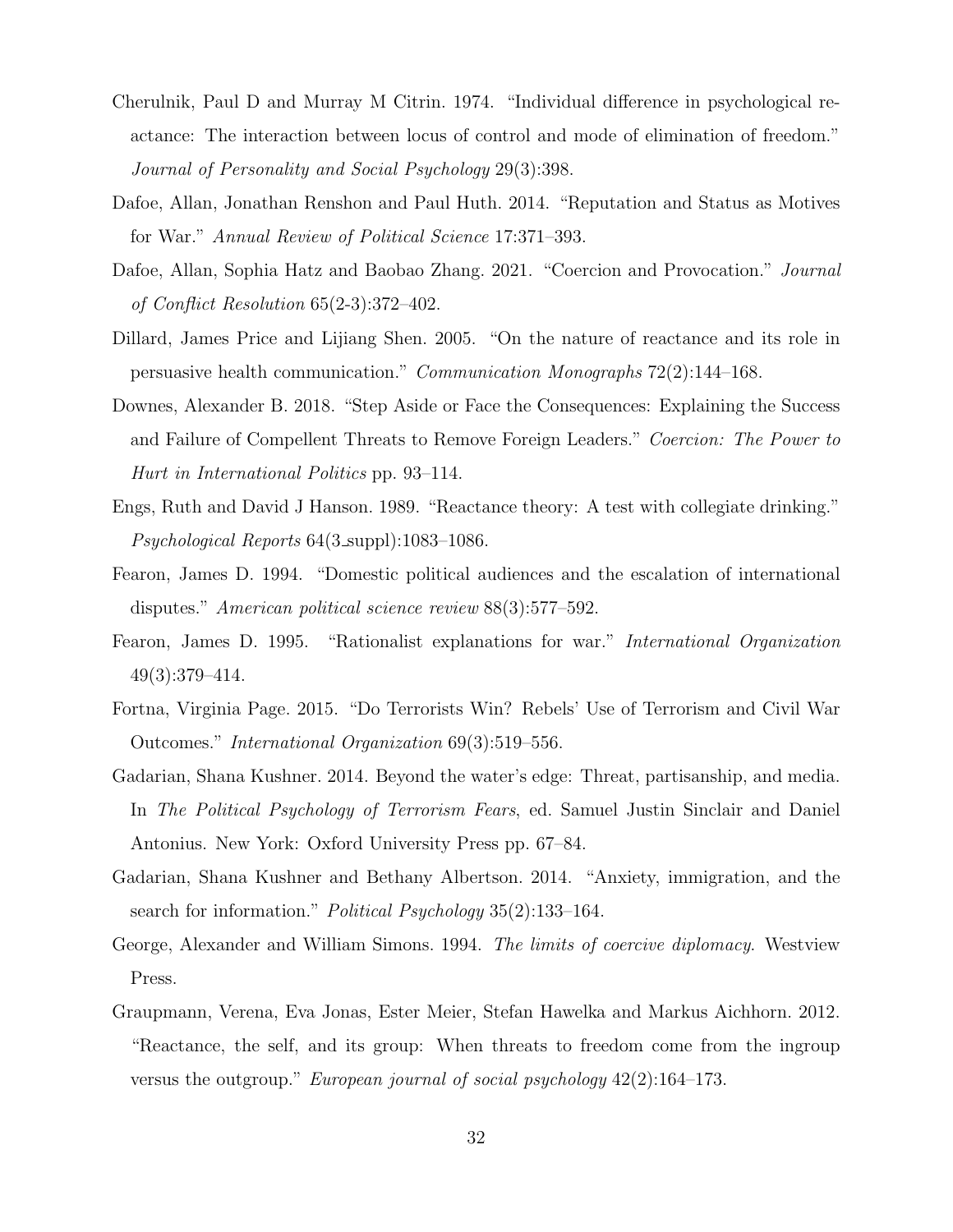- <span id="page-33-4"></span>Greenhill, Kelly M. 2010. Weapons of Mass Migration: Forced Displacement, Coercion, and Foreign Policy. Cornell University Press.
- <span id="page-33-8"></span>Hall, Marissa G, Paschal Sheeran, Seth M Noar, Kurt M Ribisl, Laura E Bach and Noel T Brewer. 2016. "Reactance to health warnings scale: development and validation." Annals of Behavioral Medicine 50(5):736–750.
- <span id="page-33-0"></span>Hall, Todd H. 2011. "We will not swallow this bitter fruit: Theorizing a diplomacy of anger." Security Studies 20(4):521–555.
- <span id="page-33-10"></span>Hall, Todd H and Andrew AG Ross. 2015. "Affective politics after 9/11." International Organization pp. 847–879.
- <span id="page-33-5"></span>Haun, Phil. 2015. Coercion, Survival, and War: Why Weak States Resist the United States. Stanford University Press.
- <span id="page-33-7"></span>Holmes, Marcus and Keren Yarhi-Milo. 2017. "The psychological logic of peace summits: How empathy shapes outcomes of diplomatic negotiations." International Studies Quarterly  $61(1):107-122$ .
- <span id="page-33-1"></span>Horowitz, Michael and Dan Reiter. 2001. "When Does Aerial Bombing Work? Quantitative Empirical Tests, 1917-1999." Journal of Conflict Resolution 45(2):147–173.
- <span id="page-33-9"></span>Huddy, Leonie and Stanley Feldman. 2011. "Americans respond politically to 9/11: understanding the impact of the terrorist attacks and their aftermath." American Psychologist 66(6):455.
- <span id="page-33-3"></span>Hufbauer, Gary Clyde, Jeffrey J Schott and Kimberly Ann Elliott. 1990. Economic Sanctions Reconsidered: History and Current Policy. Vol. 1 Peterson Institute.
- <span id="page-33-11"></span>Imai, Kosuke and Teppei Yamamoto. 2013. "Identification and Sensitivity Analysis for Multiple Causal Mechanisms: Revisiting Evidence from Framing Experiments." Political Analysis 21(2):141–171.
- <span id="page-33-6"></span>Jervis, Robert. 1976. Perception and Misperception in International Politics. Princeton University Press.
- <span id="page-33-2"></span>Jones, Seth G and Martin C Libicki. 2008. How Terrorist Groups End: Lessons for Countering Al Qa'ida. Vol. 741 Rand Corporation.
- <span id="page-33-12"></span>Kertzer, Joshua D. 2020. "Re-Assessing Elite-Public Gaps in Political Behavior." American Journal of Political Science .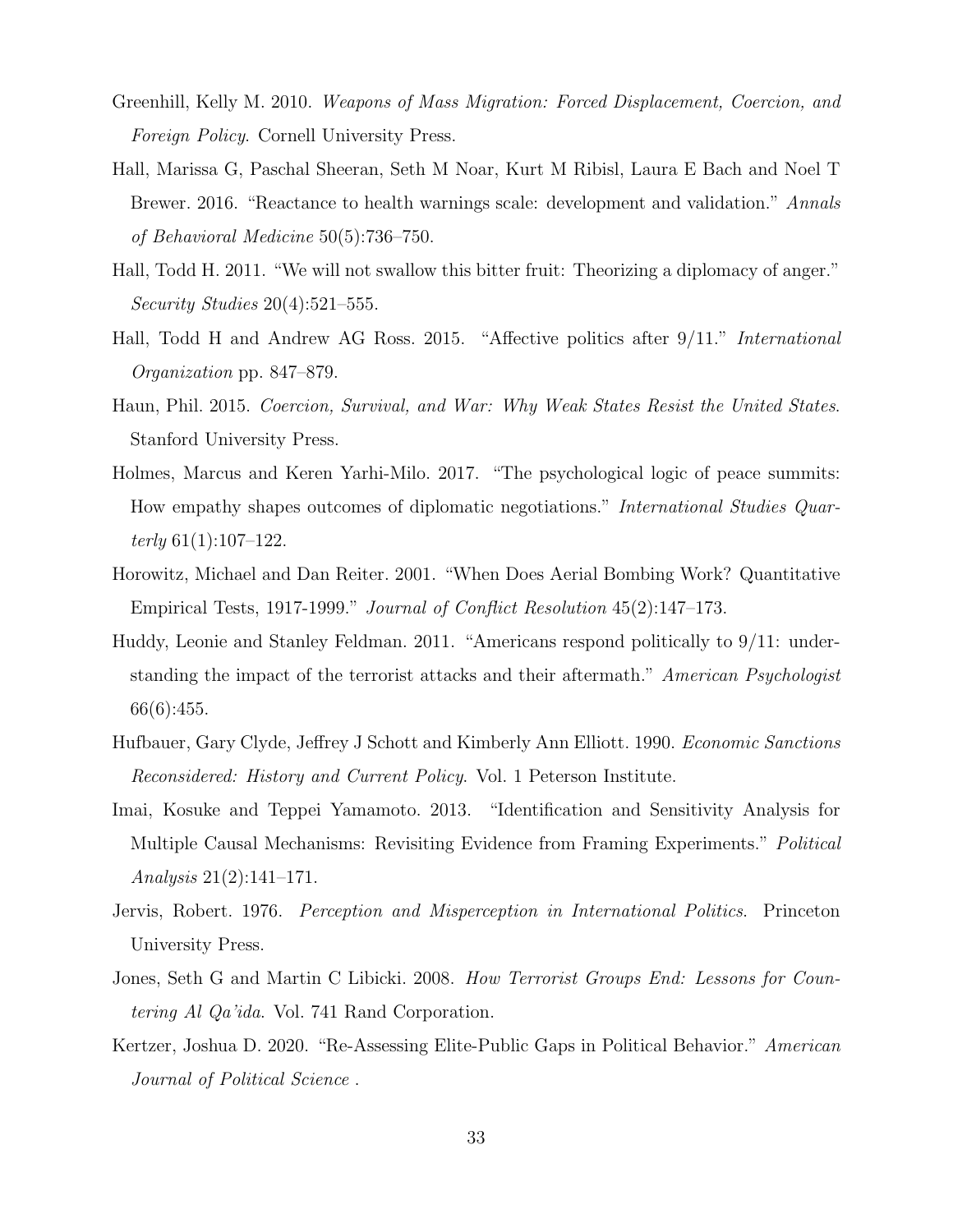- <span id="page-34-13"></span>Kertzer, Joshua D, Jonathan Renshon and Keren Yarhi-Milo. 2019. "How Do Observers Assess Resolve?" British Journal of Political Science pp. 1–23.
- <span id="page-34-3"></span>Khong, Yuen Foong. 1992. Analogies at War: Korea, Munich, Dien Bien Phu, and the Vietnam Decisions of 1965. Princeton University Press.
- <span id="page-34-7"></span>Krause, Peter. 2013. "The Political Effectiveness of Non-State Violence: A Two-Level Framework to Transform a Deceptive Debate." Security Studies 22(2): 259–294.
- <span id="page-34-9"></span>LaFree, Gary, Laura Dugan and Raven Korte. 2009. "The impact of British counterterrorist strategies on political violence in Northern Ireland: Comparing deterrence and backlash models."  $Criminology$  47(1):17–45.
- <span id="page-34-0"></span>Laurin, Kristin, Aaron C Kay, Devon Proudfoot and Gavan J Fitzsimons. 2013. "Response to restrictive policies: Reconciling system justification and psychological reactance." Organizational Behavior and Human Decision Processes 122(2):152–162.
- <span id="page-34-10"></span>Lerner, Jennifer S and Dacher Keltner. 2000. "Beyond valence: Toward a model of emotionspecific influences on judgement and choice." Cognition  $\mathcal C$  Emotion 14(4):473-493.
- <span id="page-34-6"></span>Lindsay, Jon R. 2013. "Stuxnet and the Limits of Cyber Warfare." Security Studies 22(3):365–404.
- <span id="page-34-2"></span>Lupton, Danielle L. 2020. Reputation for Resolve: How Leaders Signal Determination in International Politics. Cornell University Press.
- <span id="page-34-5"></span>Mack, Andrew. 1975. "Why Big Nations Lose Small Wars: The Politics of Asymmetric Conflict." World politics 27(2):175–200.
- <span id="page-34-11"></span>Maoz, Ifat, Andrew Ward, Michael Katz and Lee Ross. 2002. "Reactive devaluation of an "Israeli" vs."Palestinian" peace proposal." Journal of Conflict Resolution 46(4):515–546.
- <span id="page-34-4"></span>Markwica, Robin. 2018. Emotional choices: How the logic of affect shapes coercive diplomacy. Oxford University Press.
- <span id="page-34-8"></span>Matland, Richard E and Gregg R Murray. 2013. "An experimental test for "backlash" against social pressure techniques used to mobilize voters." American Politics Research 41(3):359–386.
- <span id="page-34-12"></span><span id="page-34-1"></span>Mercer, Jonathan. 2010. Reputation and International Politics. Cornell University Press.
- Miller, Nicholas L. 2014. "The secret success of nonproliferation sanctions." International Organization 68(4):913–944.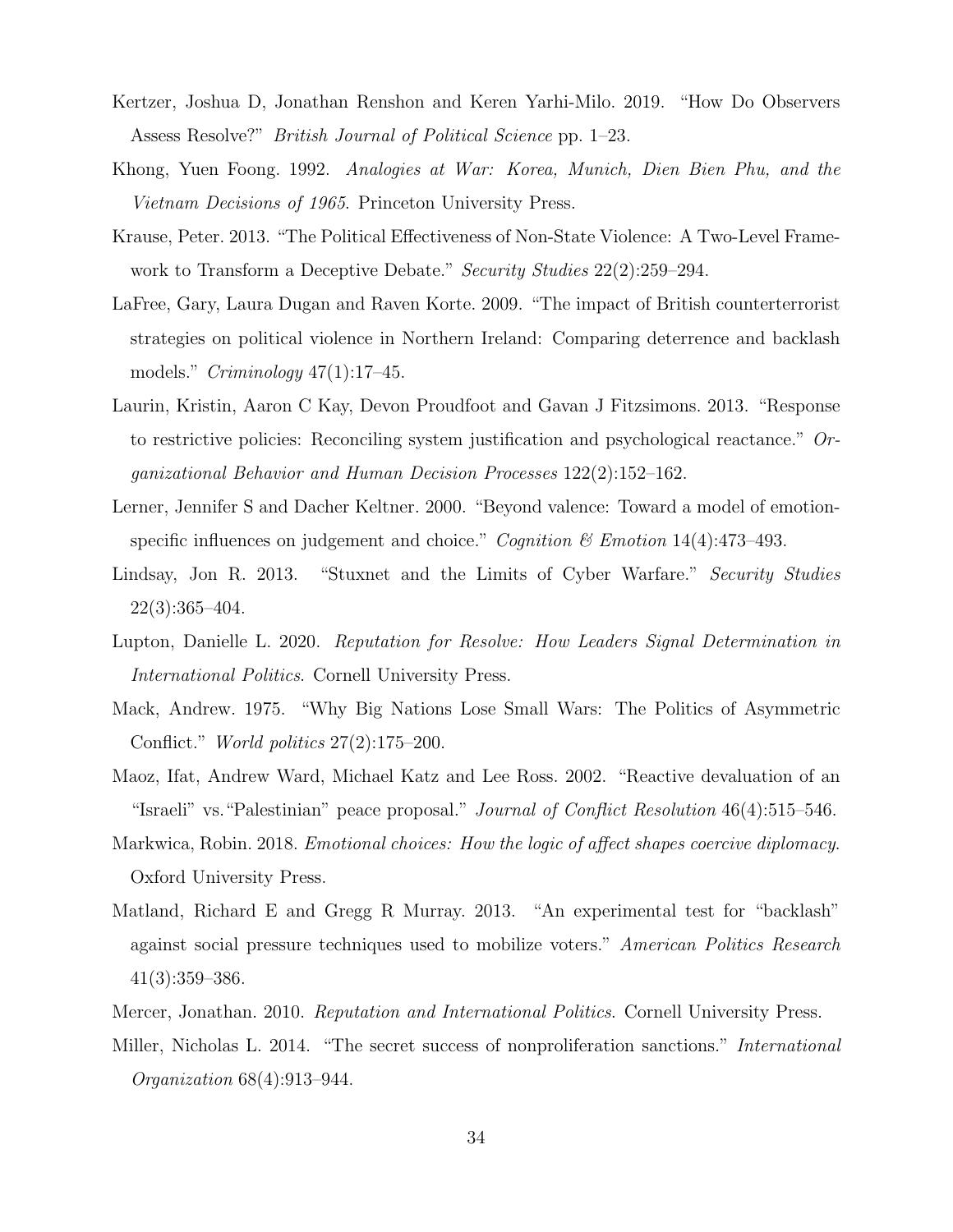- <span id="page-35-0"></span>Miron, Anca M and Jack W Brehm. 2006. "Reactance theory-40 years later." Zeitschrift für Sozialpsychologie 37(1):9–18.
- <span id="page-35-5"></span>Morgan, T Clifton, Navin Bapat and Yoshiharu Kobayashi. 2014. "Threat and Imposition of Economic Sanctions 1945-2005: Updating the TIES Dataset." Conflict Management and Peace Science 31(5):541–558.
- <span id="page-35-12"></span>Nezlek, John and Jack W Brehm. 1975. "Hostility as a function of the opportunity to counteraggress 1." Journal of personality 43(3):421–433.
- <span id="page-35-13"></span><span id="page-35-1"></span>Nincic, Miroslav. 2011. The logic of positive engagement. Cornell University Press.
- Nisbet, Erik C, Kathryn E Cooper and R Kelly Garrett. 2015. "The partisan brain: How dissonant science messages lead conservatives and liberals to (dis) trust science." The ANNALS of the American Academy of Political and Social Science 658(1):36–66.
- <span id="page-35-7"></span>Nooruddin, Irfan. 2002. "Modeling selection bias in studies of sanctions efficacy." International Interactions 28(1):59–75.
- <span id="page-35-3"></span>Nyhan, Brendan and Jason Reifler. 2010. "When corrections fail: The persistence of political misperceptions." Political Behavior 32(2):303–330.
- <span id="page-35-4"></span>Pape, Robert A. 1996. Bombing to Win: Air Power and Coercion in War. Cornell University Press.
- <span id="page-35-6"></span>Pape, Robert A. 1997. "Why Economic Sanctions Do Not Work." *International security*  $22(2):90-136.$
- <span id="page-35-8"></span>Pape, Robert A. 2003. "The Strategic Logic of Suicide Terrorism." American political science review 97(3):343–361.
- <span id="page-35-10"></span>Pauly, Reid B. C. 2019. Stop or I'll Shoot, Comply and I Won't: Coercive Assurance in International Politics PhD thesis Massachusetts Institute of Technology.
- <span id="page-35-2"></span>Peffley, Mark and Jon Hurwitz. 2007. "Persuasion and resistance: Race and the death penalty in America." American Journal of Political Science 51(4):996–1012.
- <span id="page-35-11"></span>Petty, Richard E. and Duane T. Wegener. 1999. The Elaboration Likelihood Model: Current Status and Controversies. In Dual-Process Theories in Social Psychology, ed. Shelly Chaiken and Yaacov Trope. The Guilford Press pp. 41–72.
- <span id="page-35-9"></span>Powell, Robert. 1990. Nuclear Deterrence Theory: The Search for Credibility. Cambridge University Press.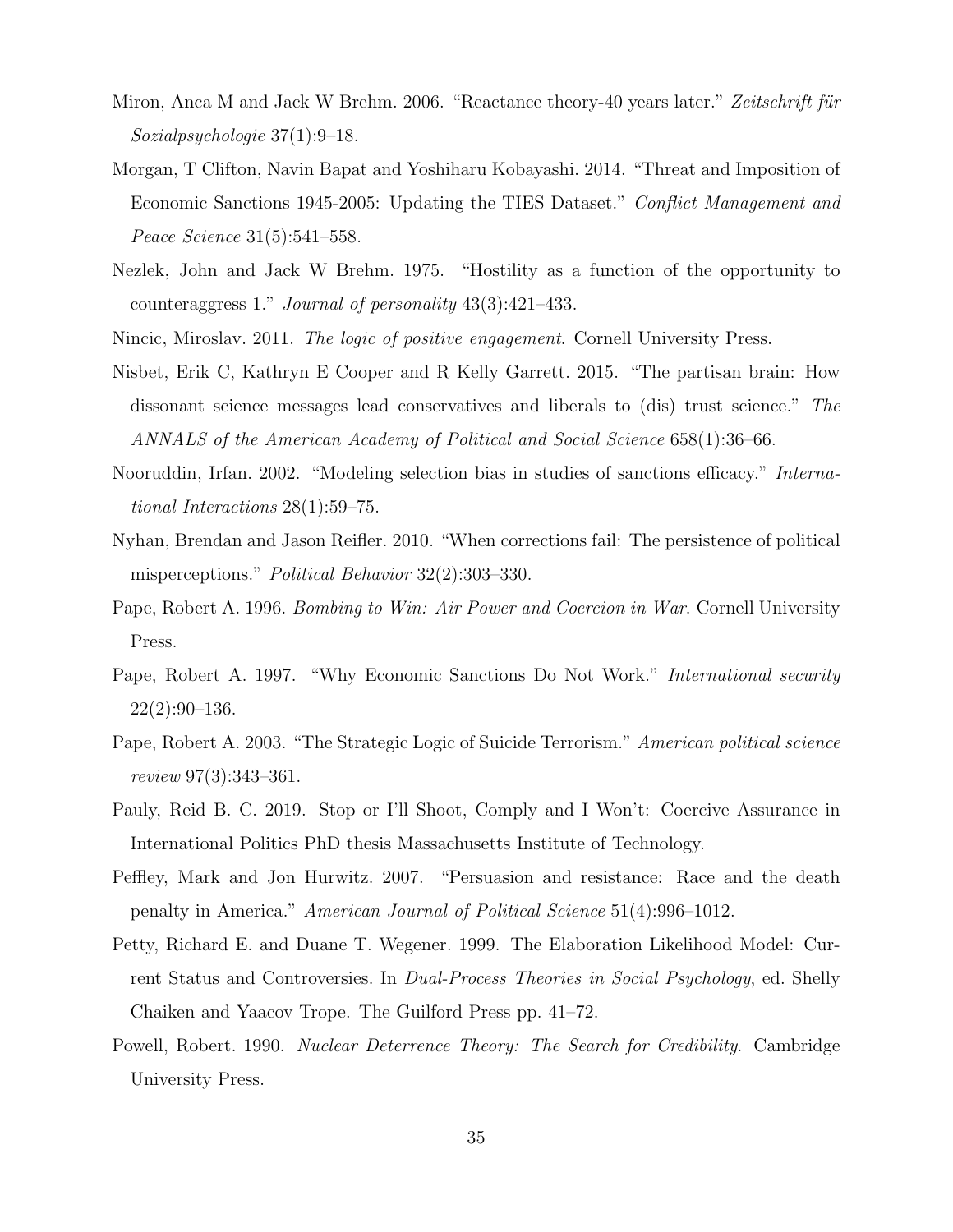- <span id="page-36-7"></span>Press, Daryl Grayson. 2005. Calculating Credibility: How Leaders Assess Military threats. Cornell University Press.
- <span id="page-36-12"></span>Quick, Brian L and Jennifer R Considine. 2008. "Examining the use of forceful language when designing exercise persuasive messages for adults: A test of conceptualizing reactance arousal as a two-step process." Health communication 23(5):483–491.
- <span id="page-36-10"></span>Quick, Brian L and Michael T Stephenson. 2007. "Further evidence that psychological reactance can be modeled as a combination of anger and negative cognitions." Communication Research 34(3):255–276.
- <span id="page-36-11"></span>Rains, Stephen A. 2013. "The nature of psychological reactance revisited: A meta-analytic review." Human Communication Research 39(1):47–73.
- <span id="page-36-0"></span>Rosenberg, Benjamin D and Jason T Siegel. 2018. "A 50-year review of psychological reactance theory: Do not read this article." *Motivation Science* 4(4):281.
- <span id="page-36-13"></span>Salehyan, Idean. 2009. Rebels without borders: transnational insurgencies in world politics. Cornell University Press.
- <span id="page-36-4"></span><span id="page-36-1"></span>Schelling, Thomas C. 1966. Arms and Influence. Yale University Press.
- Sechser, Todd S. 2010. "Goliath's Curse: Coercive Threats and Asymmetric Power." International Organization 64(4):627–660.
- <span id="page-36-3"></span>Sechser, Todd S. 2011. "Militarized Compellent Threats, 1918-2001." Conflict Management and Peace Science 28(4):377–401.
- <span id="page-36-5"></span>Sechser, Todd S and Matthew Fuhrmann. 2017. Nuclear weapons and coercive diplomacy. Cambridge University Press.
- <span id="page-36-9"></span>Silvia, Paul J. 2006. "Reactance and the dynamics of disagreement: Multiple paths from threatened freedom to resistance to persuasion." European Journal of Social Psychology 36(5):673–685.
- <span id="page-36-6"></span>Slantchev, Branislav L. 2011. Military threats: the costs of coercion and the price of peace. Cambridge University Press.
- <span id="page-36-2"></span>Slantchev, Branislav L. 2012. "Audience cost theory and its audiences." Security Studies 21(3):376–382.
- <span id="page-36-8"></span>Snyder, Jack and Erica D Borghard. 2011. "The Cost of Empty Threats: A Penny, Not a Pound." American Political Science Review 105(3):437–456.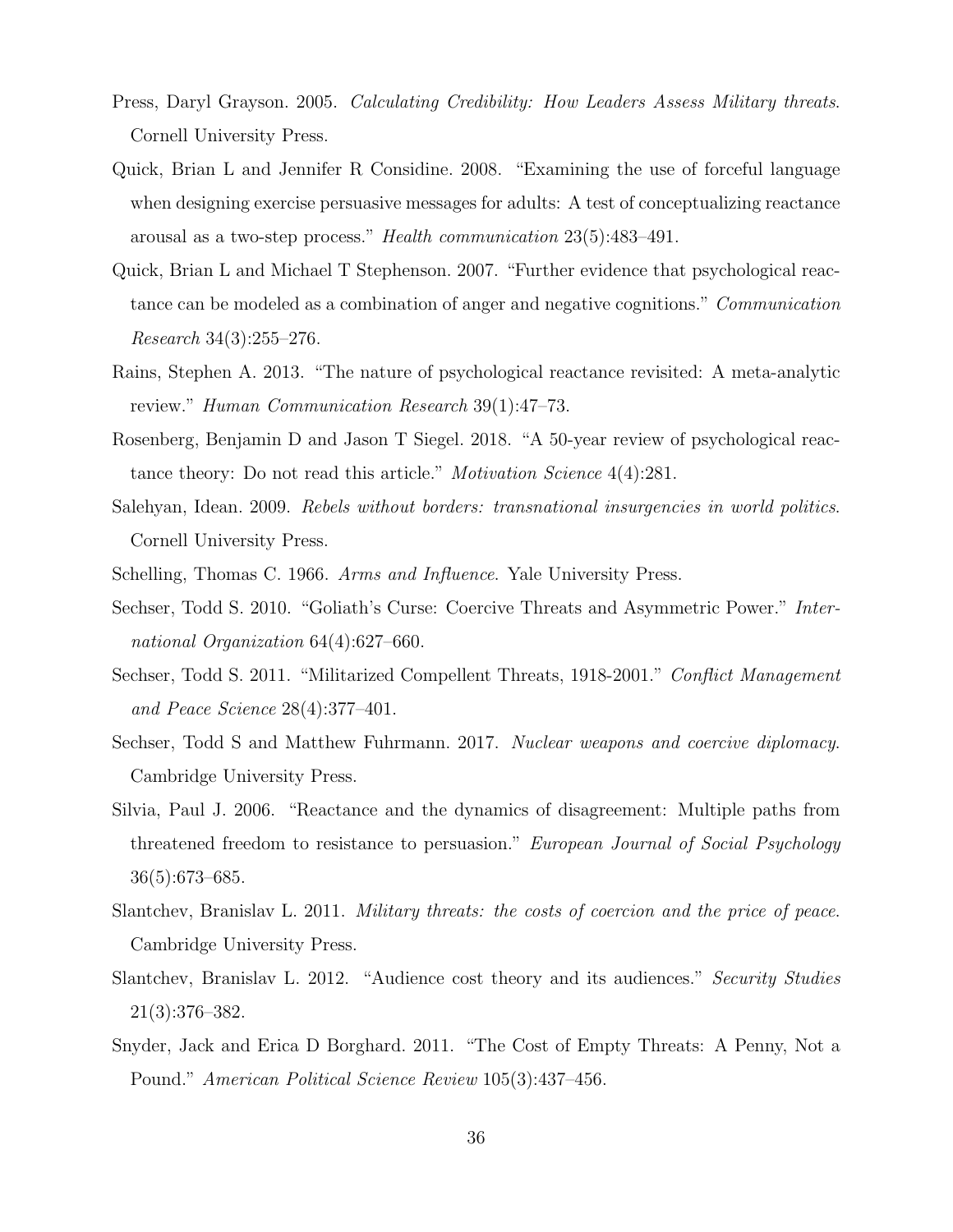- <span id="page-37-1"></span>Stein, Janice Gross. 1992. "Deterrence and compellence in the Gulf, 1990-91: A failed or impossible task?" International Security 17(2):147–179.
- <span id="page-37-0"></span>Sullivan, Patricia. 2012. Who Wins?: Predicting Strategic Success and Failure in Armed Conflict. Oxford University Press.
- <span id="page-37-2"></span>Tomz, Michael R and Jessica LP Weeks. 2020. "Human rights and public support for war." The Journal of Politics 82(1):182–194.
- <span id="page-37-3"></span>Yarhi-Milo, Keren. 2018. Who Fights for Reputation: The Psychology of Leaders in International Conflict. Princeton University Press.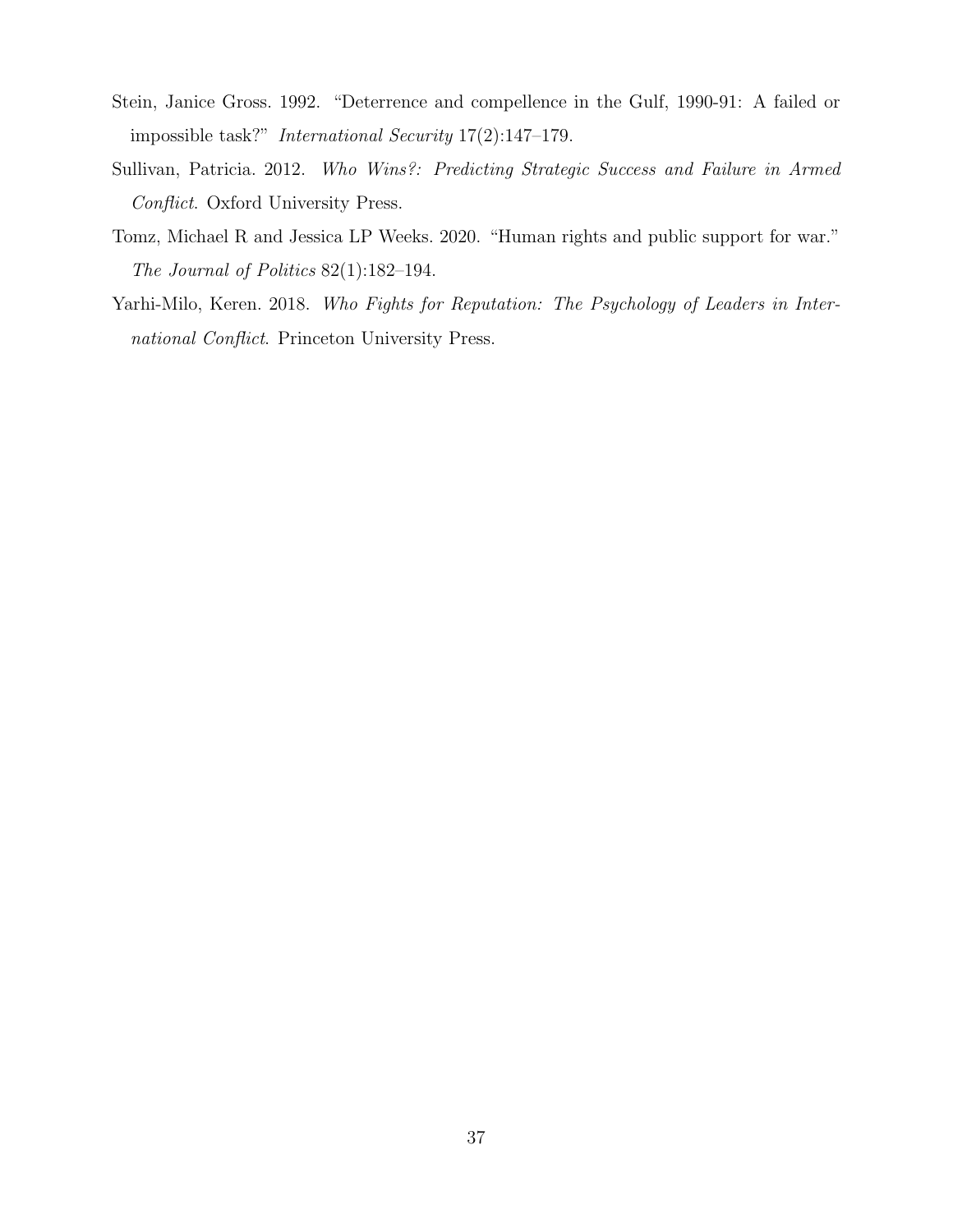# ONLINE APPENDIX The Psychology of Coercion Failure: How Reactance

# Explains Resistance to Threats

# Contents

|          | A Study 1                                                            |      |
|----------|----------------------------------------------------------------------|------|
|          |                                                                      |      |
|          | A.2                                                                  |      |
|          | A.3                                                                  |      |
|          |                                                                      |      |
| $\bf{B}$ | Study 2                                                              | 8    |
|          |                                                                      |      |
|          | B.2                                                                  | - 8  |
|          | <b>B.3</b>                                                           |      |
|          | <b>B.4</b>                                                           | -11  |
|          | <b>B.5</b>                                                           | - 11 |
|          | - B.6                                                                | - 11 |
|          | <b>B.7</b>                                                           |      |
|          | <b>B.8</b>                                                           | 17   |
|          | C Anxiety does not mediate the effect of threats on coercion failure | 18   |
|          | D Summary of Expectations and Findings                               | 20   |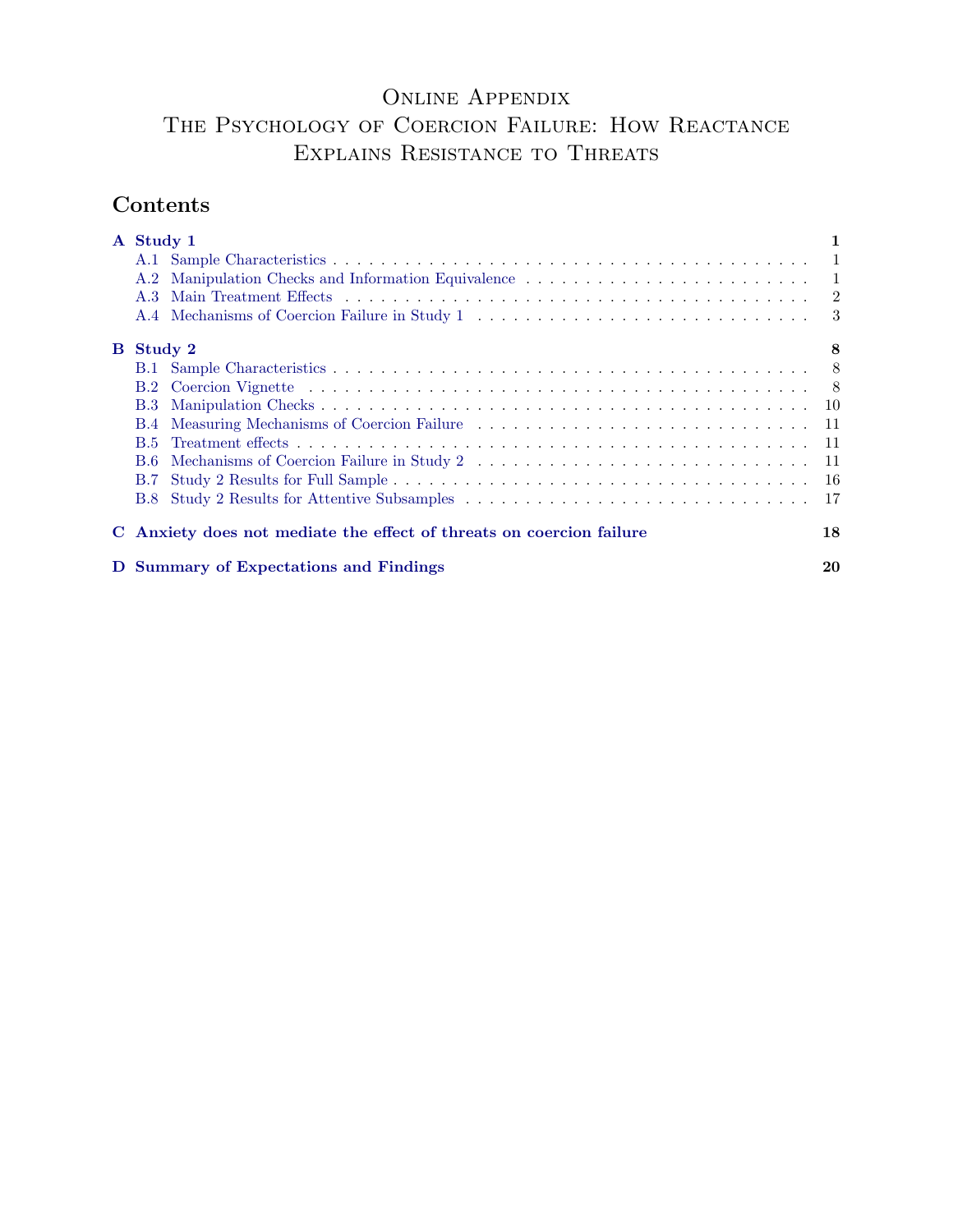## <span id="page-39-0"></span>A Study 1

### <span id="page-39-1"></span>A.1 Sample Characteristics

<span id="page-39-4"></span>We recruited respondents via Prolific Academic. 1,662 American respondents, located in the U.S., completed informed consent.<sup>[1](#page-39-3)</sup> We removed 1) 16 observations that failed the reCAPTCHA bot detection; and 2) 205 that failed 1-2 pre-treatment attention checks. Nine participants completed 30 and 88% of the survey. Although we retain those partial responses where possible, these adjustments produce an effective sample of 1,433. Table [A1](#page-39-4) presents the demographic characteristics of our sample.

|                         | Percent Sample |
|-------------------------|----------------|
| Male                    | 51.85          |
| 18-24                   | 28.51          |
| 25-34                   | 32.98          |
| 35-44                   | 18.87          |
| 45-54                   | 10.90          |
| $55+$                   | 8.74           |
| University graduate     | 52.16          |
| White                   | 64.83          |
| Income: $< $30,000$     | 24.37          |
| Income: $$30-60,000$    | 27.09          |
| Income: $$60-100,000$   | 27.51          |
| Income: Over $$100,000$ | 21.02          |

Table A1: Study 1 Sample Characteristics

### <span id="page-39-2"></span>A.2 Manipulation Checks and Information Equivalence

We included two factual manipulation checks. One asked participants to identify whether or not someone from Navalia had threatened them, and another asked them to recall the number of soldiers who would die if the ship sank. Across groups, 94% correctly identified whether or not someone from Navalia threatened them, and 98% of respondents correctly recalled the number of soldiers who would die if the ship sank, confirming that participantsreceived and understood the treatments.

#### The threat treatment raised reactance

We included a subjective manipulation check designed to measure psychological reactance. We modified 5 standard items from psychological research to suit the vignette [\(Dillard and Shen,](#page-59-0) [2005;](#page-59-0) [Hall et al.,](#page-59-1) [2016\)](#page-59-1), asking participants whether they agree with the following statements and creating an additive index from their responses ( $\alpha = 0.87$ ): 1) Navalia tried to make a decision for me.; 2) Navalia tried to manipulate me.; 3) Navalia tried to pressure me.; 4) I felt like the Navalia was trying to take away my freedom to make a choice.; 5) Navalia is treating me like a fool.

The threat treatment increased scores on the reactance scale  $(b = 0.14, p < 0.01)$ , but the reputation treatment did not  $(b = 0.003, p = 0.79)$ . Model 1 of Table [A2](#page-40-1) presents the results for the four separate treatment groups and confirms that threats raise reactance.

#### The treatments do not systematically alter perceptions of power nor stakes

Three additional questions probed whether participants understood the material risks associated with their decision to continue to the island or turn back. These questions help to establish whether the threat or

<span id="page-39-3"></span><sup>1</sup>Participants received \$1.27 for the 7-minute survey.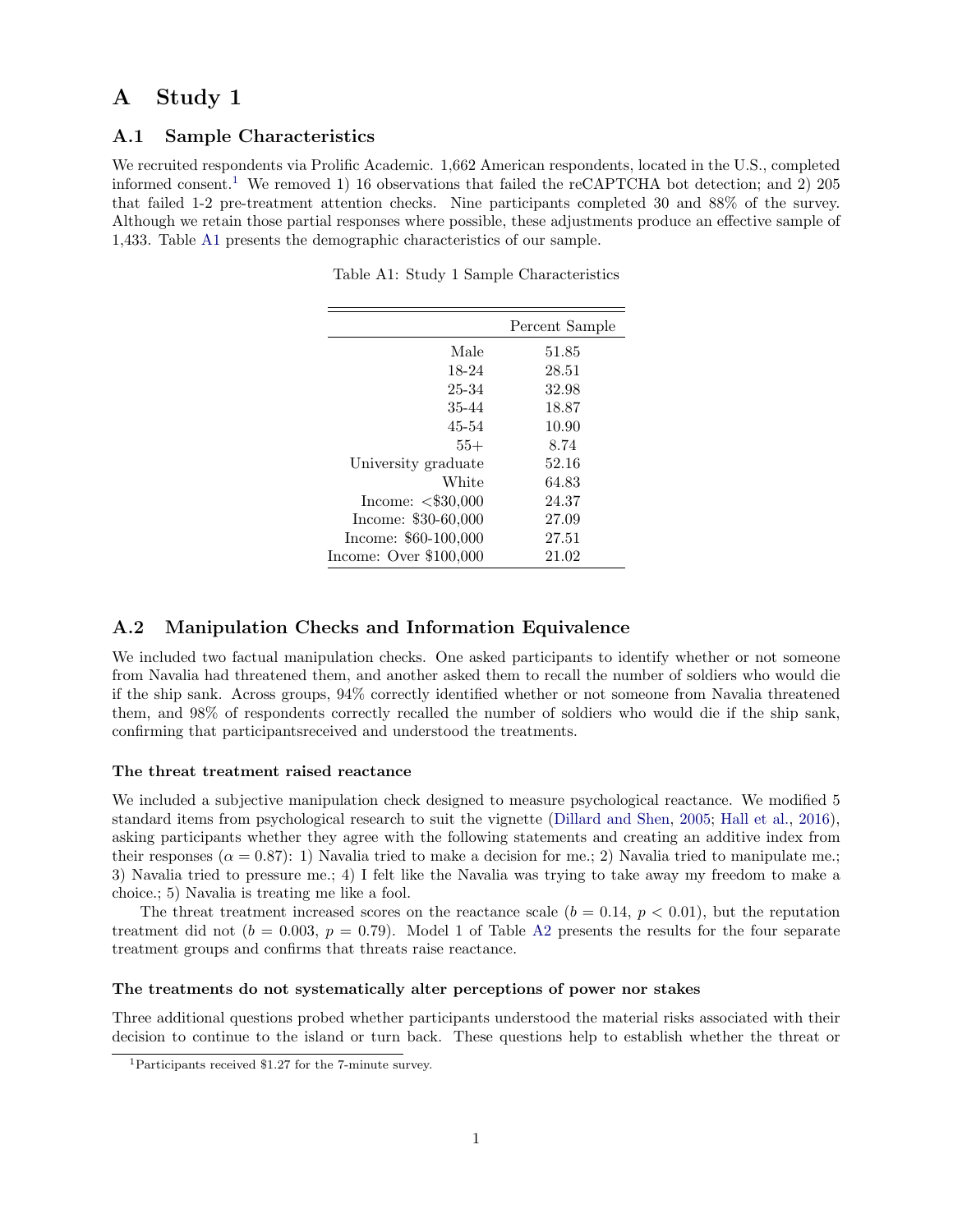<span id="page-40-1"></span>

|                          |                   | Navalia           | Turn back:        | Turn back:        |
|--------------------------|-------------------|-------------------|-------------------|-------------------|
|                          | Reactance         | Stronger          | Soldiers Live     | Keep Island       |
|                          | $\left( 1\right)$ | $\left( 2\right)$ | $\left( 3\right)$ | $\left( 4\right)$ |
| Natural Costs/Reputation | 0.03              | 0.01              | 0.01              | $-0.01$           |
|                          | (0.02)            | (0.01)            | (0.02)            | (0.02)            |
| Threat/No Reputation     | $0.17***$         | 0.003             | 0.02              | $-0.04*$          |
|                          | (0.02)            | (0.01)            | (0.02)            | (0.02)            |
| Threat/Reputation        | $0.15***$         | 0.01              | 0.01              | $-0.004$          |
|                          | (0.02)            | (0.01)            | (0.02)            | (0.02)            |
| Controls                 |                   | ✓                 | √                 | $\checkmark$      |
| Constant                 | $0.41**$          | $0.47**$          | $0.79**$          | $0.26**$          |
|                          | (0.04)            | (0.02)            | (0.04)            | (0.04)            |
| N                        | 1,428             | 1,428             | 1,426             | 1,426             |
| $\mathbf{R}^2$           | 0.12              | 0.01              | 0.03              | 0.03              |

Table A2: Study 1 Reactance and Information Equivalence

 $*_{\text{p}} < .05; **_{\text{p}} < .01$ 

Note: Models display OLS coefficients. All dependent variables and continuous independent variables rescaled to range from 0 to 1. Reference category for treatment dummies is natural costs, no reputation. All models include controls for militarism, isolationism, gender, race, age, party identification, income, and education, suppressed for space.

reputation treatments affect participant beliefs about other background aspects of the vignette, which would limit our ability to infer information equivalence across groups [\(Dafoe, Zhang and Caughey,](#page-59-2) [2018\)](#page-59-2).

The first question asked participants to evaluate Navalia's power, relative to their own country. Model 2 in Table [A2](#page-40-1) shows that the treatments did not alter participant beliefs about Navalia's power.

Participants also estimated the chances that 1) their country's soldiers will die and that 2) they will lose the island and its resources should they turn the ship around. Higher values indicate participant estimates that if they turn back, their country's soldiers "definitely will not" die (soldiers live in Model 3 of Table [A2\)](#page-40-1) and they "definitely will not" lose the island (keep island in Model 4).

Notably, all participants learn that the only risk to their soldiers' lives comes from continuing to the island, and that turning back means losing the territory to Navalia. Measuring participant perceptions about these elements has two advantages. First, we want to evaluate whether the threat treatment implicitly altered participant perceptions about the stakes (potential information leakage). Second, each item provided potential fodder for reactance-induced counter-arguing. As we wrote in the pre-analysis plan, people might downgrade the risks or overweight the benefits from the prohibited course of action (RQ1a and RQ1b).

Results in Model 3 shows that none of the treatments affect participants' estimates about whether turning back will allow their country's soldiers to live. Most participants correctly deduced that turning back would mean safety. Most participants also recognized that turning back means losing the island (overall mean=  $0.17$ ). But Model 4 hints at one potential manifestation of counterarguing, in that the threat/no reputation treatment increased participants' certainty that turning back would mean losing the island perhaps as another cognitive justification for moving forward against Navalia's demands. Yet we only find evidence for this effect in the reputation absent group, suggesting caution in this interpretation. Instead, the results in Table [A2](#page-40-1) collectively suggest that the threat treatments increased reactance and provide additional confidence that the vignettes controlled for relative power and stakes, thereby isolating reactance from alternative explanations.

### <span id="page-40-0"></span>A.3 Main Treatment Effects

Table [A3](#page-41-1) presents OLS estimates for the effects of each treatment on our dependent variables — the continuous measure for confidence in the decision to continue to the island (Models 1-3), support for sanctions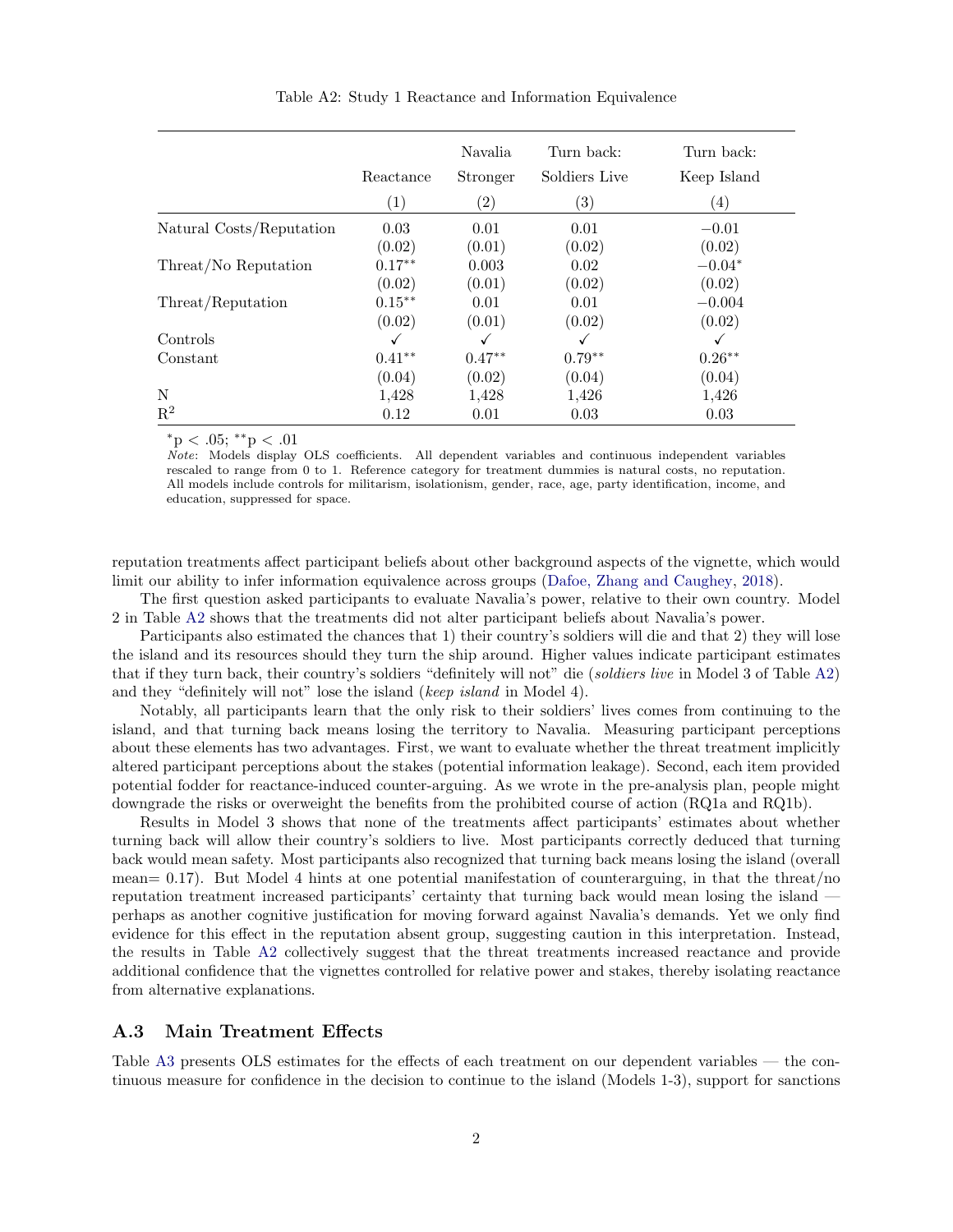(Models 4-6), and support for war (Models 7-9). Models 2, 5, and 8 show that the reputation treatment does not moderate the effect of the threat, and Models 3, 6, and 9 show that the results hold when we adjust for a panel of control variables.

<span id="page-41-1"></span>

|                |                    | Continue to Island |                    |                     | Support Sanctions  |                     |                    | Support War        |                    |
|----------------|--------------------|--------------------|--------------------|---------------------|--------------------|---------------------|--------------------|--------------------|--------------------|
|                | $\left( 1\right)$  | $\left( 2\right)$  | $\left( 3\right)$  | $\left( 4\right)$   | $\left( 5\right)$  | (6)                 | (7)                | (8)                | $\left( 9\right)$  |
| Reputation     | 0.02<br>(0.02)     | 0.02<br>(0.03)     | 0.01<br>(0.02)     | $-0.005$<br>(0.01)  | $-0.002$<br>(0.02) | $-0.01$<br>(0.01)   | $0.03*$<br>(0.01)  | 0.03<br>(0.02)     | 0.02<br>(0.01)     |
| Threat         | $0.09**$<br>(0.02) | $0.08**$<br>(0.03) | $0.09**$<br>(0.02) | $0.05***$<br>(0.01) | $0.06**$<br>(0.02) | $0.05***$<br>(0.01) | $0.06**$<br>(0.01) | $0.06**$<br>(0.02) | $0.06**$<br>(0.01) |
| Rep x Threat   |                    | 0.01<br>(0.04)     |                    |                     | $-0.01$<br>(0.03)  |                     |                    | $-0.01$<br>(0.03)  |                    |
| Controls       |                    |                    | ✓                  |                     |                    | √                   |                    |                    |                    |
| Constant       | $0.39**$<br>(0.02) | $0.39**$<br>(0.02) | $0.22**$<br>(0.07) | $0.66**$<br>(0.01)  | $0.66**$<br>(0.01) | $0.53**$<br>(0.04)  | $0.29**$<br>(0.01) | $0.29**$<br>(0.01) | $0.10*$<br>(0.04)  |
| N              | 1,440              | 1,440              | 1,429              | 1,440               | 1,440              | 1,429               | 1,440              | 1,440              | 1,429              |
| $\mathrm{R}^2$ | 0.01               | 0.01               | 0.14               | 0.01                | 0.01               | 0.09                | 0.02               | 0.02               | 0.22               |

Table A3: Study 1: Treatment Effects on Coercion Failure and Retaliation

<sup>∗</sup>p < .05; ∗∗p < .01

Note: Models display OLS coefficients, all dependent variables and continuous independent variables rescaled to range from 0 to 1. Reference category for treatment dummies is natural costs, no reputation. Models 3, 6, and 9 include controls for for militarism, isolationism, party identification, gender, race, age, university, and income, omitted for space.

### <span id="page-41-0"></span>A.4 Mechanisms of Coercion Failure in Study 1

We test reactance as a cause of coercion failure first by designing experiments that compare coercive threats to natural cost counterparts. These vignettes control for other factors and isolate the causal effect of the threat itself on whether participants choose to make a policy concession or support retaliation against their coercer. Next, we included a battery of post-treatment questions to assess the mechanisms for this causal effect — how do threats shape the propensity to resist? We test multiple mechanisms because we aim to both evaluate whether threats increase psychological reactance and test alternative explanations.

First, evidence about whether the treatment directly affects a potential mediator provides important information about the likely and unlikely causal pathways: Evidence that the threat treatment affects a given mediator is consistent with what we would expect if that mechanism contributes to the treatment effect. Evidence that the threat treatment *does not* affect a mediator, conversely, matches what we would expect if the mechanism does not mediate the relationship between the threat treatment and the outcome variables [\(Bullock and Green,](#page-59-3) [2021,](#page-59-3) 12-13). Table [A4](#page-42-0) displays estimates from OLS models that regress each of the 6 proposed mechanisms separately on three treatment dummies (natural costs, no reputation as the omitted category) and the panel of control variables.<sup>[2](#page-41-2)</sup>

As we describe in the paper, the results show that the threat treatments had positive and significant effects on two key indicators for reactance: anger (Model 1) and perceptions that the threat has been exaggerated (Model 2). The reputation treatments increased concerns about whether turning back would cause their country's reputation to suffer (Model 5) or lead the public to disapprove of their leadership (Model 6). The results from Models 5 and 6 support hypotheses 5a-5d from our pre-analysis plan.

We included questions to gauge participants' perceptions about the island's value (Model 3) and priority associated with protecting their soldiers' lives (Model 4) as potential manifestations of counterarguing. However, we do not find evidence that the threat treatment uniquely affects either variable. Regarding perceptions of the island's value, the vignette's explicit statement about the island's value might contribute

<span id="page-41-2"></span> $2A$  parallel analysis and exploratory factor analysis on the three counterarguing measures suggested that they did not load together. Per our pre-analysis plan, we therefore analyzed each separately.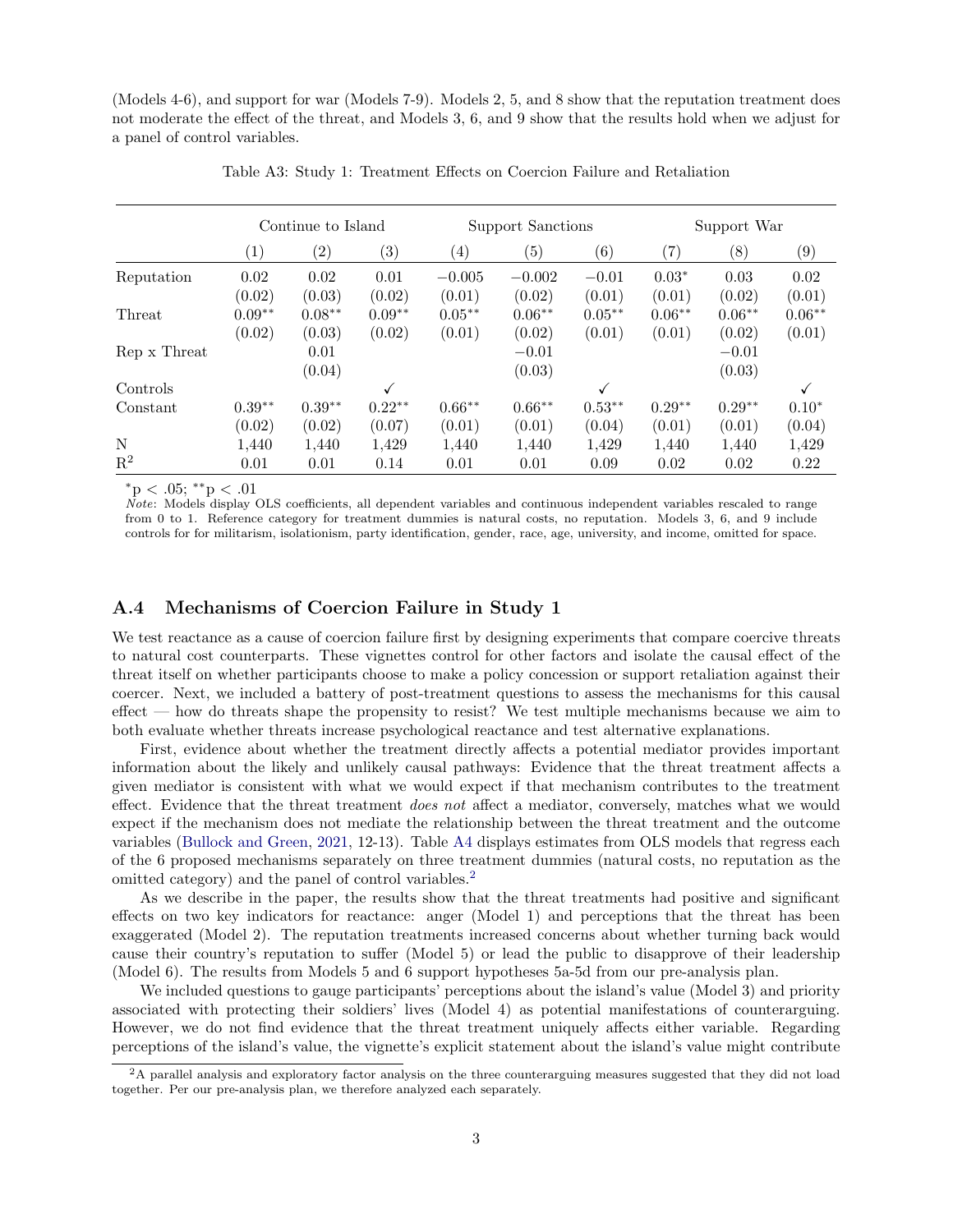to the null effect. More broadly, these results suggest the need for additional work to determine the best ways to measure reactance-induced counterarguing in an interstate coercion scenario, given the many potential manifestations of this cognitive mechanism [\(Hall et al.,](#page-59-1) [2016\)](#page-59-1).

<span id="page-42-0"></span>

|                          |          | Threat      | Island   | Protect           | Reputation        | Public            |
|--------------------------|----------|-------------|----------|-------------------|-------------------|-------------------|
|                          | Anger    | Exaggerated | Valuable | Soldiers          | Suffer            | Disapproval       |
|                          | (1)      | (2)         | (3)      | $\left( 4\right)$ | $\left( 5\right)$ | $\left( 6\right)$ |
| Natural Costs/Reputation | 0.02     | 0.001       | $-0.01$  | $0.04*$           | $0.10**$          | $0.10**$          |
|                          | (0.02)   | (0.02)      | (0.01)   | (0.02)            | (0.02)            | (0.02)            |
| Threat/No Reputation     | $0.06**$ | $0.12**$    | 0.01     | $0.03*$           | 0.01              | 0.01              |
|                          | (0.02)   | (0.02)      | (0.01)   | (0.02)            | (0.02)            | (0.02)            |
| Threat/Reputation        | $0.04*$  | $0.11***$   | $-0.001$ | $0.03*$           | $0.13***$         | $0.13***$         |
|                          | (0.02)   | (0.02)      | (0.01)   | (0.02)            | (0.02)            | (0.02)            |
| Controls                 | ✓        |             |          |                   |                   | √                 |
| Constant                 | $0.36**$ | $0.18***$   | $0.30**$ | $0.16***$         | $0.46**$          | $0.40**$          |
|                          | (0.05)   | (0.05)      | (0.04)   | (0.04)            | (0.05)            | (0.04)            |
| N                        | 1,423    | 1,428       | 1,428    | 1,428             | 1,426             | 1,426             |
| $\mathbf{R}^2$           | 0.05     | 0.12        | 0.05     | 0.09              | 0.07              | 0.07              |

Table A4: Treatment Effects on Mechanisms

\*p < .05; \*\*p < .01

Note: Models display OLS coefficients. All dependent variables and continuous independent variables rescaled to range from 0 to 1. Reference category for treatment dummies is natural costs, no reputation. Models control for militarism, isolationism, party identification, gender, race, age, university, and income, omitted for space.

#### Causal mediation and sensitivity analyses for study 1

Second, we conducted a series of nonparametric mediation analyses [\(Imai and Yamamoto,](#page-59-4) [2013;](#page-59-4) [Tingley](#page-59-5) [et al.,](#page-59-5) [2014\)](#page-59-5) to estimate the average causal mediation effect for each mediator. We separately evaluated the effect of the threat and reputation treatments via each mechanism, while controlling for the other treatment.

Although our pre-analysis plan specified that we would evaluate mediation via the product-of-coefficients approach [\(Baron and Kenny,](#page-59-6) [1986\)](#page-59-6), diagnostic tests suggested evidence for causal dependence between the mechanisms: As we might expect from manipulating reputation and audience costs together or when different aspects of countarguing might work together, for example, we observed some evidence for significant relationships between alternative mechanisms after regressing each mediator on the treatments, pre-treatment covariates, and other mechanisms [\(Imai and Yamamoto,](#page-59-4)  $2013$  $2013$ ,  $167$ ).<sup>3</sup> We therefore turned to a causal mediation model that specifically accounts for potential dependence between mediators. We present estimates using the pre-registered product-of-coefficients approach below, noting that we draw similar conclusions from both methods but adopt the more rigorous alternative for our main inferences.

Notably, although these causal mediation models allow dependece between mechanisms, they require an additional assumption: that the mediator's effect does not depend on treatment assignment — the absence of an interaction between the treatment and mediator. This section presents results from sensitivity analyses that assess the robustness of these estimates to potential violations of that assumption.

The sensitivity analyses calculate two quantities of interest. The  $\sigma$  value indicates "the standard deviation (SD) of the individual-level coefficient for the treatment–mediator interaction" [\(Imai and Yamamoto,](#page-59-4) [2013,](#page-59-4) 158). The sensitivity analyses vary this unobserved quantity, calculating upper and lower bounds on the ACME estimate as  $\sigma$  increases to evaluate how much heterogeneity in the interaction between the treatment (threat or reputation) and mediator would render the ACME estimate non-significant. The  $\tilde{R}^2$  value shows the proportion of total variance in the dependent variable that the treatment-mediator interaction would explain if modeled [\(Imai and Yamamoto,](#page-59-4) [2013,](#page-59-4) 159); it indicates the importance of the potential interaction,

<span id="page-42-1"></span><sup>3</sup>Analyses available in the replication materials.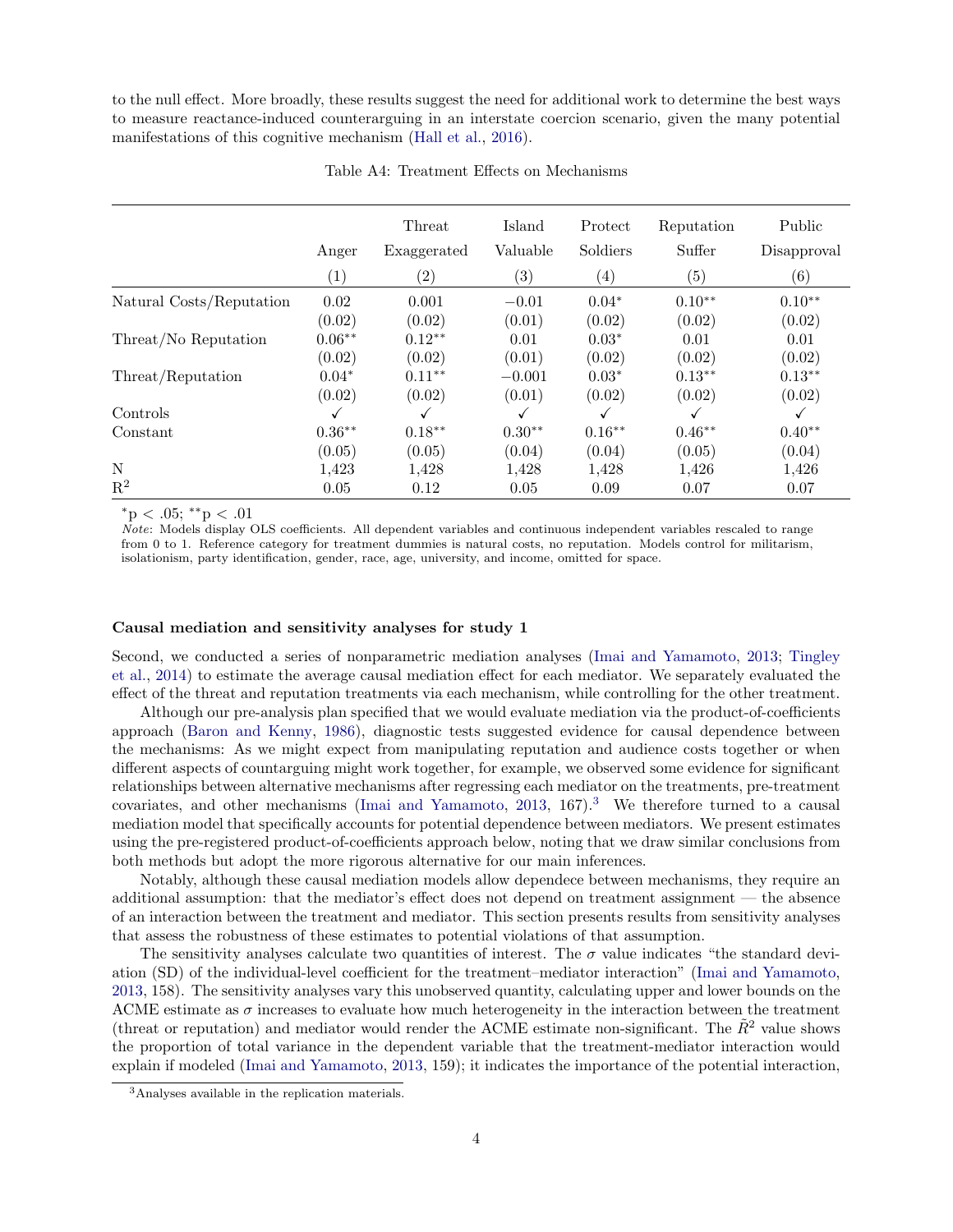insofar as it provides a concrete threshold for maintaining the original conclusion of a significant ACME. Its upper bound represents a situation where the unobserved interaction explains all residual variance in the model (ibid., 161). Higher values on either quantity indicate that the ACME estimate is robust to larger violations of the assumption.

We conduct sensitivity analysis for statistically significant ( $p < 0.05$ ) ACME estimates in our main analyses. To our knowledge the field has not reached a consensus regarding which  $\sigma$  and  $R^2$  values constitute reasonable robustness. We present the sensitivity results while placing them in context of the total variance explained in the main treatment effect models. Results from the sensitivity tests suggest that the importance of threat exaggeration is relatively robust and that the ACME estimates on anger are more sensitive to the homogeneous interaction assumption.

The bottom three rows in Table [A5](#page-43-0) display the sensitivity analyses for the threat's effects via counterarguing. The results suggest that our conclusions about counterarguing are especially robust with respect to the effect on coercion failure via continuing to the island. The ACME lower bound estimate crosses zero when  $\sigma$  equals 0.192, 26.6% of its largest possible value; the confidence interval includes zero at  $\tilde{R}^2$ values greater than 0.035. Our conclusions retain support unless the interaction explains more than 3.5% of the total variance in participants' choice about whether to continue to the island — a reasonably high bar relative to  $R^2$  from the model regressing the outcome the treatments (0.01; see Table [A3\)](#page-41-1).

The top two rows in Table [A5](#page-43-0) display the same quantities with respect to anger as the mediator connecting the threat treatment to support for war and sanctions. The results suggest that relaxing the homogeneous interaction assumption could produce a null ACME estimate when the  $\sigma$  value reaches 0.05 for the sanctions outcome and 0.049 for war support  $-10.1\%$  of its largest possible value in each case. The ACME estimate for anger crosses zero when the interaction explains 0.8 and 0.7% of the variance in support for sanctions or war, respectively. Although these findings suggest that the ACME estimates for anger may be more fragile than their counterarguing counterparts, they imply that the treatment-mediator interaction must explain nearly as much variance in the dependent variables as the experimental treatments to update our conclusions. Moreover, the robust direct treatment effects on anger remain an important source of support for the conclusion that anger partly mediates the threat's effects.

| Table A5: Sensitivity Analyses for Threat via Reactance Mechanisms |  |  |  |  |
|--------------------------------------------------------------------|--|--|--|--|
|--------------------------------------------------------------------|--|--|--|--|

<span id="page-43-0"></span>

| Mechanism          | DV        | ACME (Avg) | CI Low<br>$\left( 2\right)$ | $CI$ High<br>(3) | $\sigma$<br>$\left(4\right)$ | Max $\sigma$<br>$\left(5\right)$ | $\tilde{R}^2$<br>(6) | Max $\tilde{R}^2$ |
|--------------------|-----------|------------|-----------------------------|------------------|------------------------------|----------------------------------|----------------------|-------------------|
| Anger              | Sanctions | 0.012      | 0.004                       | 0.02             | 0.05                         | 0.494                            | 0.008                | 0.831             |
| Anger              | War       | 0.008      | 0.002                       | 0.014            | 0.049                        | 0.484                            | 0.007                | 0.701             |
| Threat Exaggerated | Continue  | 0.046      | 0.033                       | 0.059            | 0.192                        | 0.722                            | 0.035                | 0.49              |
| Threat Exaggerated | Sanctions | $-0.006$   | $-0.012$                    | $^{(1)}$         | 0.062                        | 0.62                             | 0.008                | 0.831             |
| Threat Exaggerated | War       | 0.012      | 0.006                       | 0.018            | 0.061                        | 0.608                            | 0.007                | 0.701             |

Note: Columns 1-3 display the estimated ACMEs and 95% bootstrapped confidence intervals for factors that significantly mediated the strong threat's effect in study 2, estimated assuming the homogeneous interaction assumption using the mediation package in R [\(Tingley et al.,](#page-59-5) [2014\)](#page-59-5). Column 4 displays the value of the sensitivity parameter sigma at which the confidence interval for the ACME would include 0 and represents the sensitivity with respect to interaction heterogeneity [\(Imai and](#page-59-4) [Yamamoto,](#page-59-4) [2013,](#page-59-4) 162). Column 5 displays the maximum possible value for  $sigma$ . Column 6 displays the value for  $\tilde{R}^2$  at which the ACME estimate bounds would include 0, and column 7 displays the largest possible value for  $\tilde{R}^2$ .  $\tilde{R}^2$  indicates how much variance the treatment-mediator interaction must explain to render the ACME non-significant.

Finally, Table [A6](#page-44-0) examines whether the effect of reputation through reputation is reasonably robust to violations of the homogeneous interaction assumption. The ACME estimate on continuing to the island includes 0 when  $\sigma$  crosses 0.099 — when the interaction explains 1.5% of the variance in participants' choice. For the war support outcome, the confidence interval includes 0 for  $\sigma$  values greater than 0.048, when the interaction explains more than 0.7% of the variance.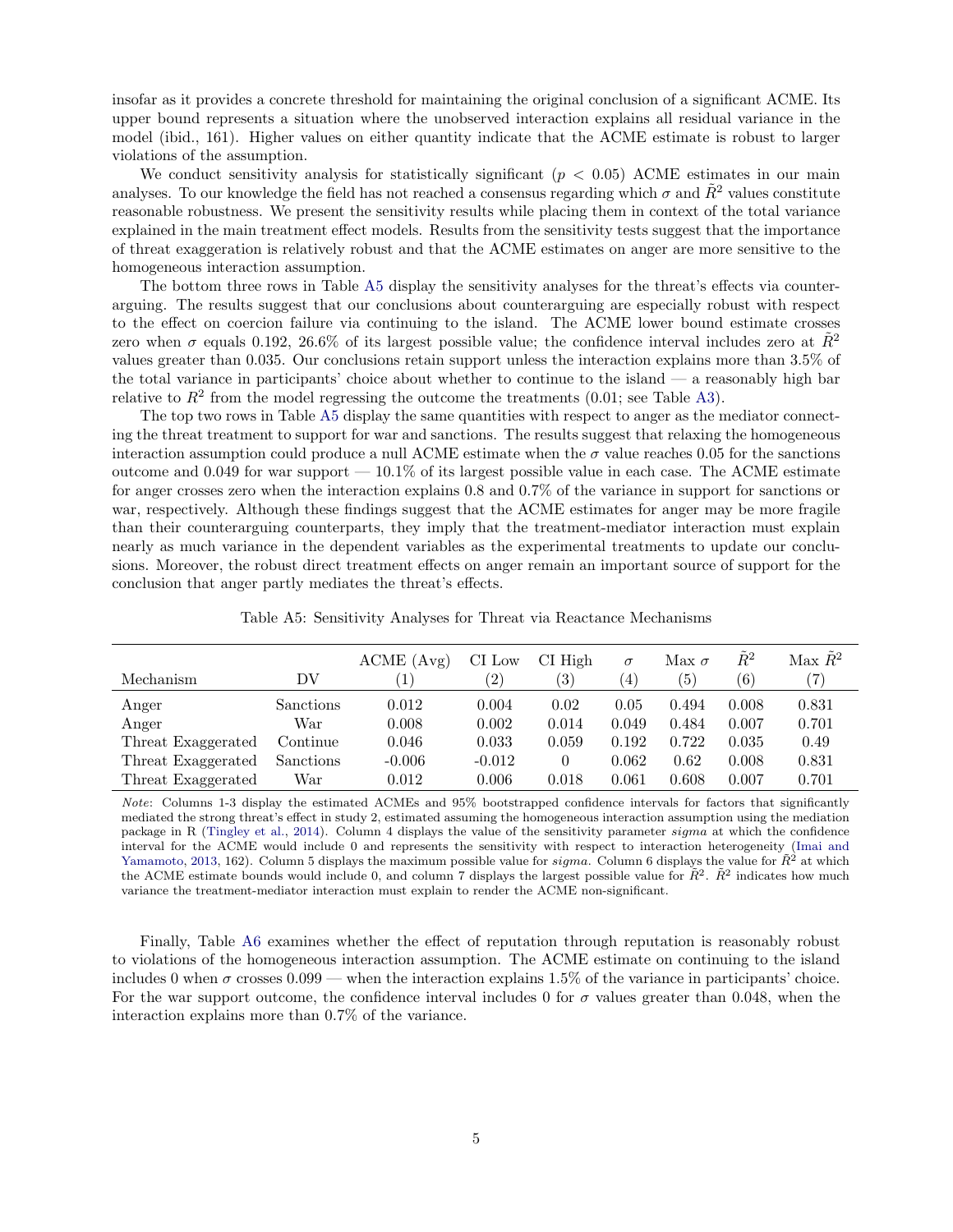<span id="page-44-0"></span>Table A6: Sensitivity Analyses for Reputation Treatment via Reputation and Audience Cost Mechanisms

| Mechanism          | DV                  | ACME (Avg) | CI Low<br>$^{\prime}2)$ | CI High<br>$\left(3\right)$ | $\sigma$<br>$\left( 4\right)$ | Max $\sigma$<br>(5) | $R^2$<br>(6) | Max R <sup>2</sup> |
|--------------------|---------------------|------------|-------------------------|-----------------------------|-------------------------------|---------------------|--------------|--------------------|
| Reputation         | $\mathrm{Continue}$ | 0.022      | 0.013                   | 0.031                       | 0.099                         | 0.571               | 0.015        | 0.487              |
| Reputation         | Support War         | 0.01       | 0.003                   | 0.017                       | 0.048                         | 0.482               | 0.007        | 0.702              |
| Public Disapproval | Continue            | 0.009      |                         | 0.018                       | 0.06                          | 0.596               | 0.005        | 0.487              |

Note: Columns 1-3 display the estimated ACMEs and 95% bootstrapped confidence intervals for factors that significantly mediated the strong threat's effect in study 2, estimated assuming the homogeneous interaction assumption using the mediation package in R [\(Tingley et al.,](#page-59-5) [2014\)](#page-59-5). Column 4 displays the value of the sensitivity parameter sigma at which the confidence interval for the ACME would include 0 and represents the sensitivity with respect to interaction heterogeneity [\(Imai and](#page-59-4) [Yamamoto,](#page-59-4) [2013,](#page-59-4) 162). Column 5 displays the maximum possible value for sigma. Column 6 displays the value for  $R^2$  at which the ACME estimate bounds would include 0, and column 7 displays the largest possible value for  $\tilde{R}^2$ .  $\tilde{R}^2$  indicates how much variance the treatment-mediator interaction must explain to render the ACME non-significant.

#### Perceptions of island's value do not mediate treatment effects

Our pre-analysis plan did not specify conditions under which we would exclude any of the proposed mechanisms from the mediation analyses, a minor oversight. Insofar as the absence of direct effects provides strong suggestive evidence against perceptions of the island's variable as a mechanism for any of the treatment effects, it makes little sense to include it and we proceeded without the item in our main analyses [\(Zhao,](#page-59-7) [Lynch Jr and Chen,](#page-59-7) [2010\)](#page-59-7). Still, we estimated the causal mediation models while accounting for perceptions about the island's value as an alternative mediator to probe the robustness of our results. Figure [A1](#page-44-1) presents the results, which are consistent with our primary estimates.

<span id="page-44-1"></span>Figure A1: Including Perceptions of Island's Value as Mediator does not Affect ACME Estimates



Note: Lines depict 95% confidence intervals. ACME estimates generated using the medation pacakage in R [\(Tingley et al.,](#page-59-5) [2014;](#page-59-5) [Imai and Yamamoto,](#page-59-4) [2013\)](#page-59-4). Models include the panel of control variables.

#### Product of coefficients mediation analysis

This section presents results from our pre-registered product-of-coefficients mediation analysis. Table [A7](#page-45-0) displays results from three OLS models that regress each dependent variable on the treatments, the 5 mechanisms affected by the treatments, and the control variables. Figure [A2](#page-45-1) displays the indirect effect estimates calculated by multiplying estimates from models in Table [A7](#page-45-0) by the direct effects in Table [A4.](#page-42-0) The lines depict 95% bootstrapped confidence intervals for the indirect effect estimates [\(Preacher and Hayes,](#page-59-8) [2008\)](#page-59-8). The results from this analysis support the conclusions from the causal mediation analysis in the manuscript, and we include them here for completeness and transparency.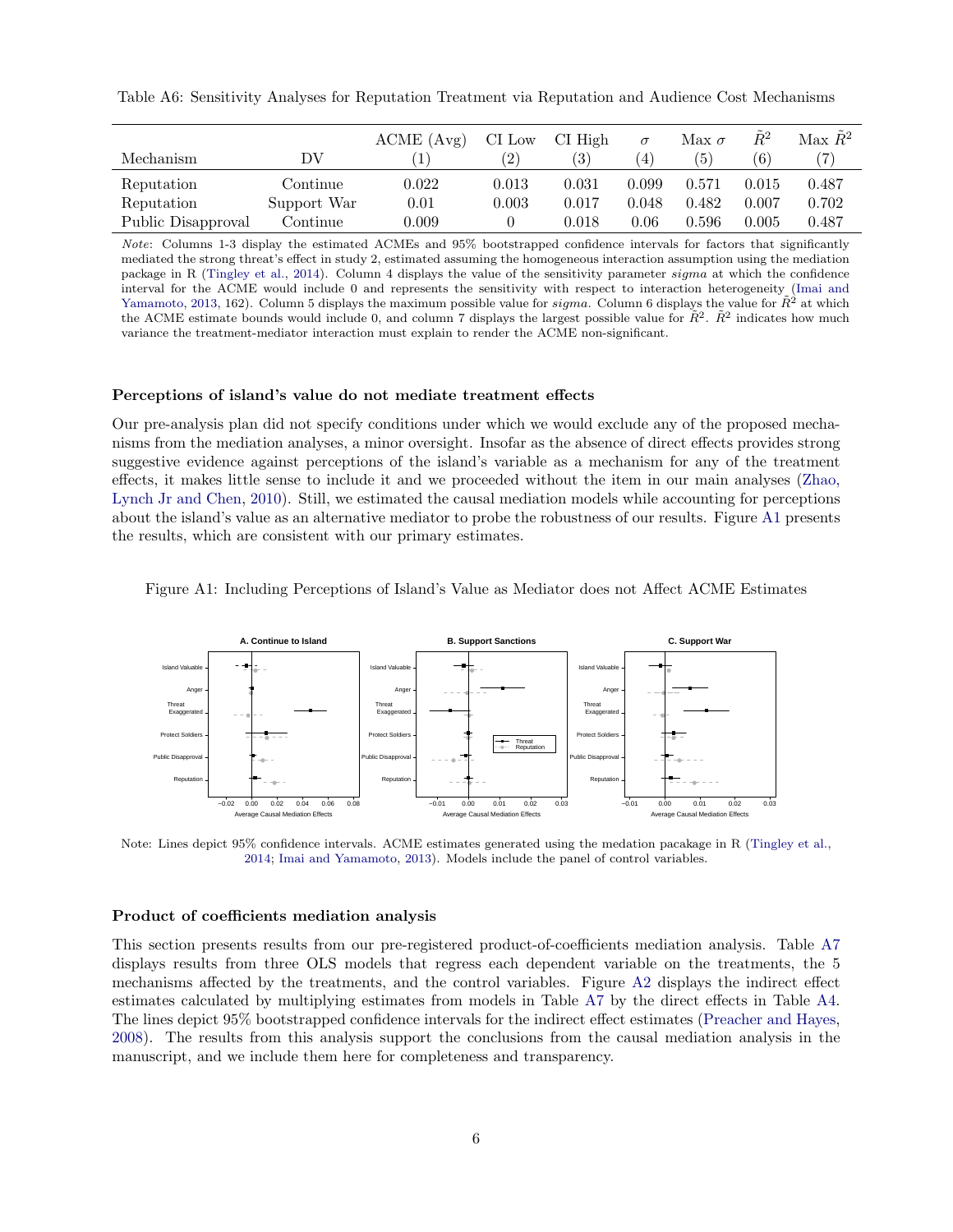<span id="page-45-0"></span>

|                          | Continue to Island | Support War | Support Sanctions |
|--------------------------|--------------------|-------------|-------------------|
|                          | (1)                | (2)         | (3)               |
| Natural Costs/Reputation | $-0.05*$           | $-0.001$    | $-0.01$           |
|                          | (0.02)             | (0.02)      | (0.02)            |
| Threat/No Reputation     | 0.01               | $0.04*$     | $0.04*$           |
|                          | (0.02)             | (0.02)      | (0.02)            |
| Threat/Reputation        | $-0.01$            | $0.04*$     | $0.04*$           |
|                          | (0.02)             | (0.02)      | (0.02)            |
| Anger                    | $0.06*$            | $0.18***$   | $0.27**$          |
|                          | (0.03)             | (0.02)      | (0.02)            |
| Threat Exaggerated       | $0.40**$           | $0.09**$    | $-0.05*$          |
|                          | (0.03)             | (0.02)      | (0.03)            |
| Value Soldiers           | $0.76**$           | $0.17**$    | 0.01              |
|                          | (0.04)             | (0.03)      | (0.03)            |
| Public Disapproval       | $0.08*$            | 0.03        | $-0.04$           |
|                          | (0.04)             | (0.03)      | (0.03)            |
| Reputation               | $0.19**$           | $0.09**$    | 0.02              |
|                          | (0.03)             | (0.03)      | (0.03)            |
| Controls                 | $\checkmark$       | ✓           | ✓                 |
| Constant                 | $-0.12*$           | $-0.07$     | $0.45**$          |
|                          | (0.05)             | (0.04)      | (0.04)            |
| ${\rm N}$                | 1,421              | 1,421       | 1,421             |
| $\mathbf{R}^2$           | 0.51               | 0.30        | 0.17              |

Table A7: Effect of Mediators on Dependent Variables

 $*$ p < .05;  $*$  $*$ p < .01

Note: Models display OLS coefficients. All dependent variables and continuous independent variables rescaled to range from 0 to 1. Reference category for treatment dummies is natural costs, no reputation.Models control for militarism, isolationism, party identification, gender, race, age, university, and income, omitted for space.

### Figure A2: Indirect Effects

<span id="page-45-1"></span>

Note: Indirect effects relative to natural costs/no reputation (bootstrapped 95% confidence intervals; [Preacher and Hayes,](#page-59-8) [2008\)](#page-59-8). Models include pre-treatment controls.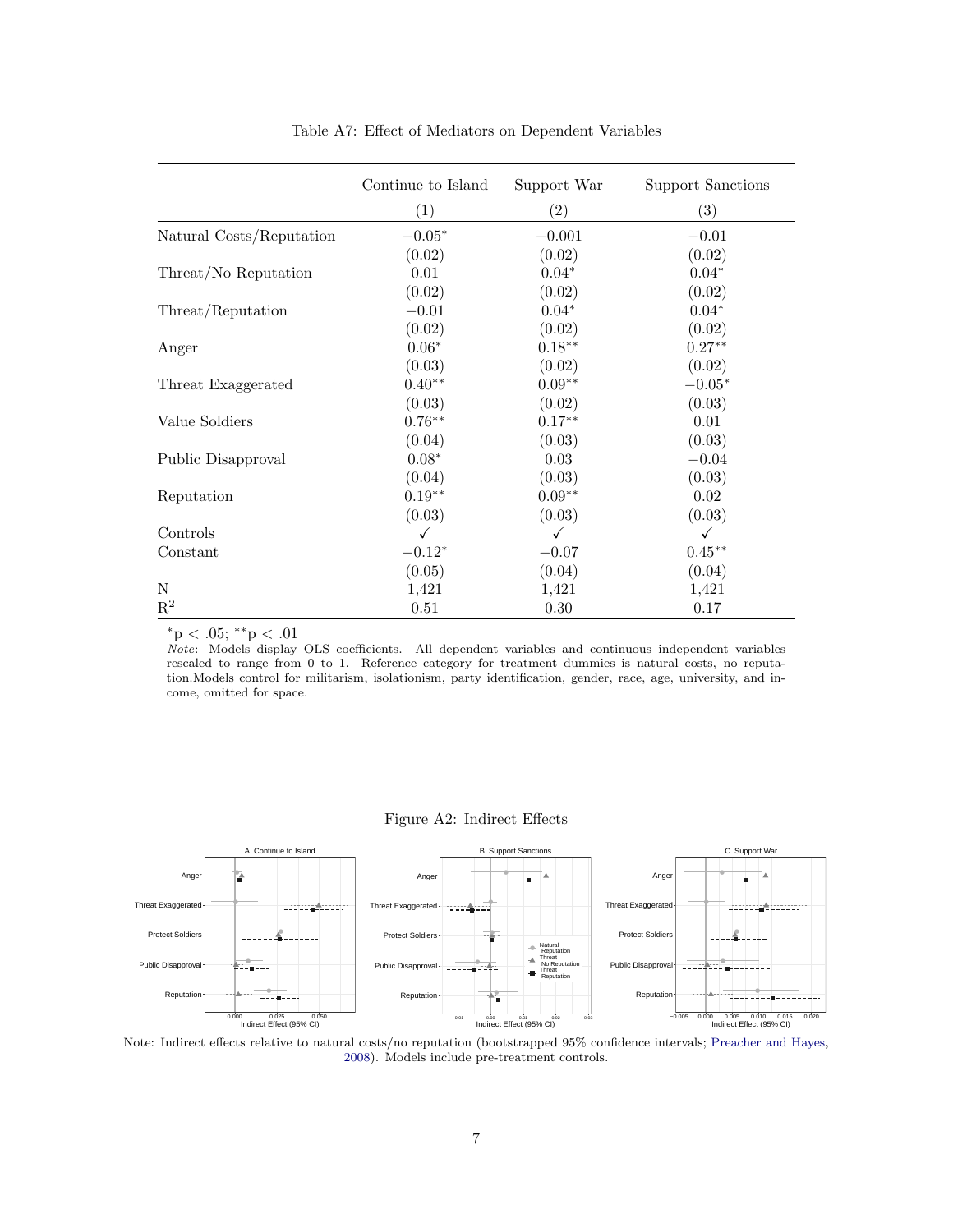## <span id="page-46-0"></span>B Study 2

### <span id="page-46-1"></span>B.1 Sample Characteristics

We recruited an effective sample of 3,526 participants over a two-week period in August 2020 via Lucid Theorem. Lucid Theorem is an online survey platform that works with a network of companies to select a diverse set of participants that resemble the U.S. population on key demographic characteristics, including age, gender, race, and region of residence. We screened out participants with foreign IPs or VPNs prior to the informed consent process [\(Burleigh, Kennedy and Clifford,](#page-59-9) [2018\)](#page-59-9). We completed data collection in two batches, which retained the same instrument but evaluated participant attentiveness pre-treatment in different ways.

The first batch did not include a pre-treatment attention check question, and we relied only on time spent reading the preliminary scenario description (prior to treatment) to evaluate engagement. We removed participants who spent less than 2.1 seconds reading the vignette  $(< 4\%)$ . While this batch was in the field, survey researchers began raising concerns about data quality and inattention on Lucid Theorem [\(Aronow](#page-59-10) [et al.,](#page-59-10) [2020\)](#page-59-10). For the second batch, we therefore followed guidance to include a pre-treatment attention check and screen out inattentive respondents before they advanced in the survey. Of those who consented to participate, 51.7% failed the attention check and terminated from the survey. We have no reason to expect that attentiveness moderates our treatment effects and rather that it decreases the precision of our estimates. We pool data from the two batches for analysis, but also present the results for a) the sample that includes those who spent < 2.1 seconds reading the pre-treatment vignette and b) the separate second batch to show that our findings remain robust. Table [B8](#page-46-3) presents demographic data for the effective sample compared to the U.S. adult population.

| Sample | Population |
|--------|------------|
| 0.533  | 0.508      |
| 0.467  | 0.492      |
| 0.115  | 0.119      |
| 0.365  | 0.342      |
| 0.345  | 0.326      |
| 0.175  | 0.212      |
| 0.446  | 0.306      |
| 0.736  | 0.763      |
|        |            |

<span id="page-46-3"></span>Table B8: Sample Characteristics compared to U.S. Adult Population

### <span id="page-46-2"></span>B.2 Coercion Vignette

Following the pre-treatment questionnaire, all participants received a prompt instructing them that "On the next page, you are going to read about a hypothetical foreign policy issue that is similar to situations the U.S. has faced in the past and will probably face again. For scientific validity, the situation that you will read does not refer to any specific event in history or in the news today. For the next questions, we'd like you to imagine that you are the U.S. Ambassador to Eritrea. You are responsible for making policy decisions toward Eritrea." A single question then asked participants to affirm that they "agree to read the details very carefully, and then give your most thoughtful answers," before presenting the following scenario on the next page: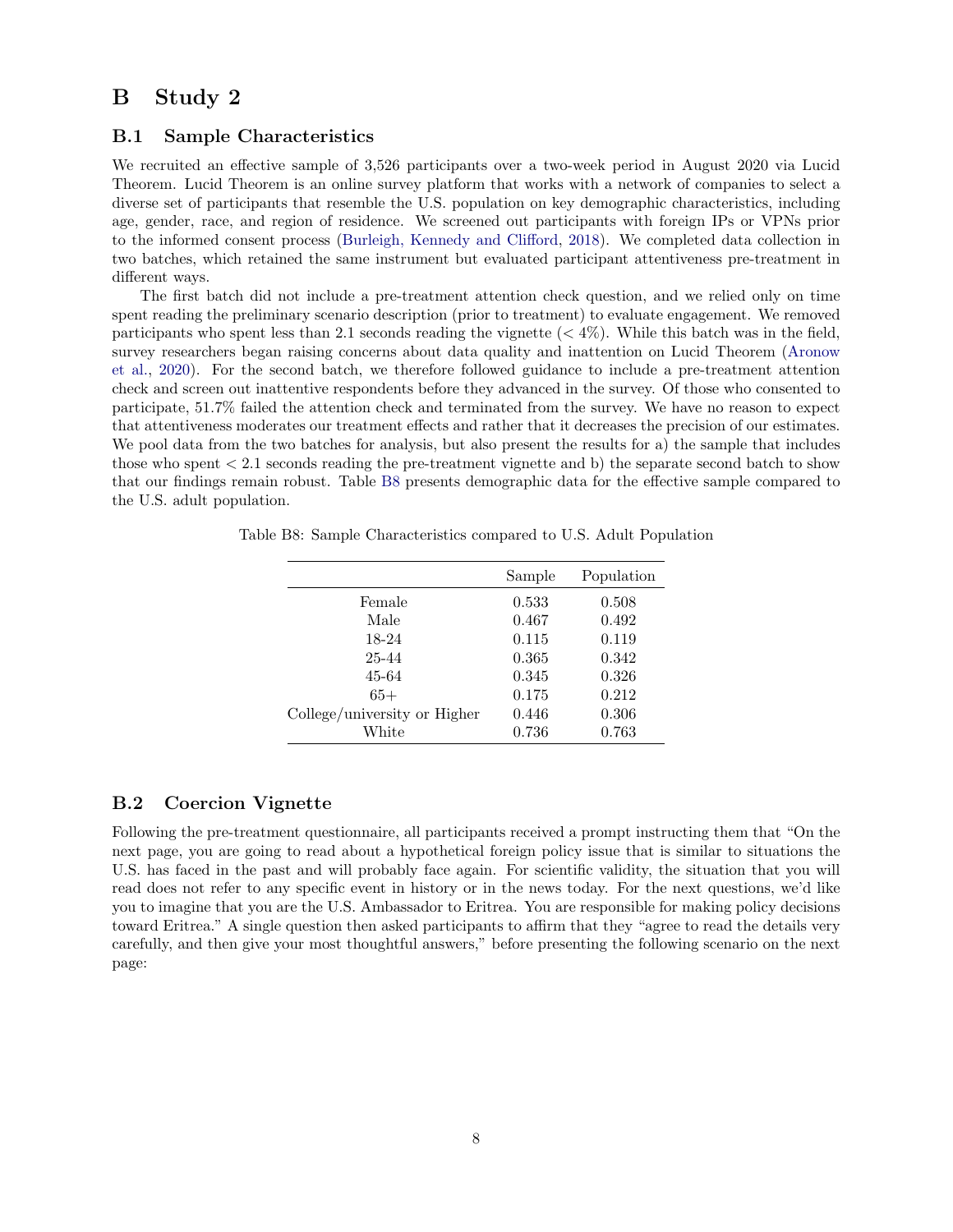Here is the situation:

- A terrorist group affiliated with ISIS has sworn to attack the United States.
- This terrorist group is setting up bases in the country of Eritrea.
- Because U.S. intelligence agencies have been unable discover the exact locations of these bases, you need the cooperation of the Eritrean government to remove them.
- Eritrea is ruled by an oppressive dictator whose secret police have killed hundreds of innocent civilians in towns seen as less loyal to him.
- Consequently, you (the United States) have been blocking all sales of weapons to Eritrea.
- If the dictator had these weapons, he would use them to massacre thousands of civilians.

Next, we randomly assigned participants to one of four groups. Because the page advanced, a short summary preceded all four treatments:

Just to review:

- A terrorist group targeting the United States is setting up bases in Eritrea, and you need the cooperation of the Eritrean dictator to remove them.
- The United States is blocking the sale of weapons to Eritrea. With those weapons, the dictator would massacre thousands of civilians in areas seen as less loyal to him.

In the baseline control group, participants read the following:

- Allowing weapons sales to Eritrea would happen secretly. It would not receive attention from the media or other countries.
- The CIA assesses that future conflicts with Eritrea are unlikely.

In the natural costs group, participants a prompt directing them that although the dictator did not issue a threat, allowing arms sales could alleviate the terrorist threat:

- Although the dictator hasn't said anything to you, you know that his government needs the weapons to be able to destroy the terrorist group's bases.
- If you change U.S. policy to allow Eritrea to buy weapons, the CIA is confident that the Eritrean government would then remove the bases.
- Allowing weapons sales to Eritrea would happen secretly. It would not receive attention from the media or other countries.
- The CIA assesses that future conflicts with Eritrea are unlikely.
- If the bases are not destroyed, the CIA assesses that the terrorist group will attack the United States in the next year, likely killing dozens of Americans.

The strong threat treatment included a forceful, dogmatic demand similar to threat treatment from study 1: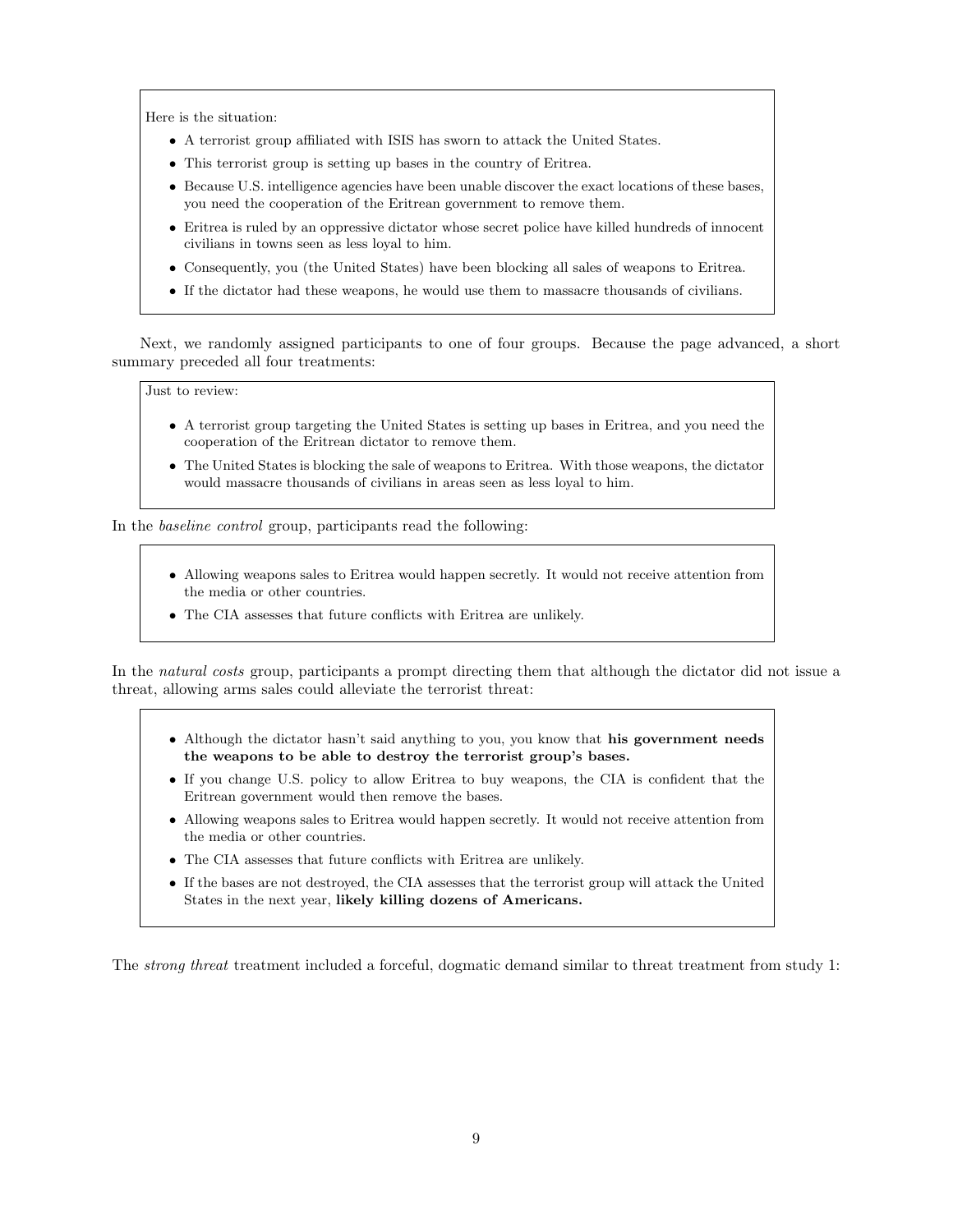- In a private meeting earlier today, the dictator threatened you, "You must immediately stop meddling with Eritrea! If you do not allow us to buy the weapons, I will let the terrorist group operate freely."
- If you change U.S. policy to allow Eritrea to buy weapons, the CIA is confident that the Eritrean government would then remove the bases.
- Allowing weapons sales to Eritrea would happen secretly. It would not receive attention from the media or other countries.
- The CIA assesses that future conflicts with Eritrea are unlikely.
- If the bases are not destroyed, the CIA assesses that the terrorist group will attack the United States in the next year, likely killing dozens of Americans.

The weak threat treatment used less dogmatic language but conveyed the same threat:

- In a private meeting earlier today, the dictator appealed to you: "I hope that you consider allowing us to buy the weapons. It's your choice. But if you do not, I will have to let this terrorist group operate freely."
- If you change U.S. policy to allow Eritrea to buy weapons, the CIA is confident that the Eritrean government would then remove the bases.
- Allowing weapons sales to Eritrea would happen secretly. It would not receive attention from the media or other countries.
- The CIA assesses that future conflicts with Eritrea are unlikely.
- If the bases are not destroyed, the CIA assesses that the terrorist group will attack the United States in the next year, likely killing dozens of Americans.

#### Dependent Variables

Following the treatment text, a single question asked participants "What do you think the U.S. should do in this situation?" and allowed them to choose either to "Continue to block weapons sales to Eritrea" or "Allow weapons sales to Eritrea." Immediately after selecting their preferred policy, participants reported "On a scale from 0-10, how strongly do you feel about this policy choice?" We combined responses from these branched questions to create a continuous dependent variable that ranges from 0 (strongly support allowing weapons sales) to 1 (strongly support blocking weapons sales).

To measure support for retaliation, a prompt asked participants "In response to this situation, to what extent would you support or oppose each of the following:" "The U.S. imposing sanctions against Eritrea?", "U.S. military strikes against Eritrean military bases?", and "The U.S. invading Eritrea to take control of the country?" We presented these three items in random order and measured each on a 7-point scale from "strongly oppose" to "strongly support."

### <span id="page-48-0"></span>B.3 Manipulation Checks

#### Threats increased reactance

To evaluate whether our coercion treatments induced reactance, we asked participants whether they agree or disagree that the dictator tried to make a decision for them, tried to manipulate them, tried to pressure them, used forceful language, or was trying to take away their freedom to choose. Responses ranged from "not applicable" to "strongly agree" on a 5-item scale, and we combined these items into an additive scale  $(\alpha = 0.92;$  rescaled to range from 0 to 1). Both the strong  $(b = 0.21, p < 0.01)$  and weak  $(b = 0.16, p < 0.01)$ threats increased reactance relative to natural costs. Moreover, participants in the strong threat treatment expressed more reactance than their counterparts who received the weak threat  $(b = 0.06, p < 0.01)$ , in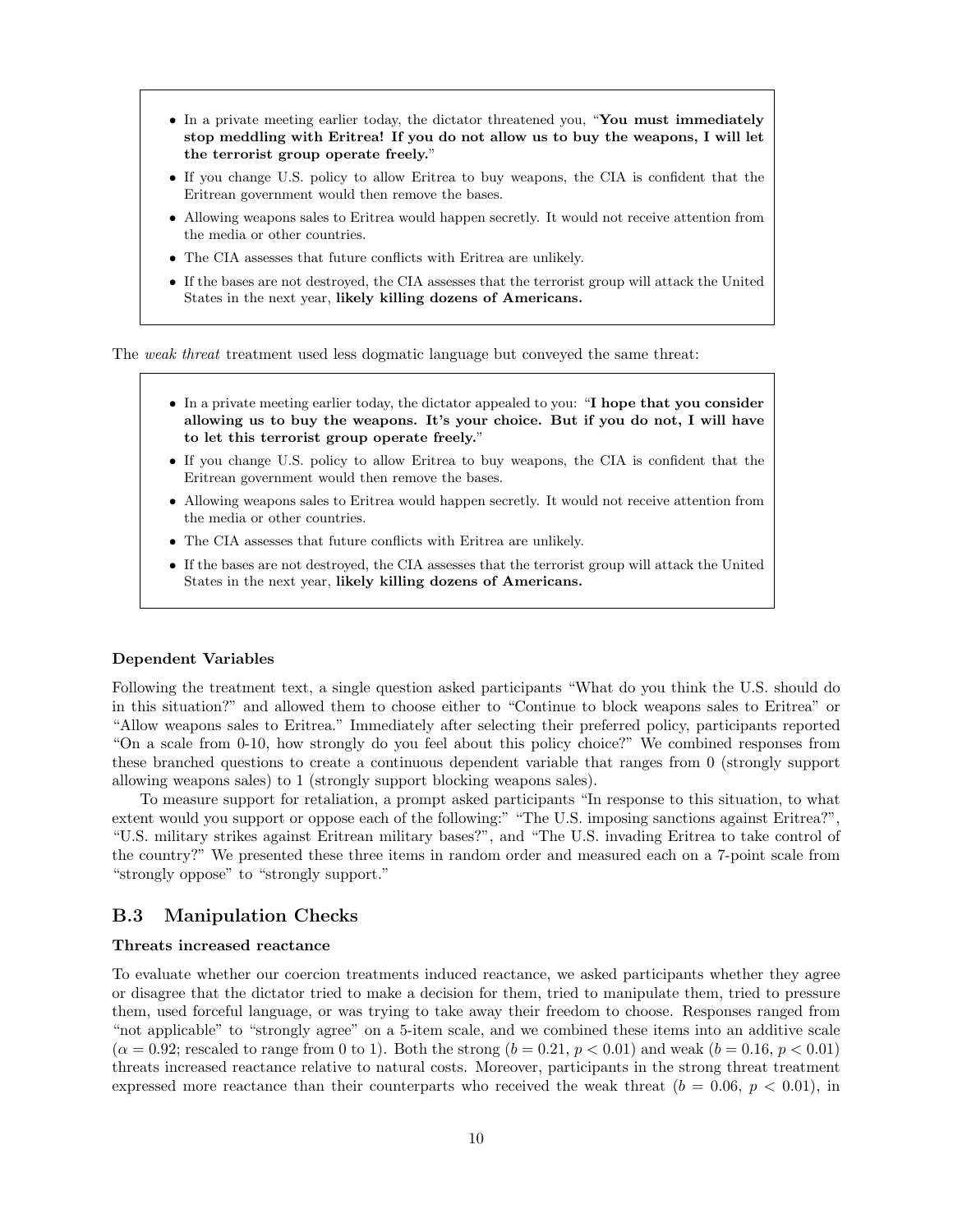line with evidence that reactance increases with more dogmatic language or vivid threats [\(Gadarian,](#page-59-11) [2014;](#page-59-11) [Hall et al.,](#page-59-1) [2016\)](#page-59-1). This subjective manipulation check confirms that our treatments manipulate the targeted construct, and that strong threats increased reactance more than weak threats.

#### Factual recall

A factual manipulation check, included after the dependent variables, asked participants: "In the scenario you read, did the Eritrean dictator directly demand something from the United States?" Options included "Yes", "No", "The dictator asked for something, but did not demand it", and "I'm not sure." In the strong threat group, 69% answered the question correctly, compared to 59% in the natural costs group, 62% in the control condition, and 41% in the weak threat group. 37% of participants exposed to the weak threat interpreted the dictator's request as a demand — illustrating the challenge involved in communicating coercive threats. We include all respondents in our analyses to avoid concerns about post-treatment bias associated with removing respondents who fail comprehension checks [\(Montgomery, Nyhan and Torres,](#page-59-12) [2018\)](#page-59-12). The substantive results of our main treatment effects do not change if we exclude those who failed the post-treatment comprehension check, with one important exception: The strong threat increases support for sanctions and strikes more than the weak threat, a finding consistent with reactance.

### <span id="page-49-0"></span>B.4 Measuring Mechanisms of Coercion Failure

To measure anger, a prompt instructed participants to "Please indicate your feelings toward the Eritrean dictator when thinking about this situation. To what extent do you feel...": Angry, Anxious, Furious, Sad, Excited, Irritated, Annoyed (presented in random order). Participants reported their emotions on a scale from 0 ("not at all) to 10 ("very much"), and we created an additive scale that combines scores for angry, furious, irritated, and annoyed (we included the others as distractors, and do not include them in analyses).

Finally, we measured cognitive reactance alongside alternative explanations by asking participants to estimate "If the U.S. decides to allow Eritrea to buy weapons, what are the chances that each of the following things will happen": (in random order) "The American public will disapprove of the president."; "The US reputation for resolve will suffer in the eyes of other countries."; "There will be a terrorist attack in the U.S."; "Thousands of Eritrean civilians will be killed."; or "The U.S. reputation for moral authority will suffer in the eyes of other countries." Participants recorded their estimates on a 5-point scale from "definitely will not" to "definitely will."

#### <span id="page-49-1"></span>B.5 Treatment effects

First, Table [B9](#page-50-0) presents results from two OLS models that regress the binary DV on the experimental treatments. The results show that both the strong and weak threats increase the proportion of people who chose to continue blocking arms — potentially endangering the U.S. homeland. Our results are consistent across specifications of the dependent variable, providing additional confidence in our conclusions.

Table [B10](#page-50-1) presents results from OLS models that regress each dependent variable on our treatments both without (Models 1, 3, 5, and 7) and with (Models 2, 4, 6, and 8) a panel of pre-treatment controls. The results show that both threat treatments had positive, significant effects on support for blocking arms sales, imposing sanctions, and launching strikes against Eritrea. By contrast, dispositional militarism plays the biggest role in explaining support for invading Eritrea to take over the country  $(b = 0.348, p < 0.01)$ revealing limits to reactance-induced support for retaliation.

### <span id="page-49-2"></span>B.6 Mechanisms of Coercion Failure in Study 2

This section includes a) models estimating the direct effects of the threat treatments on each respective mechanism; b) sensitivity analyses for the causal mediation models presented in the manuscript; and c) estimates from a product-of-coefficients analysis that assumes causal independence between mediators.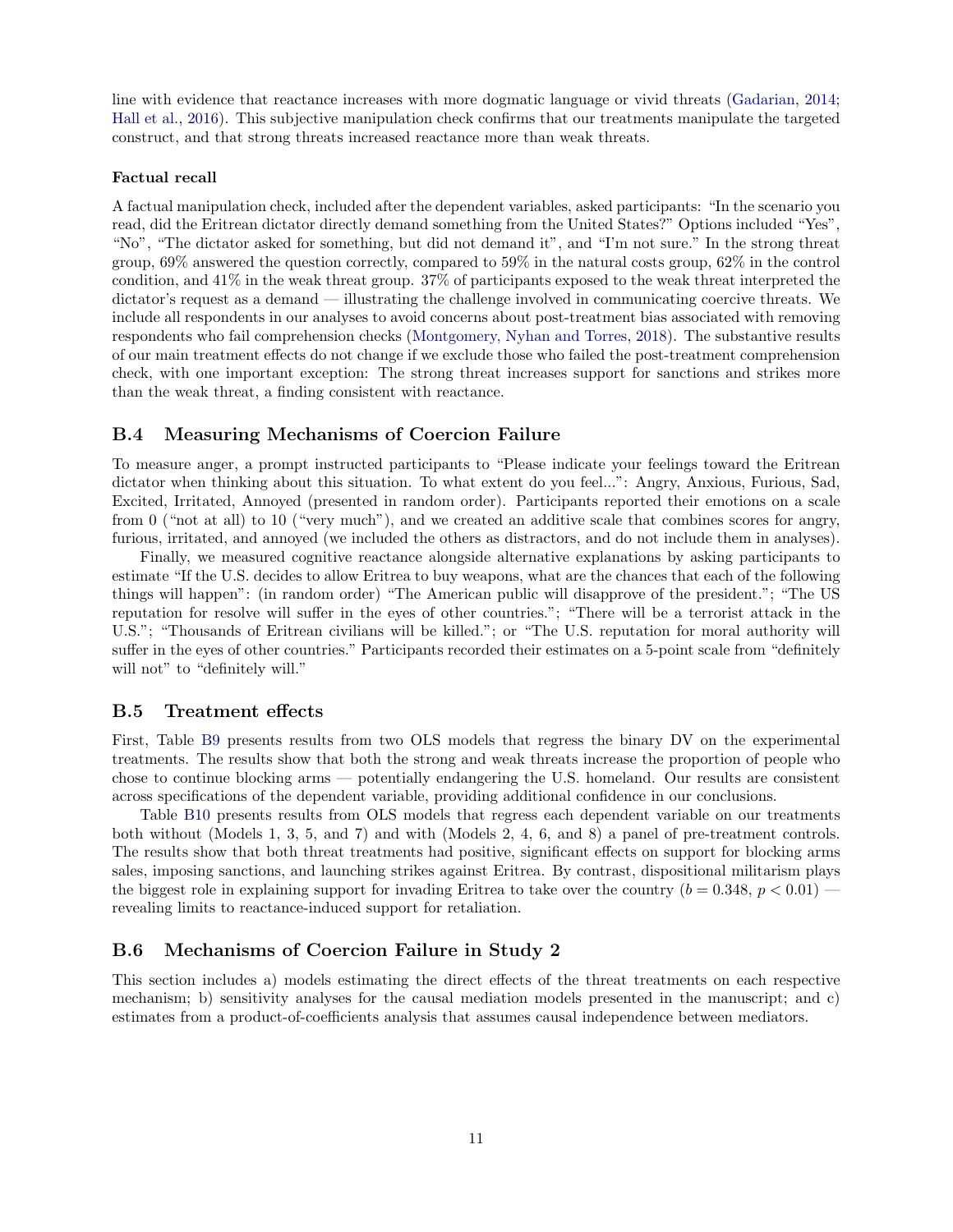<span id="page-50-0"></span>

|               | Block Arms (binary) |           |  |  |  |
|---------------|---------------------|-----------|--|--|--|
|               | (1)                 | (2)       |  |  |  |
| Control       | $0.188**$           | $0.197**$ |  |  |  |
|               | (0.021)             | (0.022)   |  |  |  |
| Strong Threat | $0.049*$            | $0.060**$ |  |  |  |
|               | (0.020)             | (0.021)   |  |  |  |
| Weak Threat   | $0.076**$           | $0.086**$ |  |  |  |
|               | (0.020)             | (0.021)   |  |  |  |
| Controls      |                     |           |  |  |  |
| Constant      | $0.674**$           | $0.758**$ |  |  |  |
|               | (0.014)             | (0.052)   |  |  |  |
| N             | 3,487               | 3,224     |  |  |  |
| $R^2$         | 0.024               | 0.039     |  |  |  |
| Constant      | $0.669**$           | $0.743**$ |  |  |  |

Table B9: Study 2 Treatment Effects

 $*$ p < .05;  $*$  $*$ p < .01

Note: Models display OLS coefficients. All dependent variables and continuous independent variables rescaled to range from 0 to 1. Reference category for treatment dummies is the natural costs condition. Controls for militarism, isolationism, gender, race, age, party identification, census region, income, education, and political knowledge suppressed for space.

Table B10: Study 2: Treatment Effects

<span id="page-50-1"></span>

|                | <b>Block Arms Sales</b> |           | Support Sanctions |                   | Support Strikes |           | Support Invasion  |          |
|----------------|-------------------------|-----------|-------------------|-------------------|-----------------|-----------|-------------------|----------|
|                | (1)                     | (2)       | $\left( 3\right)$ | $\left( 4\right)$ | (5)             | (6)       | $\left( 7\right)$ | (8)      |
| Control        | $0.145**$               | $0.151**$ | 0.015             | 0.015             | $-0.004$        | $-0.004$  | $-0.021$          | $-0.014$ |
|                | (0.016)                 | (0.016)   | (0.014)           | (0.014)           | (0.015)         | (0.014)   | (0.015)           | (0.015)  |
| Strong Threat  | $0.041**$               | $0.048**$ | $0.042**$         | $0.048**$         | $0.048**$       | $0.051**$ | 0.014             | 0.019    |
|                | (0.015)                 | (0.015)   | (0.014)           | (0.013)           | (0.014)         | (0.014)   | (0.015)           | (0.014)  |
| Weak Threat    | $0.063**$               | $0.068**$ | 0.024             | 0.023             | 0.018           | 0.020     | 0.008             | 0.015    |
|                | (0.015)                 | (0.016)   | (0.014)           | (0.013)           | (0.014)         | (0.014)   | (0.015)           | (0.014)  |
| Controls       |                         |           |                   |                   |                 |           |                   |          |
| Constant       | $0.643**$               | $0.688**$ | $0.596**$         | $0.386**$         | $0.454**$       | $0.143**$ | $0.399**$         | $0.088*$ |
|                | (0.010)                 | (0.039)   | (0.010)           | (0.033)           | (0.010)         | (0.035)   | (0.010)           | (0.036)  |
| N              | 3,487                   | 3.224     | 3,467             | 3.224             | 3,467           | 3.224     | 3,467             | 3,224    |
| $\mathrm{R}^2$ | 0.025                   | 0.039     | 0.003             | 0.130             | 0.005           | 0.134     | 0.002             | 0.139    |

 $*$ p < .05;  $*$  $*$ p < .01

 $\dot{Note}$ : Models display OLS coefficients. All dependent variables and continuous independent variables rescaled to range from 0 to 1. Reference category for treatment dummies is the natural costs condition. Controls for militarism, isolationism, gender, race, age, party identification, census region, income, education, and political knowledge, suppressed for space.

#### Direct effects on mechanisms

We first regress each mechanism on our treatment variables, and present the results in Tables [B11](#page-51-0) and [B12](#page-52-0) below. The results show that our treatments had significant effects on multiple potential mechanisms — these include large, positive effects on anger and participant evaluations of whether selling arms to the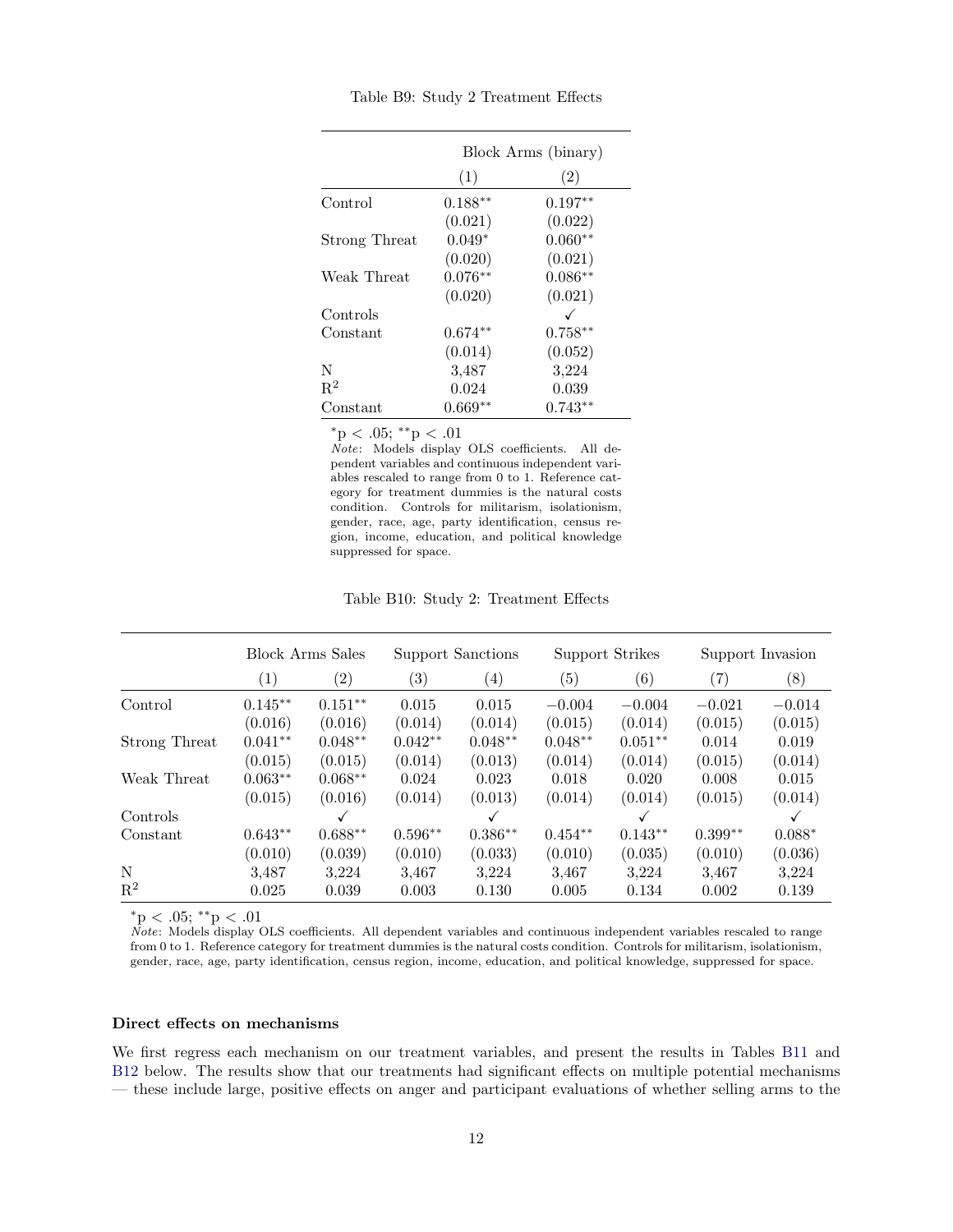<span id="page-51-0"></span>

|                |                 |            |                   | Chances           |                   | Chances   |                 |           |
|----------------|-----------------|------------|-------------------|-------------------|-------------------|-----------|-----------------|-----------|
|                | Reactance Scale |            | Anger             |                   | U.S. Attack       |           | Eritrean Deaths |           |
|                | (1)             | (2)        | $\left( 3\right)$ | $\left( 4\right)$ | $\left( 5\right)$ | (6)       | (7)             | (8)       |
| Control        | $-0.024*$       | $-0.023*$  | $0.031*$          | $0.034**$         | $0.036**$         | $0.034**$ | $0.037**$       | $0.037**$ |
|                | (0.011)         | (0.011)    | (0.013)           | (0.013)           | (0.013)           | (0.013)   | (0.012)         | (0.012)   |
| Strong Threat  | $0.214**$       | $0.215***$ | $0.088**$         | $0.089**$         | $0.045**$         | $0.044**$ | 0.021           | 0.020     |
|                | (0.010)         | (0.010)    | (0.012)           | (0.012)           | (0.012)           | (0.012)   | (0.011)         | (0.011)   |
| Weak Threat    | $0.157**$       | $0.163**$  | $0.070**$         | $0.069**$         | $0.039**$         | $0.040**$ | $0.036**$       | $0.040**$ |
|                | (0.011)         | (0.011)    | (0.012)           | (0.012)           | (0.012)           | (0.012)   | (0.011)         | (0.011)   |
| Controls       |                 | ✓          |                   | ✓                 |                   | ✓         |                 |           |
| Constant       | $0.529**$       | $0.377**$  | $0.568**$         | $0.460**$         | $0.541**$         | $0.399**$ | $0.707**$       | $0.519**$ |
|                | (0.007)         | (0.026)    | (0.009)           | (0.031)           | (0.008)           | (0.031)   | (0.008)         | (0.028)   |
| N              | 3,441           | 3,224      | 3.398             | 3.203             | 3,417             | 3,223     | 3.415           | 3,221     |
| $\mathbf{R}^2$ | 0.170           | 0.239      | 0.018             | 0.063             | 0.005             | 0.067     | 0.004           | 0.050     |

Table B11: Study 2 Treatment Effects on Reactance Mechanisms

 $*_{\text{p}} < .05; **_{\text{p}} < .01$ 

Note: Models display OLS coefficients. All dependent variables and continuous independent variables rescaled to range from 0 to 1. Reference category for treatment dummies is the natural costs condition. Additional controls include militarism, isolationism, gender, race, age, party identification, census region, income, education, and political knowledge, suppressed for space.

Eritreans would affect the chance of a terrorist attack alongside smaller but significant effects on concerns about whether selling arms to the dictator would cause the U.S. reputation for resolve or moral authority to suffer.

The results reveal two important findings. First, both strong and weak threats prompted anger and assertions that allowing arms sales would increase the chance of a terrorist attack in the United States. Participants who received a threat reacted with annoyance, irritation, and frustration with anger scores 9 and 7 percentage points higher than their counterparts in the natural costs group, respectively (both  $p < 0.01$ ).

Consistent with counterarguing, both threats also caused participants to discount the potential benefits from conceding to the dictator. The strong and weak threats increased estimates that allowing arms sales would lead to a terrorist attack in the U.S. ( $b = 0.04$  and  $b = 0.04$ , both  $p < 0.01$ ). The weak threat heightened perceptions that allowing arms sales would harm Eritrean civilians  $(b = 0.04, p < 0.01)$ , though the strong threat did not exert a statistically significant effect compared to the natural costs group ( $p = 0.07$ ). Reactance's cognitive route runs through counterarguing, a pathway that includes discounting and dismissing risks while exaggerating costs associated with following commands.

Although we find no evidence that coercive threats increased expectations of public disapproval for allowing arms sales, threats did increase concerns that doing so would harm U.S. reputations for resolve and moral authority. Importantly, as we discuss in the manuscript, the indirect effects of reputational concerns account for only a small portion of the observed treatment effect on the block arms dependent variable, but do not significantly mediate the threats' effects on support for sanctions nor strikes. These results could indicate that, despite a design that minimizes reputation in principle, some respondents nevertheless remained convinced that reputation was not at stake. However, it is also possible that, when asked to provide a rationalization for decisions motivated by psychological reactance, respondents turned to reputational justifications (among others) rather than recognize or admit to non-rational psychological motives. Indeed, expressed concerns about reputation could be a form of counterarguing — though evaluating that intriguing possibility would require additional research.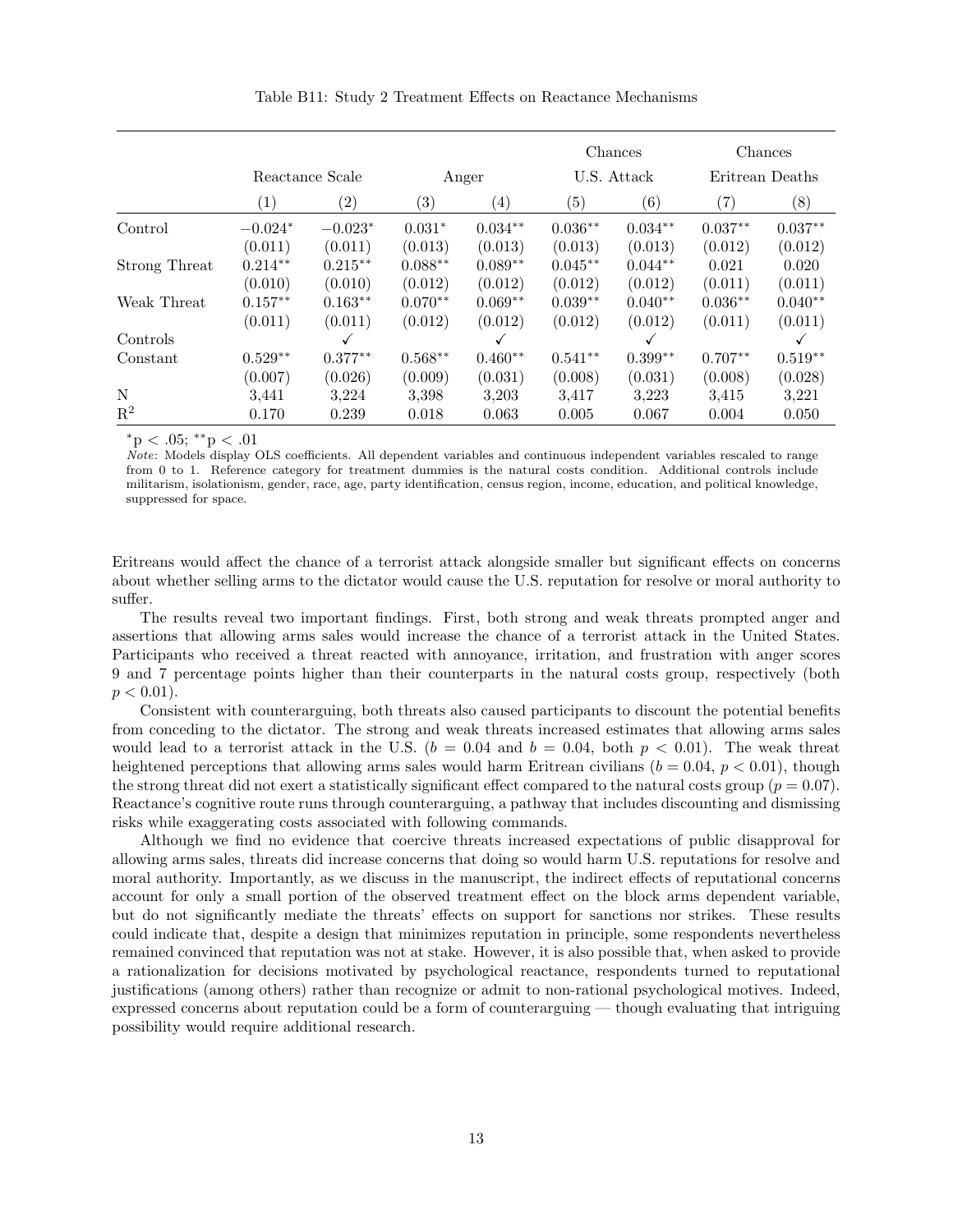<span id="page-52-0"></span>

|                | Reputation Resolve |                   |                   | Moral Reputation  | Public Disapproval |                   |  |
|----------------|--------------------|-------------------|-------------------|-------------------|--------------------|-------------------|--|
|                | (1)                | $\left( 2\right)$ | $\left( 3\right)$ | $\left( 4\right)$ | (5)                | $\left( 6\right)$ |  |
| Control        | $0.026*$           | $0.028*$          | $0.030*$          | $0.032*$          | $0.029*$           | $0.030*$          |  |
|                | (0.012)            | (0.012)           | (0.012)           | (0.012)           | (0.012)            | (0.012)           |  |
| Strong Threat  | $0.031**$          | $0.034**$         | $0.038**$         | $0.037**$         | 0.005              | 0.005             |  |
|                | (0.012)            | (0.012)           | (0.012)           | (0.012)           | (0.012)            | (0.012)           |  |
| Weak Threat    | $0.047**$          | $0.055**$         | $0.043**$         | $0.050**$         | $0.024*$           | $0.027*$          |  |
|                | (0.012)            | (0.012)           | (0.012)           | (0.012)           | (0.012)            | (0.012)           |  |
| Controls       |                    | ✓                 |                   | ✓                 |                    | ✓                 |  |
| Constant       | $0.645**$          | $0.508**$         | $0.662**$         | $0.561**$         | $0.649**$          | $0.507**$         |  |
|                | (0.008)            | (0.030)           | (0.008)           | (0.030)           | (0.008)            | (0.030)           |  |
| N              | 3,417              | 3,223             | 3,417             | 3,223             | 3.415              | 3,221             |  |
| $\mathbf{R}^2$ | 0.005              | 0.046             | 0.005             | 0.048             | 0.002              | 0.038             |  |

Table B12: Study 2 Treatment Effects on Alternative Mechanisms

 $*$ p < .05;  $*$  $*$ p < .01

 $\bar{Note}$ : Models display OLS coefficients. All dependent variables and continuous independent variables rescaled to range from 0 to 1. Reference category for treatment dummies is the natural costs condition. Additional controls include militarism, isolationism, gender, race, age, party identification, census region, income, education, and political knowledge, suppressed for space.

#### Sensitivity analyses for causal mediation analyses

Tables [B13](#page-53-0) and [B14](#page-53-1) display results from sensitivity analyses evaluating the robustness of the mediation results to violations of the treatment-mediator homogeneity assumptions. We include sensitivity results for ACME estimates that met a 0.05 statistical significance threshold.

The top three rows in Table [B13](#page-53-0) shows that relaxing the homogeneous interaction assumption could produce a null ACME estimate for anger when the  $\sigma$  value reaches 0.086 for blocking arms sales, 0.075 for the sanctions outcome and 0.078 for military strikes. The ACME estimate for anger crosses zero when the interaction explains 0.9%, 0.8% and 0.9% of the variance in support for resistance, sanctions, and war, respectively. The confidence interval on the ACME estimate for the weak threat's effect on support for strikes via anger — displayed in the top row of Table [B14](#page-53-1) includes 0 at  $\sigma$  values greater than 0.08, and  $\tilde{R}^2$  values greater than 0.009. The counterarguing mechanisms (*chance attack* and *chance Eritreans killed*) and significant alternative mediators (*resolve reputation* and *moral reputation*) exhibit similar degrees of sensitivity, though the strong threat's effect via perceptions of the chance of a terrorist attack remains significant for larger values on the sensitivity parameters than the weak threat.

In general, the sensitivity analyses underscore that identifying ACME estimates in the presence of multiple mediators poses methodological challenges and that small treatment-mediator interactions may render results non-significant. Still, we caution that the small  $\tilde{R}^2$  values required to uncover non-significant ACME estimates, relative to the largest possible value on this parameter, are partly a product of the substantial residual variance in models of experimental data. Moreover, evidence from both studies 1 and 2 reveal significant direct effects on our dependent variables and key mechanisms, alongside limited direct effects on mediators associated with alternative explanations. These findings support our theory while the sensitivity analyses suggest that future research should probe reactance mechanisms with alternative experimental designs that directly account for unit heterogeneity.

#### Mediation Analyses: Support for Invasion

Figure [B3](#page-54-1) displays the indirect effect estimates for the strong and weak threats on support for invading Eritrea. Although neither treatment had a direct effect on this form of retaliation, we find some evidence for small but significant indirect effects through reactance mechanisms.[4](#page-52-1) To the extent that either threat

<span id="page-52-1"></span><sup>4</sup>See [Zhao, Lynch Jr and Chen](#page-59-7) [\(2010\)](#page-59-7) for a discussion about indirect-only mediation.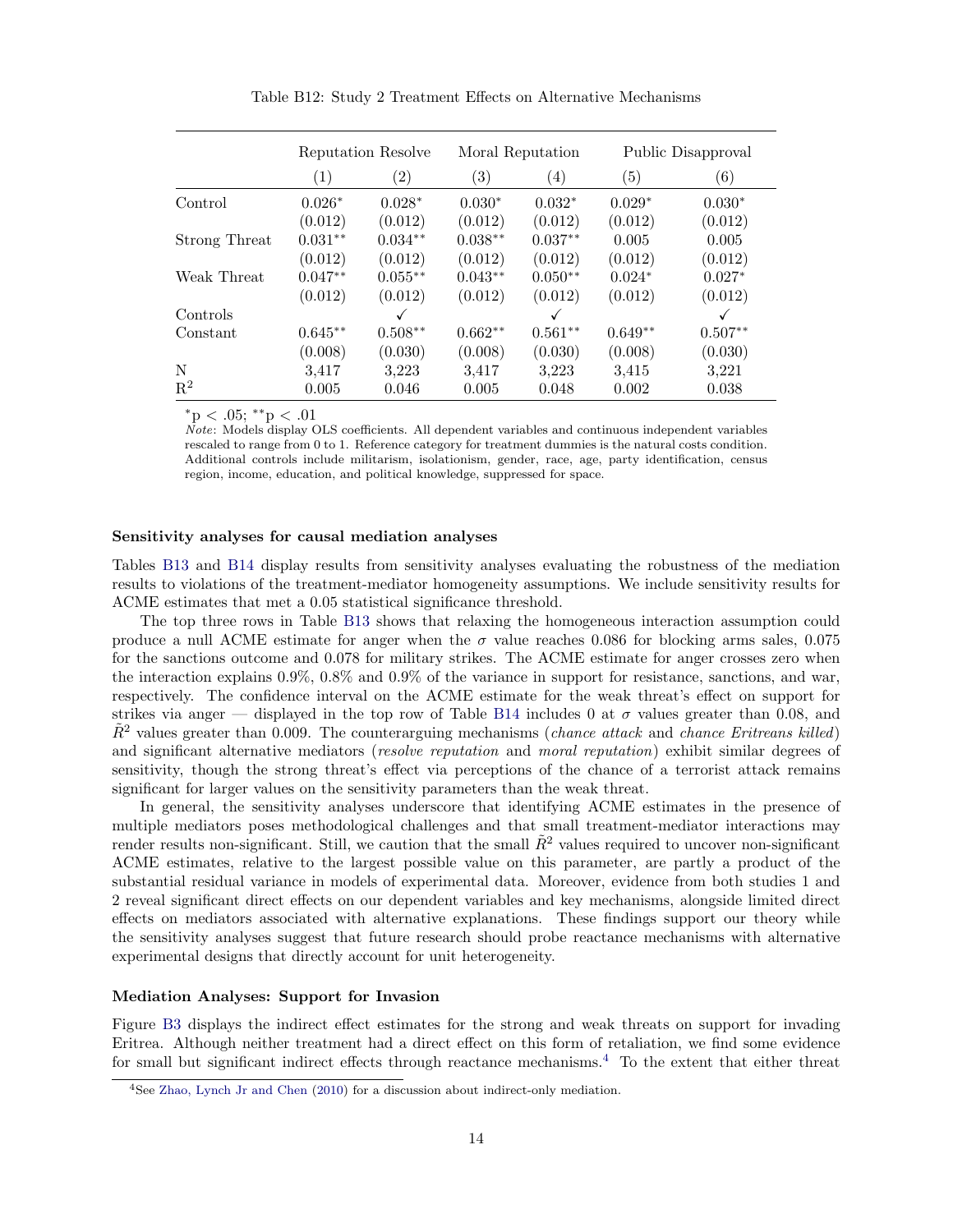<span id="page-53-0"></span>

| Mechanism               | DV               | ACME (Avg)<br>$\left(1\right)$ | CI Low<br>$\left( 2\right)$ | CI High<br>$\left( 3\right)$ | $\sigma$<br>$\left( 4\right)$ | Max $\sigma$<br>(5) | $\tilde{R}^2$<br>$\left( 6\right)$ | Max $\tilde{R}^2$<br>(7) |
|-------------------------|------------------|--------------------------------|-----------------------------|------------------------------|-------------------------------|---------------------|------------------------------------|--------------------------|
| Anger                   | Block Arms       | 0.01                           | 0.004                       | 0.015                        | 0.086                         | 0.852               | 0.009                              | 0.889                    |
| Anger                   | <b>Sanctions</b> | 0.007                          | 0.002                       | 0.012                        | 0.075                         | 0.742               | 0.008                              | 0.833                    |
| Anger                   | <b>Strikes</b>   | 0.008                          | 0.002                       | 0.013                        | 0.078                         | 0.778               | 0.009                              | 0.845                    |
| Chance Attack           | Block Arms       | 0.014                          | 0.006                       | 0.022                        | 0.094                         | 0.935               | 0.009                              | 0.889                    |
| Chance Attack           | <b>Strikes</b>   | 0.005                          | 0                           | 0.01                         | 0.086                         | 0.854               | 0.009                              | 0.845                    |
| Chance Eritreans Killed | Block Arms       | 0.007                          | 0.001                       | 0.012                        | 0.079                         | 0.784               | 0.009                              | 0.889                    |
| Resolve Reputation      | Block Arms       | 0.006                          | 0.001                       | 0.011                        | 0.083                         | 0.829               | 0.009                              | 0.889                    |
| Moral Reputation        | Block Arms       | 0.005                          | 0                           | 0.01                         | 0.081                         | 0.81                | 0.009                              | 0.889                    |

Table B13: Sensitivity Analyses for Effect of Strong Threat via Each Mechanism

Note: Columns 1-3 display the estimated ACMEs and 95% bootstrapped confidence intervals for factors that significantly mediated the strong threat's effect in study 2, estimated assuming the homogeneous interaction assumption using the mediation package in R [\(Tingley et al.,](#page-59-5) [2014\)](#page-59-5). Column 4 displays the value of the sensitivity parameter sigma at which the confidence interval for the ACME would include 0 and represents the sensitivity with respect to interaction heterogeneity [\(Imai and](#page-59-4) [Yamamoto,](#page-59-4) [2013,](#page-59-4) 162). Column 5 displays the maximum possible value for sigma. Column 6 displays the value for  $\tilde{R}^2$  at which the ACME estimate bounds would include 0, and column 7 displays the largest possible value for  $\tilde{R}^2$ .  $\tilde{R}^2$  indicates how much variance the treatment-mediator interaction must explain to render the ACME non-significant.

Table B14: Sensitivity Analyses for Effect of Weak Threat via Each Mechanism

<span id="page-53-1"></span>

|               |                | ACME (Avg) | CI Low | CI High | $\sigma$       | Max $\sigma$ | $\tilde{R}^2$ | Max $\tilde{R}^2$ |
|---------------|----------------|------------|--------|---------|----------------|--------------|---------------|-------------------|
| Mechanism     | DV             |            | (2)    | (3)     | $\overline{4}$ | 5            | (6)           |                   |
| Anger         | <b>Strikes</b> | $0.005\,$  |        | 0.011   | 0.081          | 0.807        | 0.009         | 0.843             |
| Chance Attack | Block Arms     | 0.007      |        | 0.014   | 0.097          | 0.966        | 0.009         | 0.892             |

Note: Columns 1-3 display the estimated ACMEs and 95% bootstrapped confidence intervals for factors that significantly mediated the strong threat's effect in study 2, estimated assuming the homogeneous interaction assumption using the mediation package in R [\(Tingley et al.,](#page-59-5) [2014\)](#page-59-5). Column 4 displays the value of the sensitivity parameter sigma at which the confidence interval for the ACME would include 0 and represents the sensitivity with respect to interaction heterogeneity [\(Imai and](#page-59-4) [Yamamoto,](#page-59-4) [2013,](#page-59-4) 162). Column 5 displays the maximum possible value for sigma. Column 6 displays the value for  $\mathbb{R}^2$  at which the ACME estimate bounds would include 0, and column 7 displays the largest possible value for  $\tilde{R}^2$ .  $\tilde{R}^2$  indicates how much variance the treatment-mediator interaction must explain to render the ACME non-significant.

increased anger or perceptions about the chance that allowing arms sales wold increase the chance of a terrorist attack, participants expressed more support for invading Eritrea to take over the country. Similar to its indirect effect on support for military strikes, we again find that concerns about the U.S. moral reputation suppressed the effect of threats on support for retaliation.

#### Product-of-coefficients Estimates

Finally, we present indirect effects estimates from a product-of-coefficients analysis. The results bear substantial similarity to the ACME estimates derived from our main analyses. We present these results to illustrate that our conclusions are robust to an alternative estimation strategy; indeed, our main analyses present the most conservative estimates.

We calculated the indirect effects by multiplying the direct effect of each treatment on the mechanism by the mechanism's effect on the outcome, and bootstrapping 95% confidence intervals [\(Preacher and Hayes,](#page-59-8) [2008\)](#page-59-8). Table [B15](#page-55-1) presents the effect of each mediator on the three dependent variables affected by the treatments while controlling for the treatments, other mechanisms, and a panel of pre-treatment controls. Figure [B4](#page-54-2) presents the indirect effect estimates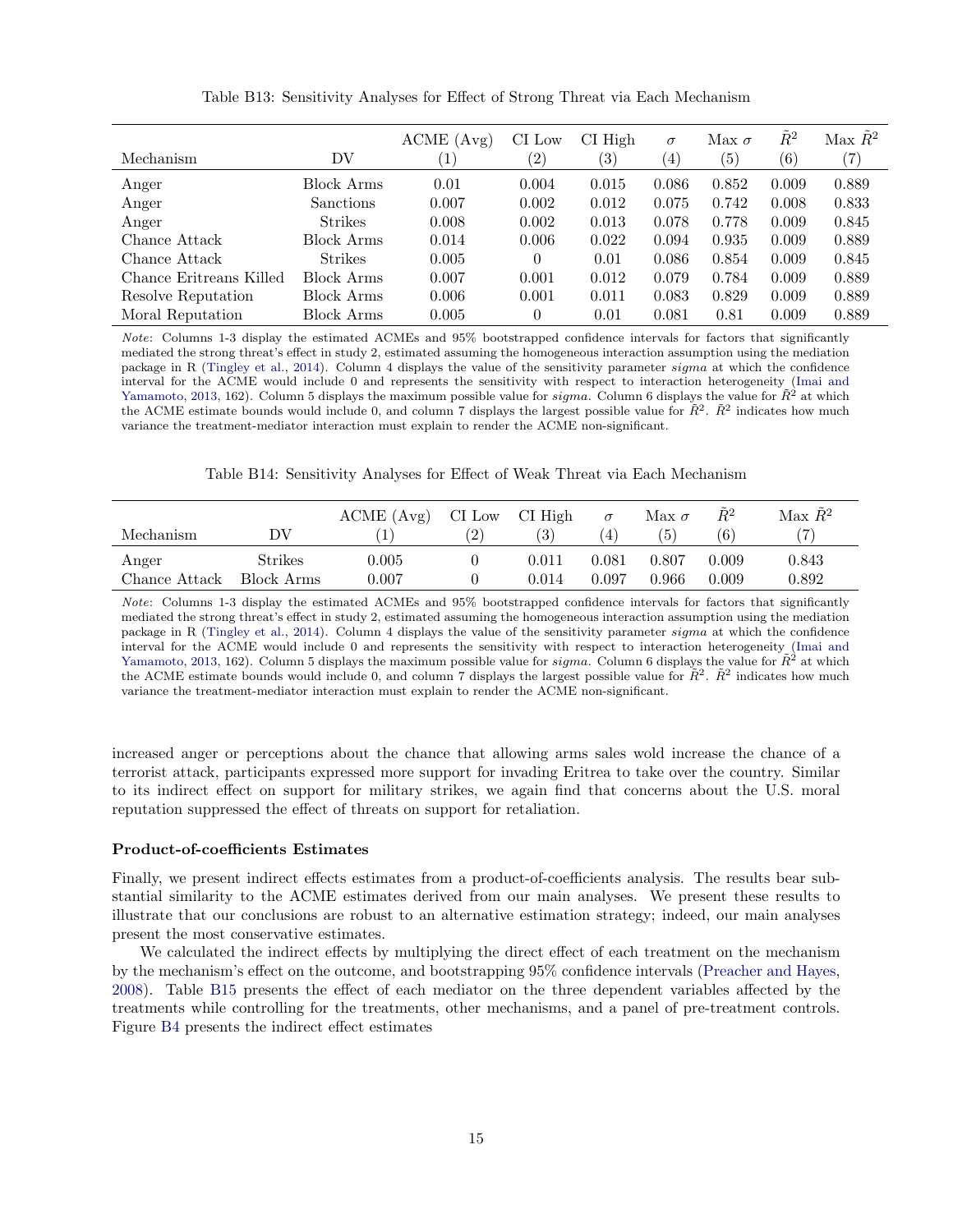#### <span id="page-54-1"></span>Figure B3: Mechanisms of Threats' Effects on Support for Invasion, Compared to Natural Costs



Figure B4: Mechanisms of Coercion, Resistance, and Retaliation

<span id="page-54-2"></span>

Note: Indirect effects relative to natural costs (bootstrapped 95% confidence intervals). Models include pre-treatment controls.

### <span id="page-54-0"></span>B.7 Study 2 Results for Full Sample

The results in the manuscript exclude people who failed a pre-treatment instructional manipulation check question or attention screen. Failing the instructional manipulation check ended the survey, but we include those from batch 1 who failed the attention screen (spending less than 2.1 seconds reading the opening vignette pre-treatment) to show that our results are robust to including these inattentive respondents. Weak threats have slightly weaker effects in this sample — which aligns with our expectation that reactance-induced behavior increases with stronger, more dogmatic language.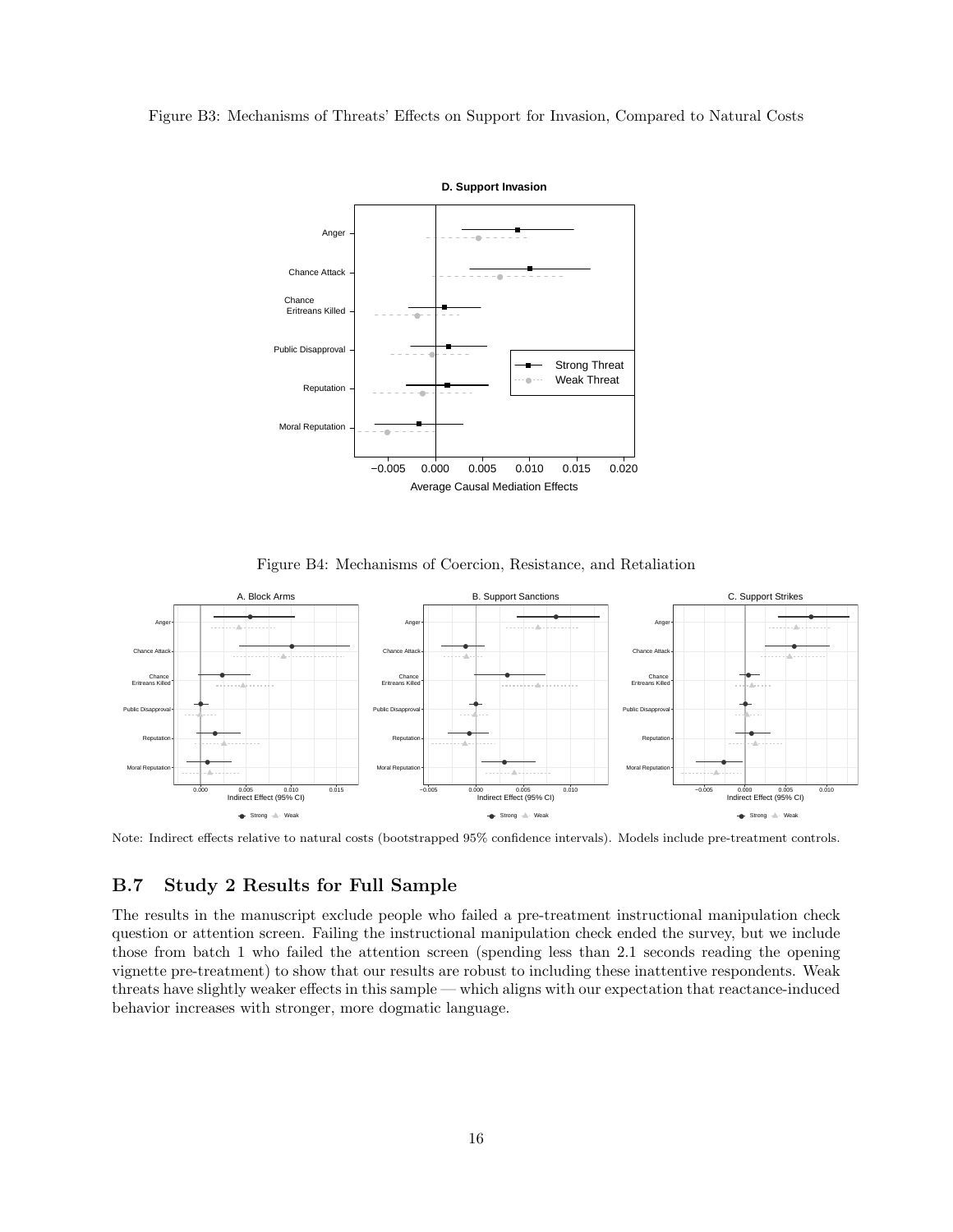<span id="page-55-1"></span>

|                         | <b>Block Arms</b> | Sanctions          | <b>Strikes</b> | Invade       |
|-------------------------|-------------------|--------------------|----------------|--------------|
|                         | (1)               | (2)                | (3)            | (4)          |
| Control                 | $0.137**$         | 0.005              | $-0.011$       | $-0.023$     |
|                         | (0.016)           | (0.014)            | (0.014)        | (0.015)      |
| Strong Threat           | 0.027             | $0.036**$          | $0.039**$      | 0.005        |
|                         | (0.015)           | (0.013)            | (0.014)        | (0.014)      |
| Weak Threat             | $0.046**$         | 0.007              | $0.008\,$      | $0.004\,$    |
|                         | (0.015)           | (0.013)            | (0.014)        | (0.014)      |
| Anger                   | $0.061**$         | $0.095^{\ast\ast}$ | $0.091**$      | $0.086**$    |
|                         | (0.023)           | (0.020)            | (0.021)        | (0.021)      |
| Chance U.S. Attack      | $0.229**$         | $-0.025\,$         | $0.137**$      | $0.209**$    |
|                         | (0.025)           | (0.022)            | (0.023)        | (0.023)      |
| Reputation for Resolve  | 0.047             | $-0.021$           | 0.023          | 0.001        |
|                         | (0.030)           | (0.026)            | (0.027)        | (0.028)      |
| Moral Reputation        | 0.020             | $0.082**$          | $-0.071*$      | $-0.077**$   |
|                         | (0.030)           | (0.026)            | (0.027)        | (0.028)      |
| Public Disapproval      | $-0.002$          | $-0.004$           | 0.009          | 0.035        |
|                         | (0.027)           | (0.024)            | (0.025)        | (0.025)      |
| Chance Eritreans Killed | $0.118**$         | $0.165***$         | 0.021          | $-0.015$     |
|                         | (0.027)           | (0.024)            | (0.025)        | (0.026)      |
| Controls                | ✓                 | $\checkmark$       | $\checkmark$   | $\checkmark$ |
| Constant                | $0.467**$         | $0.235**$          | 0.067          | 0.001        |
|                         | (0.041)           | (0.036)            | (0.038)        | (0.039)      |
| N                       | 3,196             | 3,196              | 3,196          | 3,196        |
| $\mathbf{R}^2$          | 0.106             | 0.165              | 0.154          | 0.172        |

Table B15: Effect of Mediators on Dependent Variables

<sup>∗</sup>p < .05; ∗∗p < .01

 $Note: Models display OLS coefficients.$  All dependent variables and continuous independent variables rescaled to range from 0 to 1. Reference category for treatment dummies is the natural costs condition. Additional controls include militarism, isolationism, gender, race, age, party identification, census region, income, education, and political knowledge, suppressed for space.

### <span id="page-55-0"></span>B.8 Study 2 Results for Attentive Subsamples

We assess the treatment effects in two attentive subsamples from the data to evaluate the extent to which our results are robust to varying the inclusion criteria. First, we can assess the treatment effects among only the most attentive respondents by restricting our sample to the second batch of Lucid respondents, which included a pre-treatment attention check to screen out the least attentive participants. The results provide strong and consistent support for our theory. Both the strong and weak threats increased support for blocking arms sales and issuing sanctions, but only the strong threat increased support for military strikes against Eritrea.

Finally, the survey included one post-treatment factual manipulation check to gauge comprehension. We found that  $58\%$  of our respondents correctly answered this question. Although we find strong evidence that threats increased scores on our reactance scale — an important subjective manipulation check that corresponds to standard metrics used in reactance research in psychology and communication studies — we can also probe whether our results hold among participants who paid the closest attention to detail while reading the vignette. Figure [B5](#page-57-0) shows that indeed, threats induce resistance and retaliation in this subset of attentive respondents. Indeed, the two primary differences between this subset and the full sample suggest stronger support for our hypotheses — we observe larger treatment effects in general, and larger differences between the strong threat and weak threat in support for retaliation. Still, conditioning on posttreatment variables could produce biased estimates [\(Montgomery, Nyhan and Torres,](#page-59-12) [2018\)](#page-59-12), and we report the intent-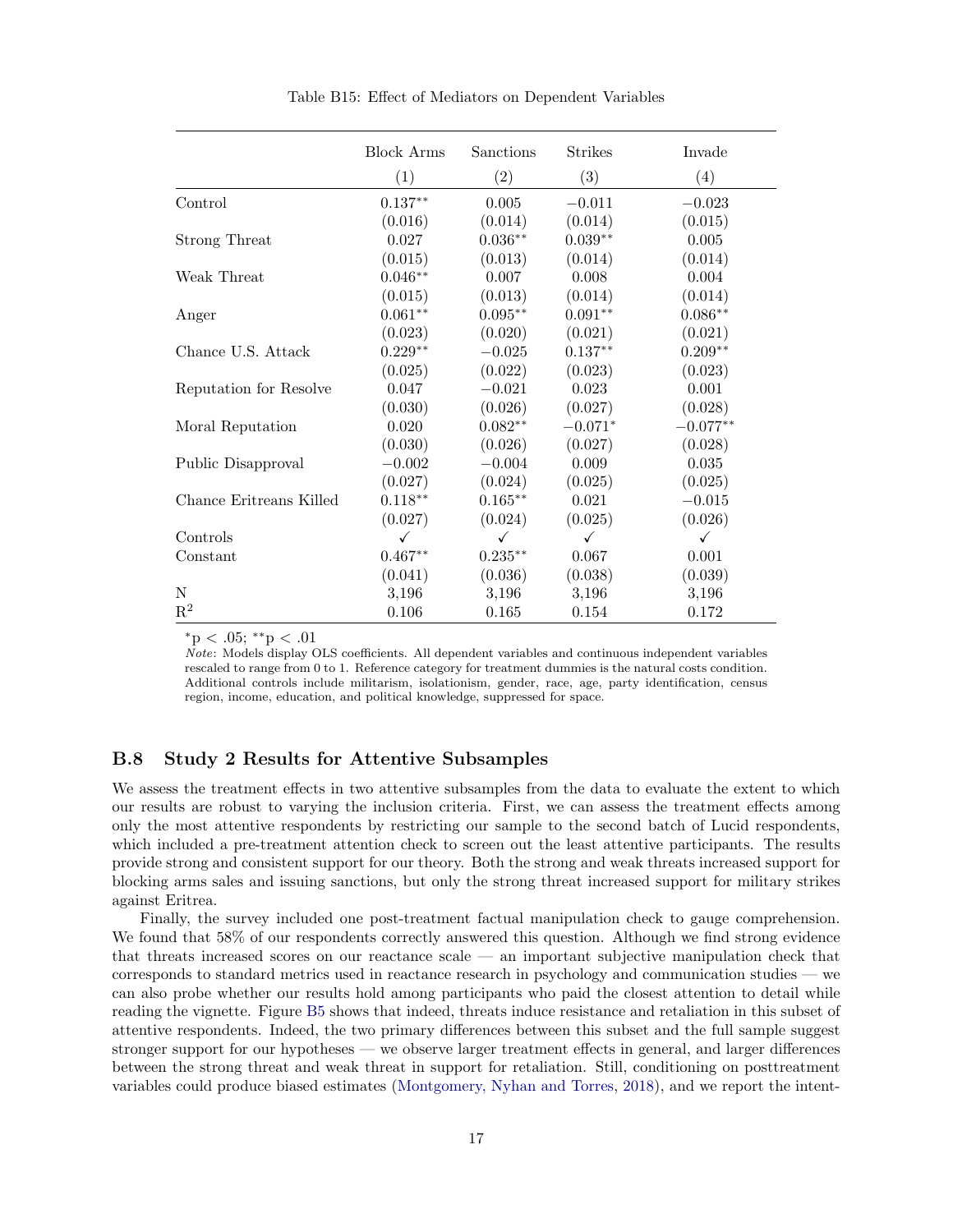|                | <b>Block Arms</b> |           | Support Sanctions |                   | <b>Support Strikes</b> |                   | Support Invasion  |           |
|----------------|-------------------|-----------|-------------------|-------------------|------------------------|-------------------|-------------------|-----------|
|                | $\left( 1\right)$ | (2)       | (3)               | $\left( 4\right)$ | (5)                    | $\left( 6\right)$ | $\left( 7\right)$ | (8)       |
| Control        | $0.142**$         | $0.147**$ | 0.022             | 0.019             | $-0.004$               | $-0.004$          | $-0.024$          | $-0.016$  |
|                | (0.015)           | (0.016)   | (0.014)           | (0.013)           | (0.014)                | (0.014)           | (0.015)           | (0.014)   |
| Strong Threat  | $0.047**$         | $0.053**$ | $0.046**$         | $0.050**$         | $0.041**$              | $0.045**$         | 0.012             | 0.018     |
|                | (0.014)           | (0.014)   | (0.013)           | (0.012)           | (0.013)                | (0.013)           | (0.014)           | (0.013)   |
| Weak Threat    | $0.061**$         | $0.069**$ | $0.029*$          | $0.029*$          | 0.018                  | 0.020             | 0.009             | 0.017     |
|                | (0.014)           | (0.015)   | (0.013)           | (0.013)           | (0.013)                | (0.013)           | (0.014)           | (0.013)   |
| Controls       |                   | ✓         |                   | $\checkmark$      |                        | ✓                 |                   |           |
| Constant       | $0.646**$         | $0.684**$ | $0.585**$         | $0.401**$         | $0.456**$              | $0.158**$         | $0.402**$         | $0.103**$ |
|                | (0.010)           | (0.037)   | (0.009)           | (0.032)           | (0.009)                | (0.033)           | (0.010)           | (0.034)   |
| N              | 3,911             | 3,602     | 3,888             | 3,602             | 3,888                  | 3,602             | 3,888             | 3.602     |
| $\mathbf{R}^2$ | 0.023             | 0.037     | 0.004             | 0.137             | 0.004                  | 0.126             | 0.002             | 0.137     |

Table B16: Treatment Effects (Full Sample)

 $*$ p < .05;  $*$  $*$ p < .01

Note: Models display OLS coefficients. All dependent variables and continuous independent variables rescaled to range from 0 to 1. Reference category for treatment dummies is the natural costs condition. Additional controls include militarism, isolationism, gender, race, age, party identification, census region, income, education, and political knowledge, suppressed for space.

|                | <b>Block Arms</b> |                   | Sanctions         |           | <b>Strikes</b>    |                   | Invasion          |          |
|----------------|-------------------|-------------------|-------------------|-----------|-------------------|-------------------|-------------------|----------|
|                | (1)               | $\left( 2\right)$ | $\left( 3\right)$ | (4)       | $\left( 5\right)$ | $\left( 6\right)$ | $\left( 7\right)$ | (8)      |
| Control        | $0.187**$         | $0.189**$         | 0.032             | 0.031     | $-0.029$          | $-0.029$          | $-0.016$          | $-0.015$ |
|                | (0.025)           | (0.025)           | (0.023)           | (0.022)   | (0.023)           | (0.023)           | (0.025)           | (0.024)  |
| Strong Threat  | $0.065**$         | $0.063**$         | $0.066**$         | $0.053**$ | $0.055**$         | $0.054**$         | 0.036             | 0.038    |
|                | (0.022)           | (0.023)           | (0.021)           | (0.020)   | (0.021)           | (0.021)           | (0.022)           | (0.021)  |
| Weak Threat    | $0.075**$         | $0.079**$         | $0.042*$          | $0.043*$  | 0.009             | 0.024             | 0.016             | 0.034    |
|                | (0.023)           | (0.023)           | (0.021)           | (0.020)   | (0.022)           | (0.021)           | (0.023)           | (0.022)  |
| Controls       |                   |                   |                   | √         |                   |                   |                   |          |
| Constant       | $0.627**$         | $0.701**$         | $0.590**$         | $0.439**$ | $0.441**$         | $0.156**$         | $0.355**$         | $-0.044$ |
|                | (0.016)           | (0.061)           | (0.015)           | (0.053)   | (0.015)           | (0.055)           | (0.016)           | (0.057)  |
| $\mathbf N$    | 1,470             | 1,384             | 1,465             | 1,384     | 1,465             | 1,384             | 1,465             | 1,384    |
| $\mathbf{R}^2$ | 0.037             | 0.075             | 0.007             | 0.139     | 0.010             | 0.143             | 0.004             | 0.156    |

Table B17: Treatment Effects, Second Batch Only

 $*$ p < .05;  $*$  $*$ p < .01

 $\tilde{Note:}$  Models display OLS coefficients. All dependent variables and continuous independent variables rescaled to range from 0 to 1. Reference category for treatment dummies is the natural costs condition. Additional controls include militarism, isolationism, gender, race, age, party identification, census region, income, education, and political knowledge, suppressed for space.

to-treat results in the manuscript.

# <span id="page-56-0"></span>C Anxiety does not mediate the effect of threats on coercion failure

Psychological reactance proposes that threats cause defiance via intertwined emotional and cognitive pathways, marked by anger and counterarguing. We found substantial support for these propositions across our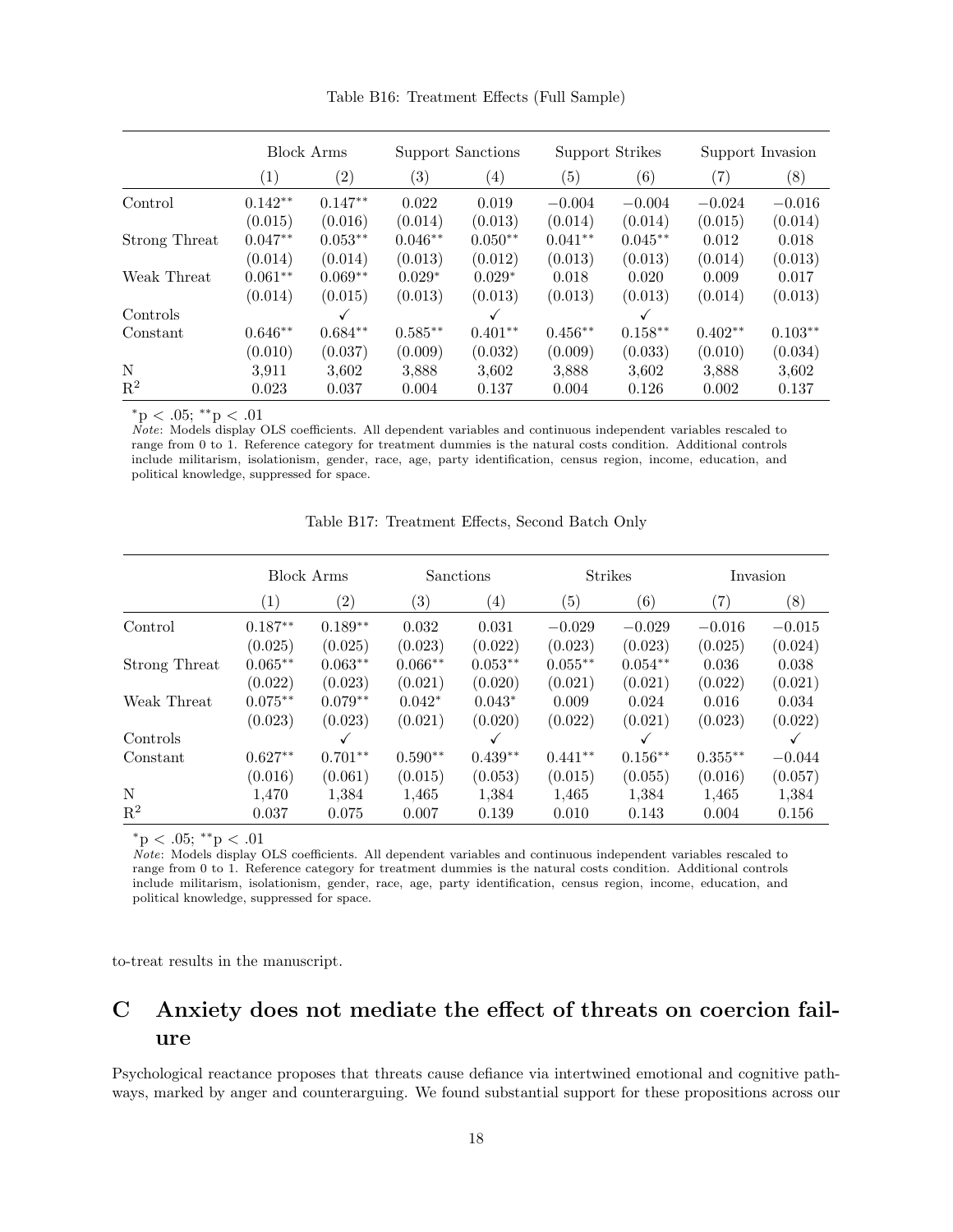<span id="page-57-0"></span>

Figure B5: Outcome Variables by Treatment — Passed Comprehension Check

Note: Figure displays the mean with 99% bootstrapped confidence intervals in each of the four treatment groups for our three main dependent variables.

two experiments. We also controlled for and measured several alternative mechanisms associated with the IR literature on coercion failure, largely ruling them out as causes for coercion failure in the two experiments.

Yet political psychology opens the door to another possible path through which emotions might affect how people respond to threats — the degree to which threats cause anxiety. The appraisal tendency framework treats anxiety as a separate discrete emotion from anger, for example [\(Lerner and Keltner,](#page-59-13) [2000\)](#page-59-13). Whereas anger is an approach emotion that encourages people to take risks and confront threats [\(Skitka et al.,](#page-59-14) [2006\)](#page-59-14), anxiety predicts risk aversion and can prompt support for inaction. In that respect, any indirect effects through anxiety on our dependent variables should point in the opposite direction from anger. On the other hand, anxiety also corresponds to openness. Anxious people surveil their environment for information, hoping to reduce their uncertainty about the anxiety-inducing situation. If threats increase anxiety more than natural costs, people might be more willing to change their minds and justify non-compliance and aggression [\(Marcus, Neuman and MacKuen,](#page-59-15) [2000\)](#page-59-15).

We conduct an additional mediation analysis to examine whether anxiety contributes to coercion failure. Evidence that anxiety either has no indirect effect on our dependent variables — or that its effect points in the opposite direction from anger — would lend additional confidence in our argument that reactance mechanisms drive coercion failure in our experiments.

We turned to a single item included in our emotions battery as a distractor to test this possibility: the extent to which participants report feeling "anxious." Notably, we did not design our study to test a theory about anxiety and therefore lack a multi-item scale. As with our other analyses, we rescaled this variable to range from 0 to 1 and estimated the average causal mediation effect assuming causal dependence between anxiety and the set of alternative mediators using the mediation package in R [\(Tingley et al.,](#page-59-5) [2014;](#page-59-5) [Imai](#page-59-4) [and Yamamoto,](#page-59-4) [2013\)](#page-59-4). Moreover, these analyses are exploratory, and not pre-registered for study 1.

The results provide no evidence that anxiety explains resistance to threats nor support for the various forms of retaliation in our experiments. We find only negative signs on the statistically significant indirect effects for anxiety: In study 1, 95% confidence intervals for the threat's effect mediated via anxiety all contain 0. In study 2, anxiety has a significant negative mediating effect on support for sanctions comparing the strong threat to natural costs  $(ACME = -0.005$  [-0.009, -0.001]). These findings, available in the replication materials, suggest at most that anxiety-inducing threats might lead people to favor capitulation rather than resistance. This finding comports with a body of research applying the appraisal tendency framework to foreign policy public opinion and coercion.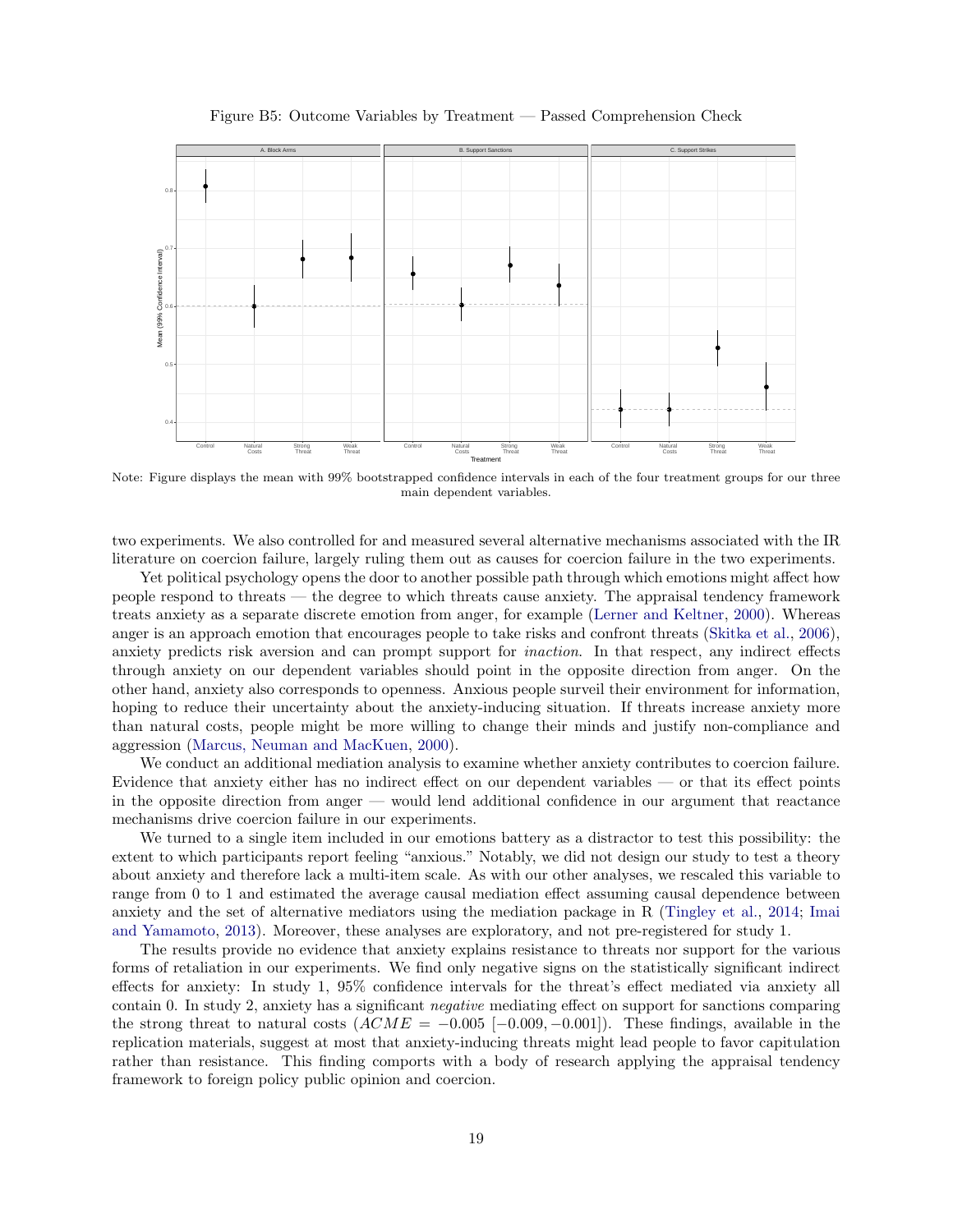# D Summary of Expectations and Findings

|                                                                                                                                                                       | Resistance | Supported?      | Sanctions | Supported?      | War/Strikes | Supported? | Invasion | Supported?      |
|-----------------------------------------------------------------------------------------------------------------------------------------------------------------------|------------|-----------------|-----------|-----------------|-------------|------------|----------|-----------------|
| Study 1:                                                                                                                                                              |            |                 |           |                 |             |            |          |                 |
| Threat/reputation                                                                                                                                                     |            |                 |           |                 |             |            | NΑ       | NΑ              |
| Threat/no reputation                                                                                                                                                  |            |                 |           |                 |             |            | NΑ       | NA              |
| Natural Costs/reputation                                                                                                                                              |            | $no$ ( $null$ ) |           | $no$ (null)     |             |            | ΝA       | NA              |
| Study 2:                                                                                                                                                              |            |                 |           |                 |             |            |          |                 |
| Strong threat                                                                                                                                                         |            |                 |           |                 |             |            |          | $no$ ( $null$ ) |
| Weak threat                                                                                                                                                           |            |                 |           |                 |             |            |          | $no$ ( $null$ ) |
| <i>Strong minus weak</i>                                                                                                                                              |            | no (null)       |           | $no$ ( $null$ ) |             |            |          | $no$ ( $null$ ) |
| <i>Note:</i> Plus signs indicate expected positive treatment effect, relative to the natural costs comparison group. Null indicates that we anticipated no effect. In |            |                 |           |                 |             |            |          |                 |

|  | Table D18: Summary of Main Effect Expectations and Findings, Relative to Natural Costs |  |  |  |  |  |  |
|--|----------------------------------------------------------------------------------------|--|--|--|--|--|--|
|--|----------------------------------------------------------------------------------------|--|--|--|--|--|--|

 study 1, comparing the threat/no reputation treatment to the natural costs/no reputation group provides the most important test of our theory and showsthat the threat on its own increased resistance via anger and counterarguing without raising reputation or audience concerns.

| Table D19: Summary of Mechanism Expectations and Findings, Relative to Natural Costs |  |  |
|--------------------------------------------------------------------------------------|--|--|
|                                                                                      |  |  |

|               |        |                                             |                |                                            | Resolve    |            | Public      |            |
|---------------|--------|---------------------------------------------|----------------|--------------------------------------------|------------|------------|-------------|------------|
|               | Anger  | Supported?                                  | Counterarguing | Supported?                                 | Reputation | Supported? | Disapproval | Supported? |
| Study 1:      |        |                                             |                |                                            |            |            |             |            |
| Threat        | $^{+}$ | $\sqrt{\text{indirect}}$<br>on retaliation) | $^+$           | $\sqrt{\text{via threat}}$<br>exaggerated) | $\pm$      |            | $\!+$       | mixed      |
| Reputation    | null   |                                             | null           |                                            |            |            |             | mixed      |
| Study 2:      |        |                                             |                |                                            |            |            |             |            |
| Strong threat | $+$    |                                             | $^{+}$         |                                            | null       | mixed      | null        |            |
| Weak threat   | $+$    | $\sqrt{\text{indirect}}$<br>on retaliation) | $^{+}$         | $\sqrt{\text{indirect}}$<br>on resistance) | null       | mixed      | null        | mixed      |

<span id="page-58-0"></span>Note: Plus signs indicate expected positive direct effect on mechanism and expected indirect effect via the mechanism on each outcome variable, relative to<br>the network companion group. Null indicates that we entigheted no the natural costs comparison group. Null indicates that we anticipated no effect. Across both studies, we find widespread support for reactance mechanismsmediating the effect of threats. Although both threats had small direct effects on reputation for resolve in study 2, most ACME estimates were non-significant.